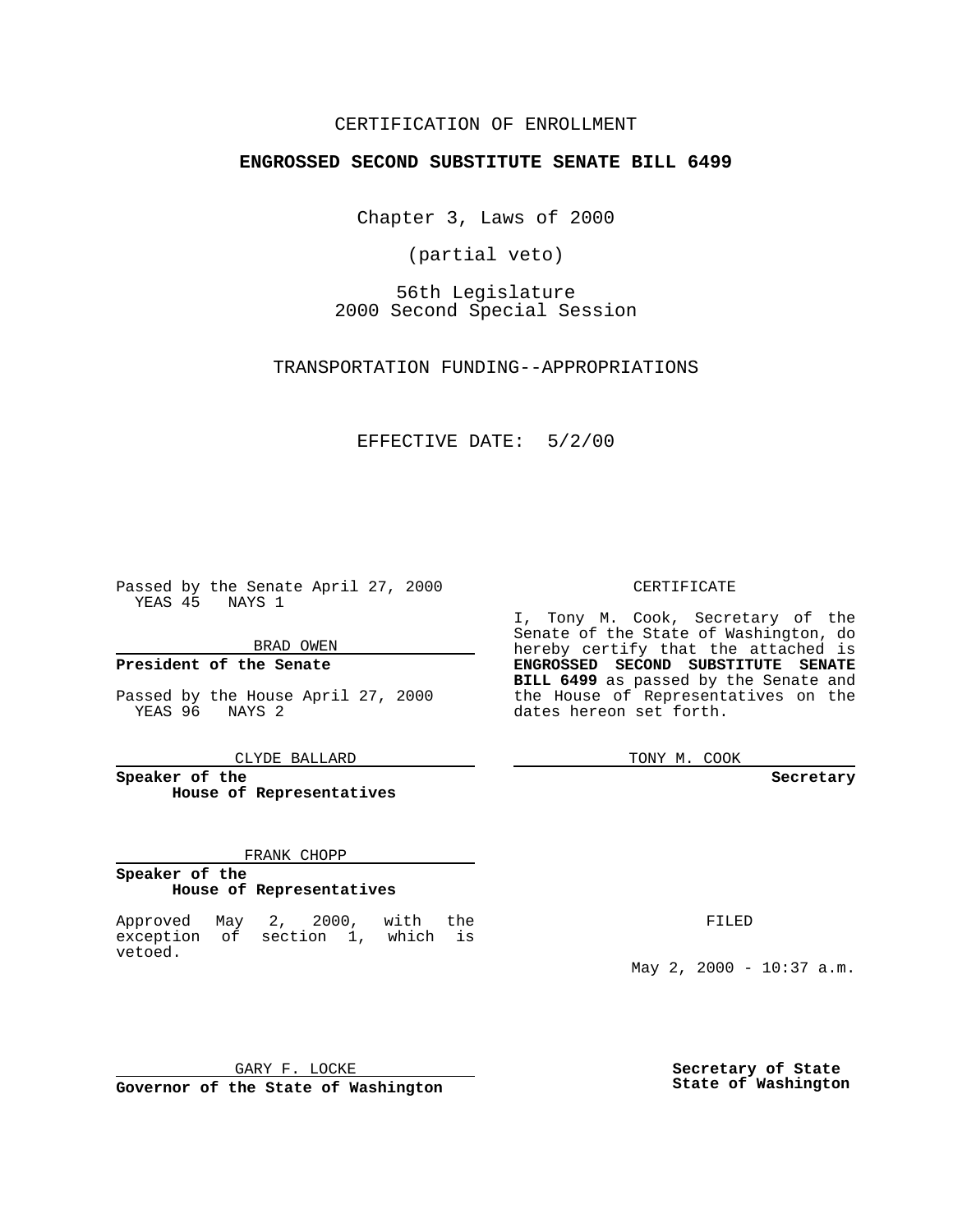## **ENGROSSED SECOND SUBSTITUTE SENATE BILL 6499** \_\_\_\_\_\_\_\_\_\_\_\_\_\_\_\_\_\_\_\_\_\_\_\_\_\_\_\_\_\_\_\_\_\_\_\_\_\_\_\_\_\_\_\_\_\_\_

\_\_\_\_\_\_\_\_\_\_\_\_\_\_\_\_\_\_\_\_\_\_\_\_\_\_\_\_\_\_\_\_\_\_\_\_\_\_\_\_\_\_\_\_\_\_\_

Passed Legislature - 2000 Second Special Session

### **State of Washington 56th Legislature 2000 1st Special Session**

**By** Senate Committee on Transportation (originally sponsored by Senators Haugen, Goings, Gardner and Patterson; by request of Governor Locke)

Read first time 03/10/2000.

 AN ACT Relating to transportation funding and appropriations; amending 1999 sp.s. c 1 ss 1, 101, 102, 103, 104, 105, 201, 202, 203, 204, 205, 206, 207, 208, 209, 210, 211, 212, 213, 214, 215, 216, 217, 218, 219, 220, 221, 222, 223, 224, 225, 226, 227, 228, 229, 230, 231, 303, 401, 402, 403, and 407 (uncodified); adding new sections to 1999 sp.s. c 1 (uncodified); creating a new section; repealing RCW 47.08.125; making appropriations; and declaring an emergency.

BE IT ENACTED BY THE LEGISLATURE OF THE STATE OF WASHINGTON:

 \*Sec. 1. <sup>1999</sup> sp.s. <sup>c</sup> <sup>1</sup> <sup>s</sup> <sup>1</sup> (uncodified) is amended to read as follows:

 (1) The transportation budget of the state is hereby adopted and, 12 subject to the provisions hereinafter set forth, the several amounts 13 hereinafter specified, or as much thereof as may be necessary to accomplish the purposes designated, are hereby appropriated from the several accounts and funds hereinafter named to the designated state agencies and offices for employee compensation and other expenses, for capital projects, and for other specified purposes, including the payment of any final judgments arising out of such activities, for the period ending June 30, 2001.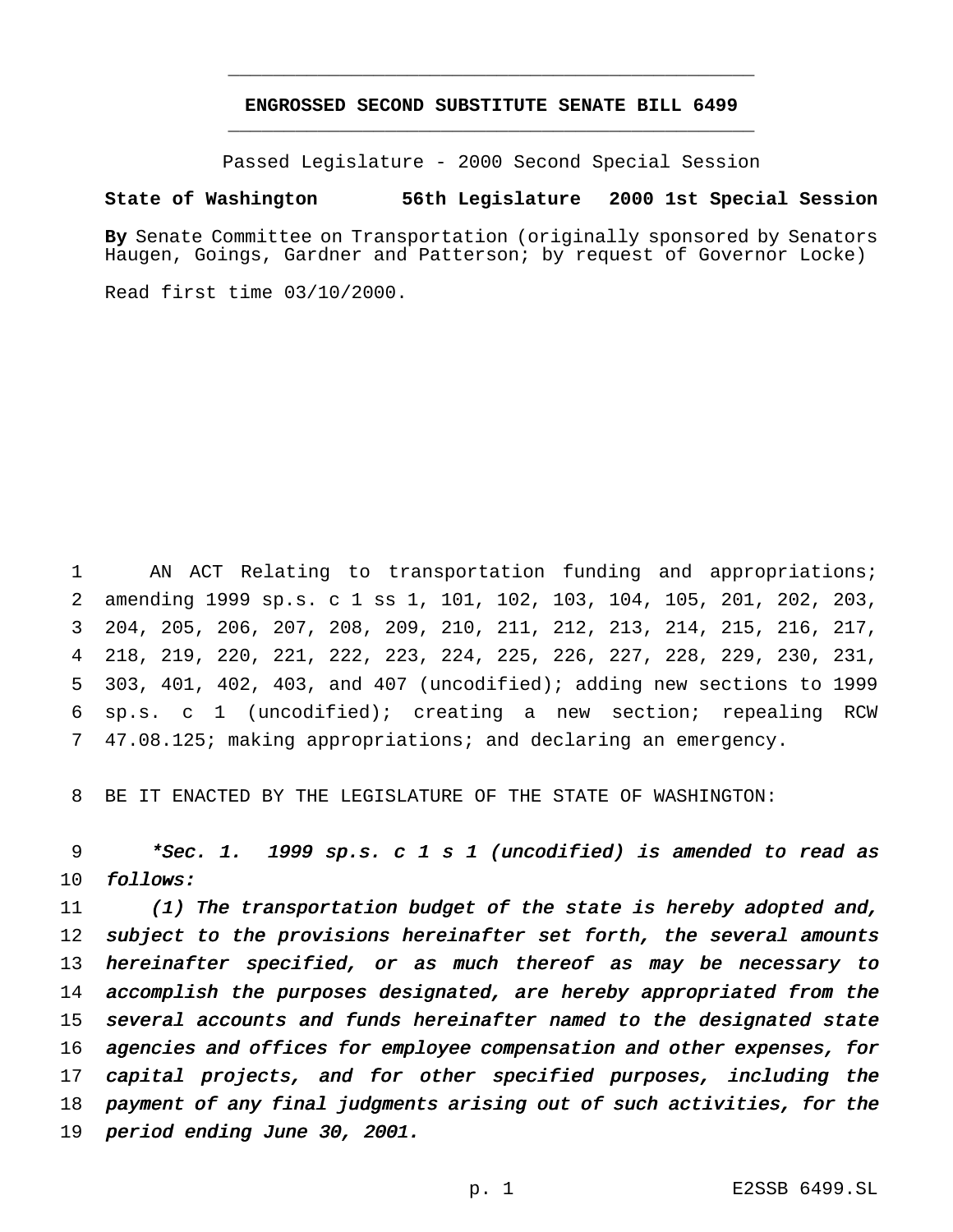(2) Legislation with fiscal impacts enacted in the <sup>1997</sup> or <sup>1998</sup> legislative session not assumed in this act are not funded in the 1997- <sup>99</sup> transportation budget.

 (3) Legislation with fiscal impacts enacted in the <sup>1999</sup> legislative session not assumed in this act are not funded in the 1999-01 transportation budget.

 (4) Unless the context clearly requires otherwise, the definitions in this subsection apply throughout this act.

 (a) "Fiscal year 2000" or "FY 2000" means the fiscal year ending June 30, 2000.

 (b) "Fiscal year 2001" or "FY 2001" means the fiscal year ending 12 June 30, 2001.

(c) "FTE" means full-time equivalent.

 (d) "Lapse" or "revert" means the amount shall return to an 15 unappropriated status.

 (e) "Provided solely" means the specified amount may be spent only 17 for the specified purpose. Unless otherwise specifically authorized in 18 this act, any portion of an amount provided solely for a specified 19 purpose which is unnecessary to fulfill the specified purpose shall *lapse.* 

21 (f) <u>"Provided for" means the agency may apportion the specified</u> 22 amount among identified uses as the director or secretary deems most 23 prudent.

24 (g) "Performance-based budgeting" means a budget that bases resource needs on quantified outcomes and results expected from use of the total appropriation. "Performance-based budgeting" does not mean incremental budgeting that focuses on justifying changes from the historic budget or to line-item input-driven budgets.

29 (( $\frac{1}{2}$ )) (h) "Goals" means the statements of purpose that identify <sup>a</sup> desired result or outcome. The statements shall be realistic, achievable, directive, assignable, evaluative, and logically linked to the agency's mission and statutory mandate.

33 (( $(\{h\})$ ) (i) "Strategic plan" means the strategies agencies create for investment choices in the future. All agency strategic plans shall present alternative investment strategies for providing services.

36 (j) "Enacted in the form passed by the legislature" means the 37 referenced bill, as identified by a four-digit number, was: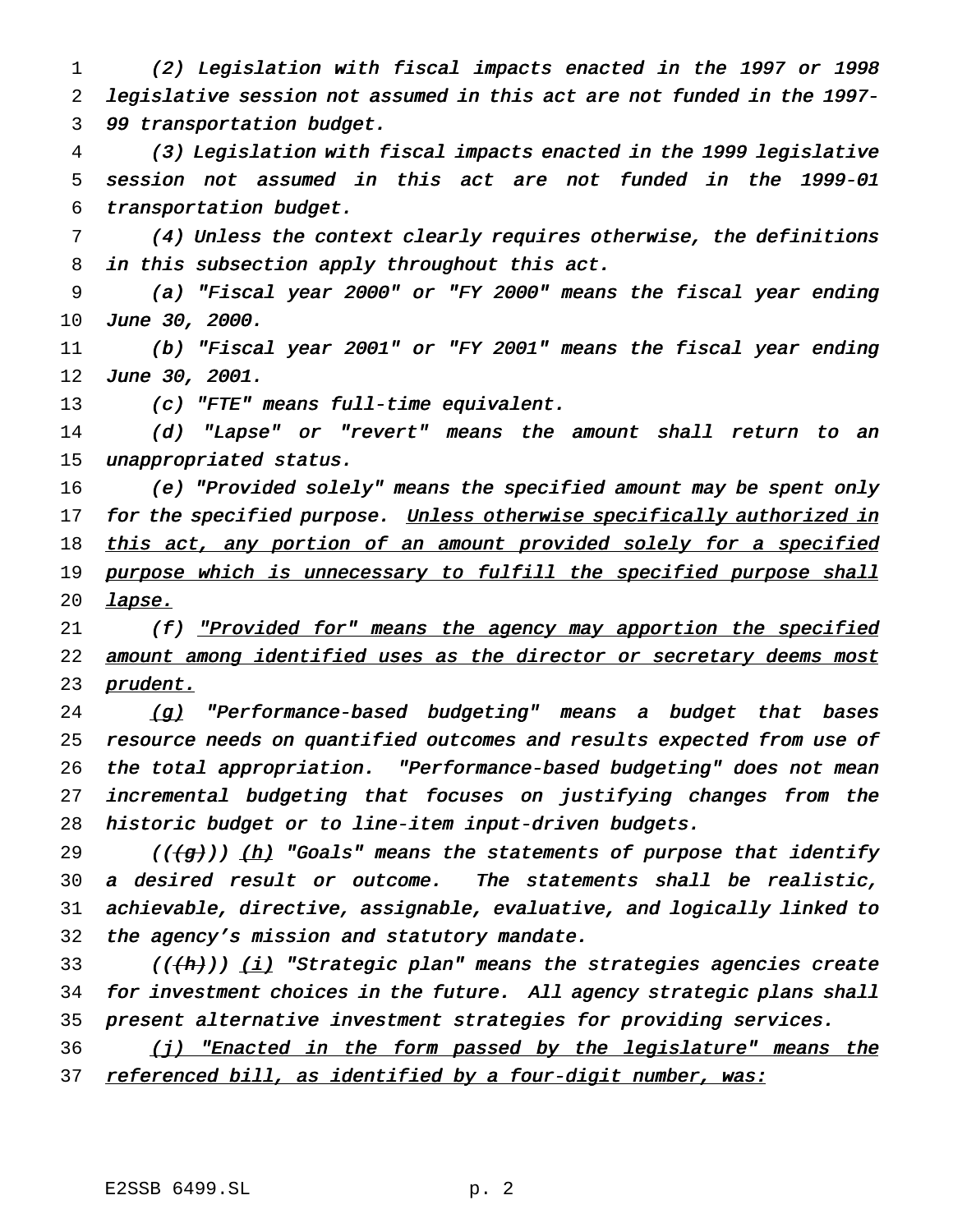1 (i) Passed by the legislature and enacted either with no provisions 2 vetoed by the governor or with only ministerial or de minimus changes 3 resulting from a partial veto; or (ii) Attached in full onto another bill as an amendment and the 5 entire bill, including the amendment, was passed by the legislature and enacted either with no provisions vetoed by the governor or with only ministerial or de minimus changes resulting from <sup>a</sup> partial veto. **\*Sec. 1 was vetoed. See message at end of chapter. PART I GENERAL GOVERNMENT AGENCIES--OPERATING Sec. 101.** 1999 sp.s. c 1 s 101 (uncodified) is amended to read as follows: **FOR THE DEPARTMENT OF AGRICULTURE** 14 Motor Vehicle Account--State Appropriation . . . . \$ ((<del>327,000</del>)) 15 311,000 The appropriation in this section is subject to the following conditions and limitations and specified amounts are provided solely for that activity: The entire appropriation is provided solely for costs associated with the motor fuel quality program. **Sec. 102.** 1999 sp.s. c 1 s 102 (uncodified) is amended to read as follows: **FOR THE LEGISLATIVE EVALUATION AND ACCOUNTABILITY PROGRAM** 24 Motor Vehicle Account--State Appropriation . . . . . \$ ((<del>900,000</del>)) 25 and 25 and 26 and 26 and 26 and 26 and 26 and 26 and 26 and 26 and 26 and 26 and 26 and 26 and 26 and 26 and 26 and 26 and 26 and 26 and 26 and 26 and 26 and 26 and 26 and 26 and 26 and 26 and 26 and 26 and 26 and 26 an The appropriation in this section is subject to the following conditions and limitations and specified amounts are provided solely for that activity: (1) \$103,000 of the appropriation is provided solely for the local government finance reporting system project. This amount shall lapse unless \$207,000 is appropriated for this project from the state general fund; and (2) \$202,000 of the appropriation is provided solely for the transportation infrastructure needs data base project. This amount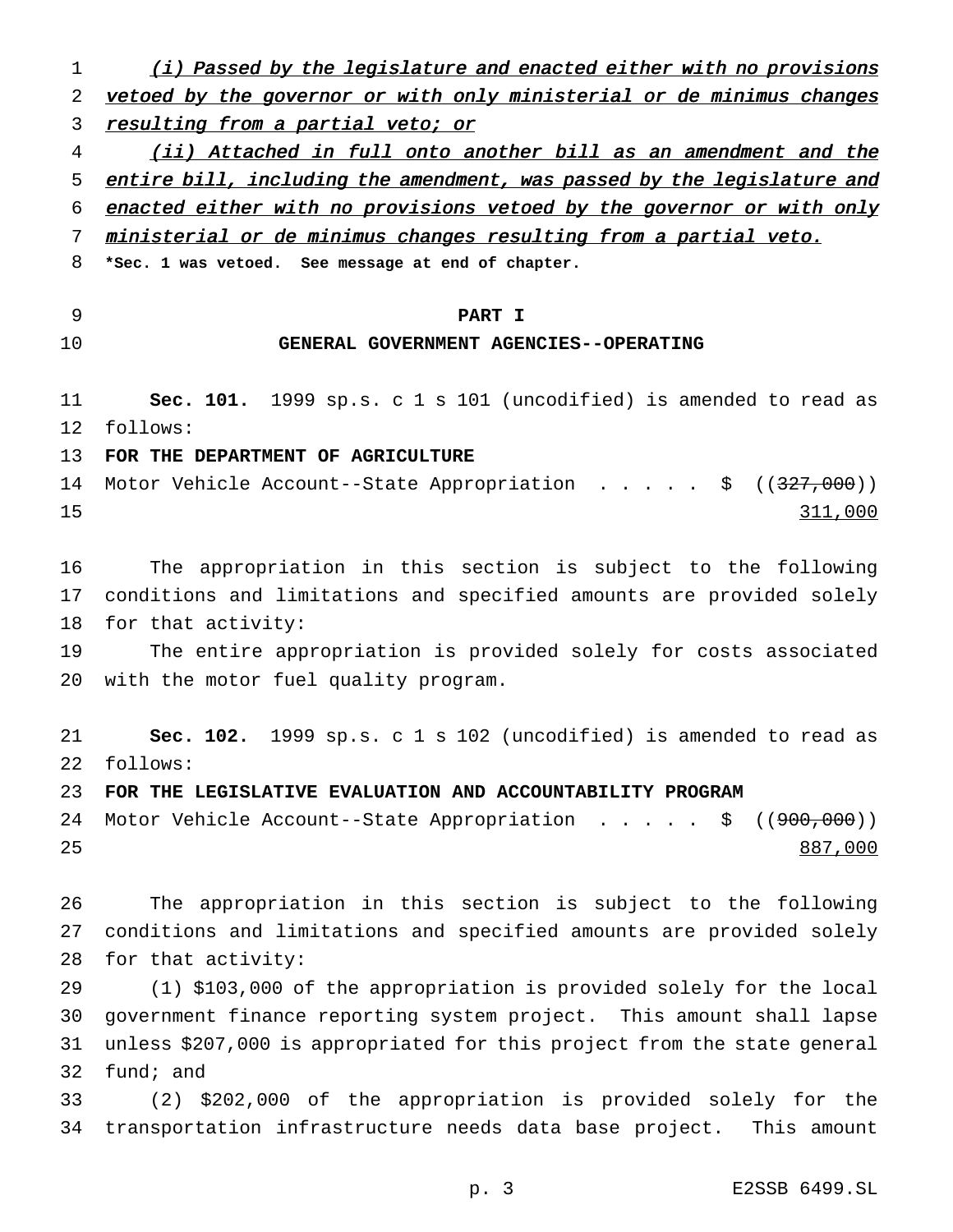shall lapse unless \$405,000 is appropriated for this project in the omnibus operations appropriations act.

 (3) \$325,000 of the appropriation is provided solely for contracting with the office of the state auditor for the collection of local government fiscal data associated with the local government finance reporting system. In implementing the reporting system, the legislative evaluation and accountability program shall work with the local government finance study technical advisory committee. The committee shall include, but not be limited to, one member from the senate and one member from the house of representatives. An alternate legislator shall also be picked for each designated legislator to serve in the event that the designated legislator is unable to fulfill his or her duties on the committee. This amount shall lapse unless the legislature appropriates \$325,000 for the same purpose by June 30, 1999, in the omnibus appropriations act.

 (4) To the extent possible, the appropriation in subsections (1) through (3) of this section shall utilize funds allocated under RCW 46.68.110(2).

 **Sec. 103.** 1999 sp.s. c 1 s 103 (uncodified) is amended to read as follows:

**FOR THE UTILITIES AND TRANSPORTATION COMMISSION**

Grade Crossing Protective Account--

| 23 | State Appropriation \$ $((111,000))$ |  |  |  |  |  |  |  |  |         |
|----|--------------------------------------|--|--|--|--|--|--|--|--|---------|
| 24 |                                      |  |  |  |  |  |  |  |  | 222,000 |

 The appropriation in this section is subject to the following conditions and limitations and specified amounts are provided solely for that activity:

 (1) The utilities and transportation commission shall develop a competitive rail grade crossing safety grant program which will fully fund selected safety projects to the extent allowable under chapter 81.53 RCW.

 $($   $($   $($   $\frac{1}{3}$  The appropriation in this section is for the fiscal year 33 ending June 30, 2000.))

 (2) To the extent possible under current program guidelines, the utilities and transportation commission's small projects program and

36 grade crossing protection program shall give preference to those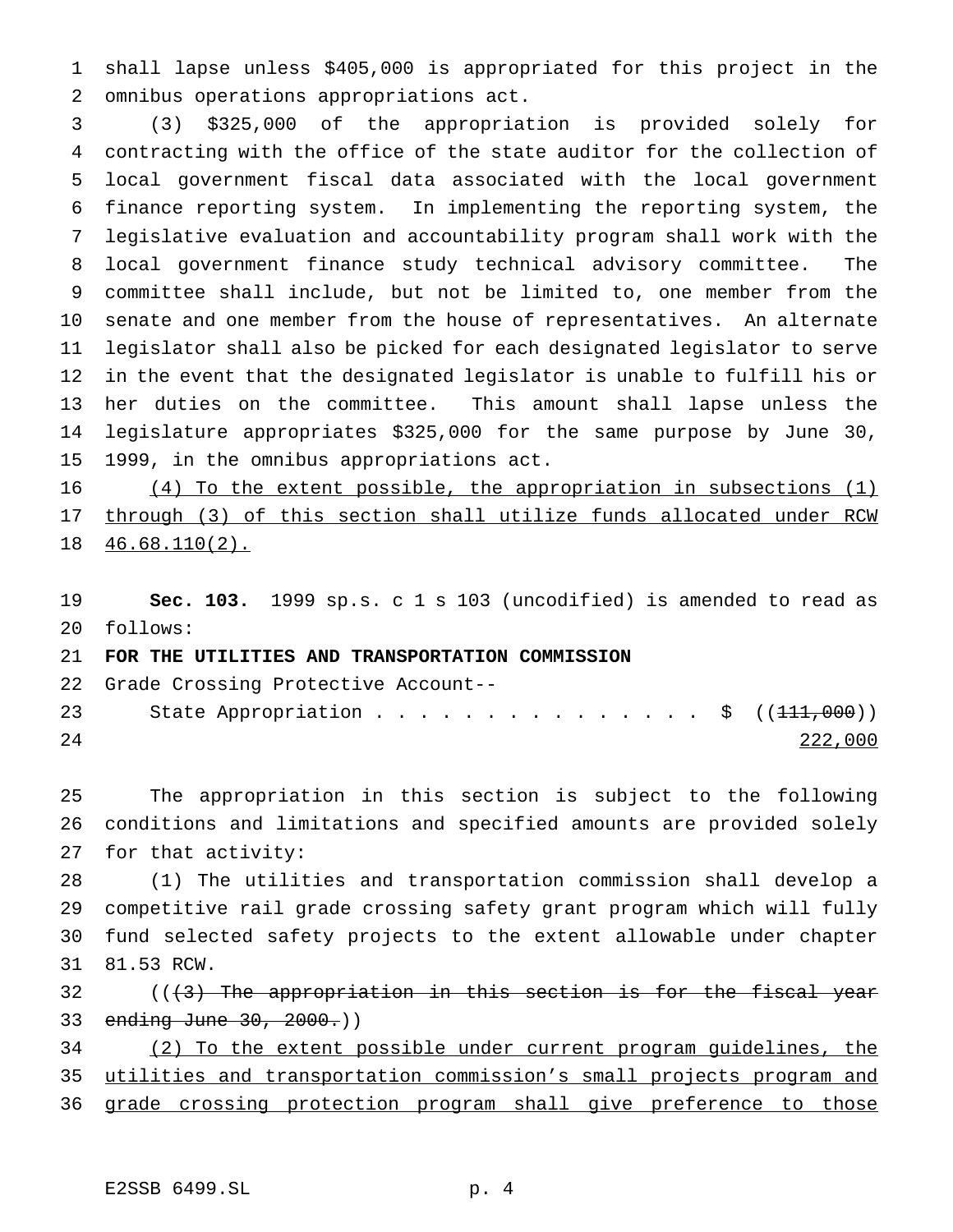projects that enhance safety at railroad lines that operate high speed

trains and are located within city limits.

 **Sec. 104.** 1999 sp.s. c 1 s 104 (uncodified) is amended to read as follows:

## **FOR THE STATE PARKS AND RECREATION COMMISSION**

6 Motor Vehicle Account--State Appropriation . . . . \$ ((<del>931,000</del>)) 7 and 1980 and 1980 and 1980 and 1980 and 1980 and 1980 and 1980 and 1980 and 1980 and 1980 and 1980 and 1980

 The appropriation in this section is subject to the following conditions and limitations and specified amounts are provided solely for that activity: A report of actual expenditures and descriptions of the expenditures from the motor vehicle fund will be submitted to the legislature with the governor's 2001-2003 biennial budget request.

# **GENERAL GOVERNMENT AGENCIES--CAPITAL**

 **Sec. 105.** 1999 sp.s. c 1 s 105 (uncodified) is amended to read as follows:

**FOR WASHINGTON STATE PARKS AND RECREATION--CAPITAL PROJECTS**

Motor Vehicle Account--State Appropriation ..... \$ 2,690,000

 The appropriation in this section is subject to the following conditions and limitations and specified amounts are provided solely for that activity:

 (1) \$900,000 is a reappropriation provided to complete the Cama Beach project and the Damon point project funded in section 110, chapter 457, Laws of 1997. The projects shall be completed by June 30, 2001. Upon completion of these projects any surplus funding may be used for the projects listed in subsection (2) of this section.

 (2) \$1,790,000 is a one-time appropriation provided solely for the following projects, apportioned as follows:

 (a) Ike Kinswa State Park, \$100,000 to commission a hydrology and geology study for the park road drainage system and a traffic study of the intersection of the park entrance roads with SR 122;

(b) Mt. Spokane State Park, \$1,300,000;

(c) Beacon Rock State Park, \$300,000; and

(d) Cama Beach State Park, \$90,000.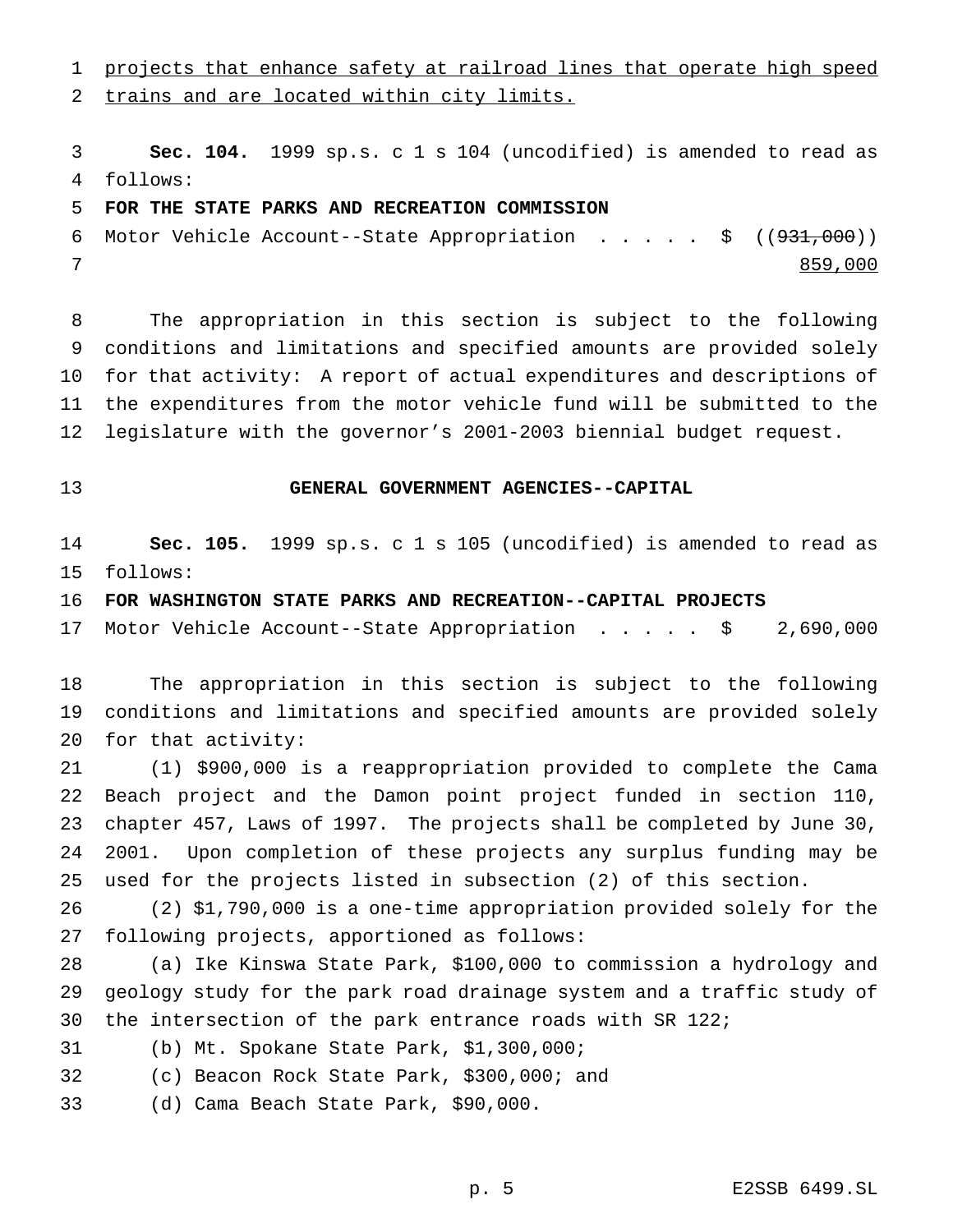These projects shall be completed by June 30, 2001. Project status reports shall be submitted to the senate transportation committee and the house of representatives transportation committee in January 2000 and January 2001.

5 (3) A legislative subcommittee shall be established to address the 6 issue of funding for state parks' capital roadway projects and 7 determine the funding source. The membership of this subcommittee 8 shall be comprised as follows: Two members from the house 9 transportation committee; two members from the house capital budget 10 committee; two members from the senate transportation committee; and 11 two members from the senate ways and means capital budget subcommittee. 12 Findings and recommendations must be submitted to the senate and house 13 of representatives transportation committees, the house of 14 representatives capital budget committee and the senate ways and means 15 committee by December 1, 2000.

16 (End of part)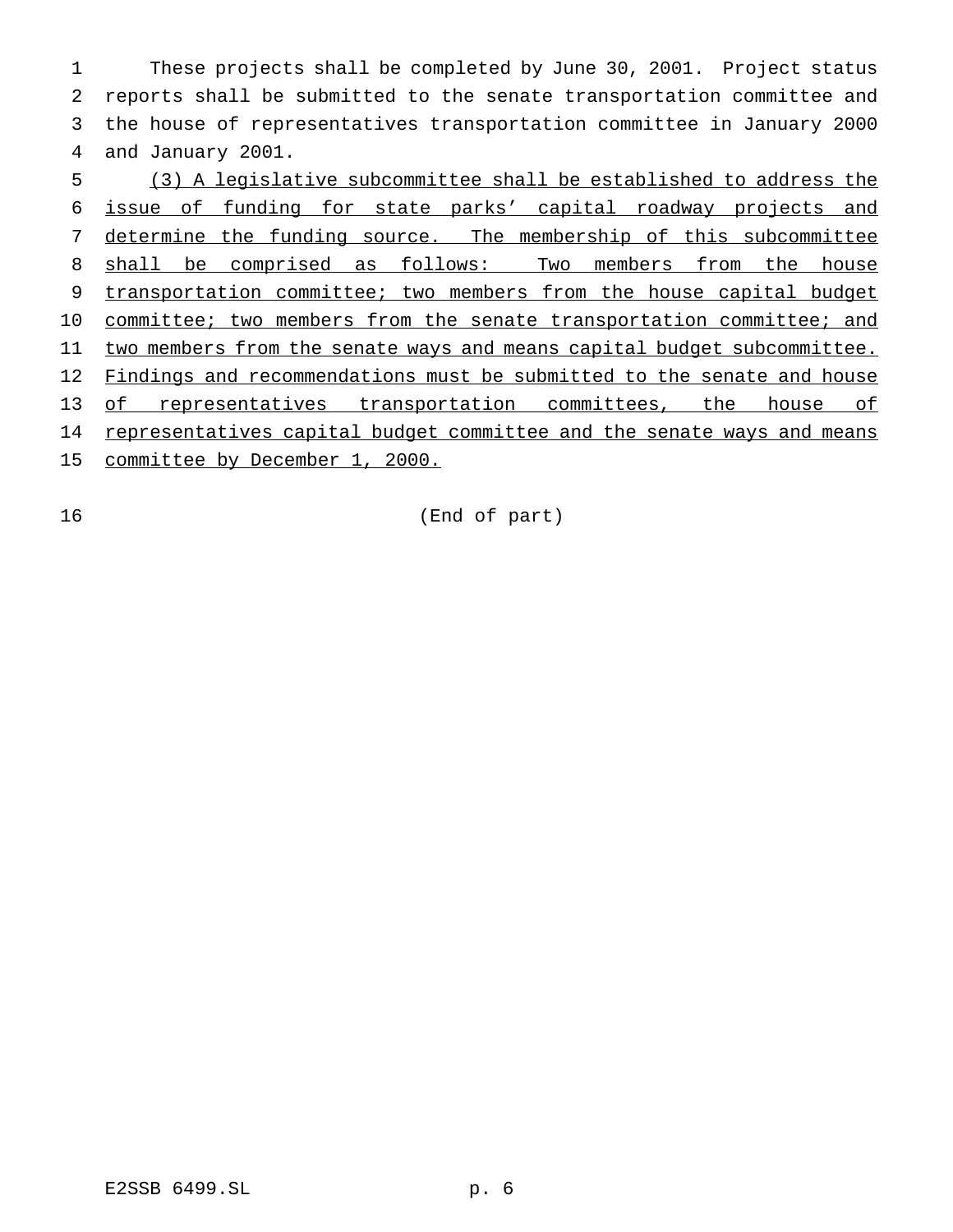| 1  | PART II                                                                 |
|----|-------------------------------------------------------------------------|
| 2  | TRANSPORTATION AGENCIES                                                 |
| 3  | Sec. 201. 1999 sp.s. c 1 s 201 (uncodified) is amended to read as       |
| 4  | follows:                                                                |
| 5  | FOR THE WASHINGTON TRAFFIC SAFETY COMMISSION                            |
| 6  | 1,452,000<br>Highway Safety Account--State Appropriation \$             |
| 7  | 9,038,000<br>Highway Safety Account--Federal Appropriation \$           |
| 8  | School Zone Safety Account--State Appropriation . \$<br>1,004,000       |
| 9  | 11,494,000<br>TOTAL APPROPRIATION \$                                    |
| 10 | The appropriation in this section is subject to the following           |
| 11 | conditions and limitations and specified amounts are provided solely    |
| 12 | for that activity:                                                      |
| 13 | $(1)$ \$25,000 of the highway safety account--state is provided as a    |
| 14 | one-time appropriation to implement the Cooper Jones act, chapter 165,  |
| 15 | Laws of 1998.                                                           |
| 16 | (2) The Washington traffic safety commission may oversee no more        |
| 17 | than four pilot projects regarding the use of traffic safety cameras at |
| 18 | school zones and/or railroad crossings and no more than one pilot       |
| 19 | project regarding the use of traffic safety cameras at school zones,    |
| 20 | stoplights, and/or railroad crossings. The traffic safety commission    |
| 21 | shall use the following quidelines to administer the program:           |
| 22 | (a) Traffic safety cameras may take pictures of the vehicle and         |
| 23 | vehicle license plate only;                                             |
| 24 | (b) The law enforcement agency of the city or county government         |
| 25 | shall plainly mark the locations where the automated traffic            |
| 26 | enforcement system is used by placing signs on street locations that    |
| 27 | clearly indicate to a driver that he or she is entering a zone where    |
| 28 | traffic laws are enforced by an automated traffic enforcement system;   |
| 29 | (c) Cities and counties using traffic safety cameras must provide       |
| 30 | periodic notice by mail to its citizens indicating the zones in which   |
| 31 | the traffic safety cameras will be used;                                |
| 32 | (d) Notices of infractions must be mailed to the registered owner       |
| 33 | of a vehicle within fourteen days of the infraction occurring;          |
| 34 | (e) The owner of the vehicle is not responsible for the violation       |
| 35 | if the owner of the vehicle, within fifteen days after notification of  |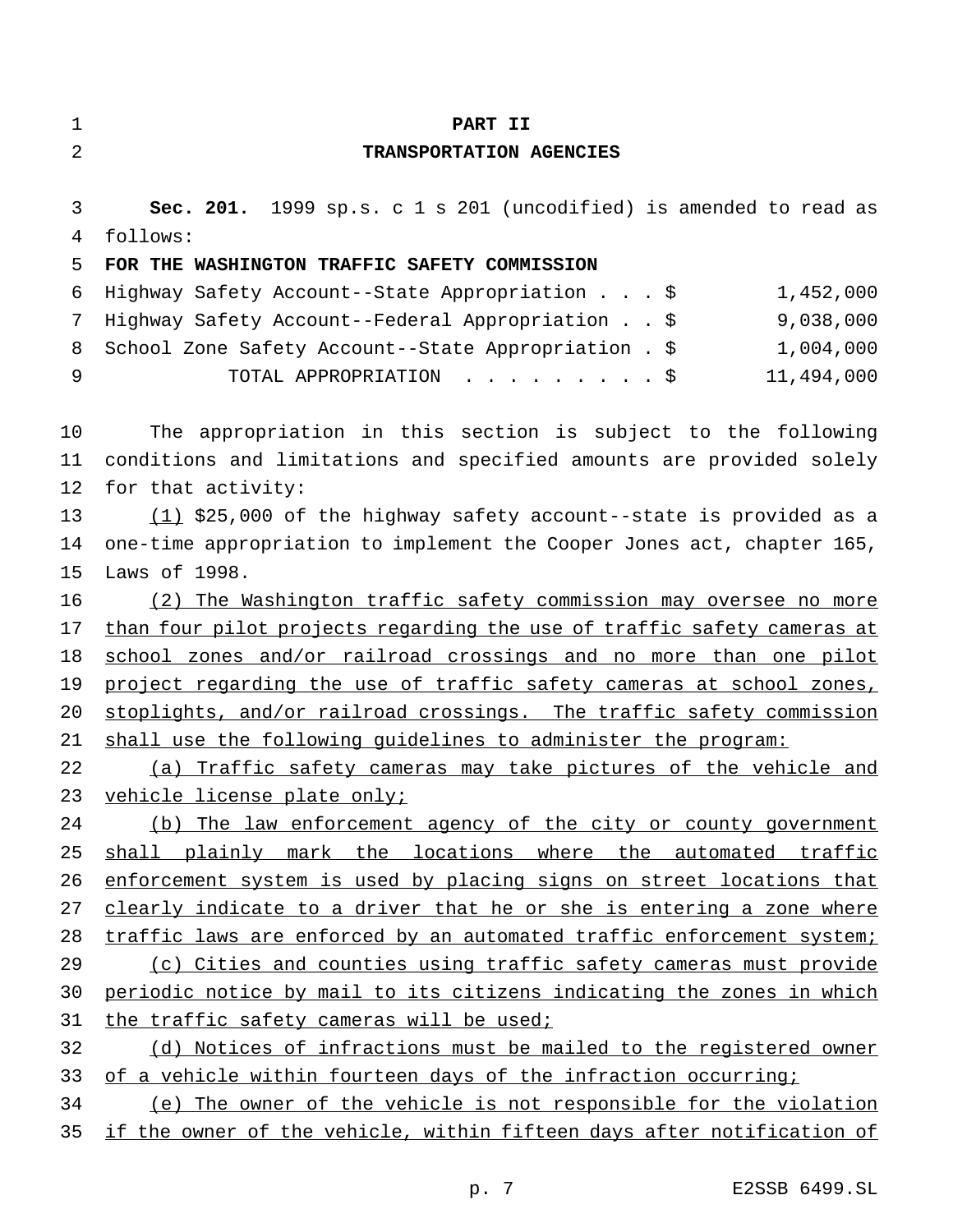the violation, furnishes the officials or agents of the municipality that issued the citation with: (i) An affidavit made under oath, stating that the vehicle involved 4 was, at the time, stolen or in the care, custody, or control of some person other than the registered owner; or (ii) Testimony in open court under oath that the person was not the operator of the vehicle at the time of the alleged violation; (f) Infractions detected through the use of traffic safety cameras are not part of the registered owner's driving record under RCW 46.52.101 and 46.52.120; (g) By January 1, 2001, the traffic safety commission shall provide 12 a report to the legislature regarding the use, public acceptance, outcomes, and other relevant issues regarding traffic safety cameras 14 demonstrated by the pilot projects. **Sec. 202.** 1999 sp.s. c 1 s 202 (uncodified) is amended to read as follows: **FOR THE BOARD OF PILOTAGE COMMISSIONERS** 18 Pilotage Account--State Appropriation . . . . . \$ ((290,000)) 253,000 **Sec. 203.** 1999 sp.s. c 1 s 203 (uncodified) is amended to read as follows: **FOR THE COUNTY ROAD ADMINISTRATION BOARD** Rural Arterial Trust Account--State 24 Appropriation . . . . . . . . . . . . . . . \$ ((72,510,000)) 60,568,000 26 Motor Vehicle Account--State Appropriation . . . \$ ((9,546,000)) and  $1,661,000$  Motor Vehicle Account--Private/Local 29 Appropriation . . . . . . . . . . . . . . . \$ 376,000 County Arterial Preservation Account-- 31 State Appropriation . . . . . . . . . . . . \$ ((28,612,000)) 28,542,000 33 TOTAL APPROPRIATION . . . . . . . . \$ ((<del>111,044,000</del>)) 91,147,000

 The appropriations in this section are subject to the following conditions and limitations and specified amounts are provided solely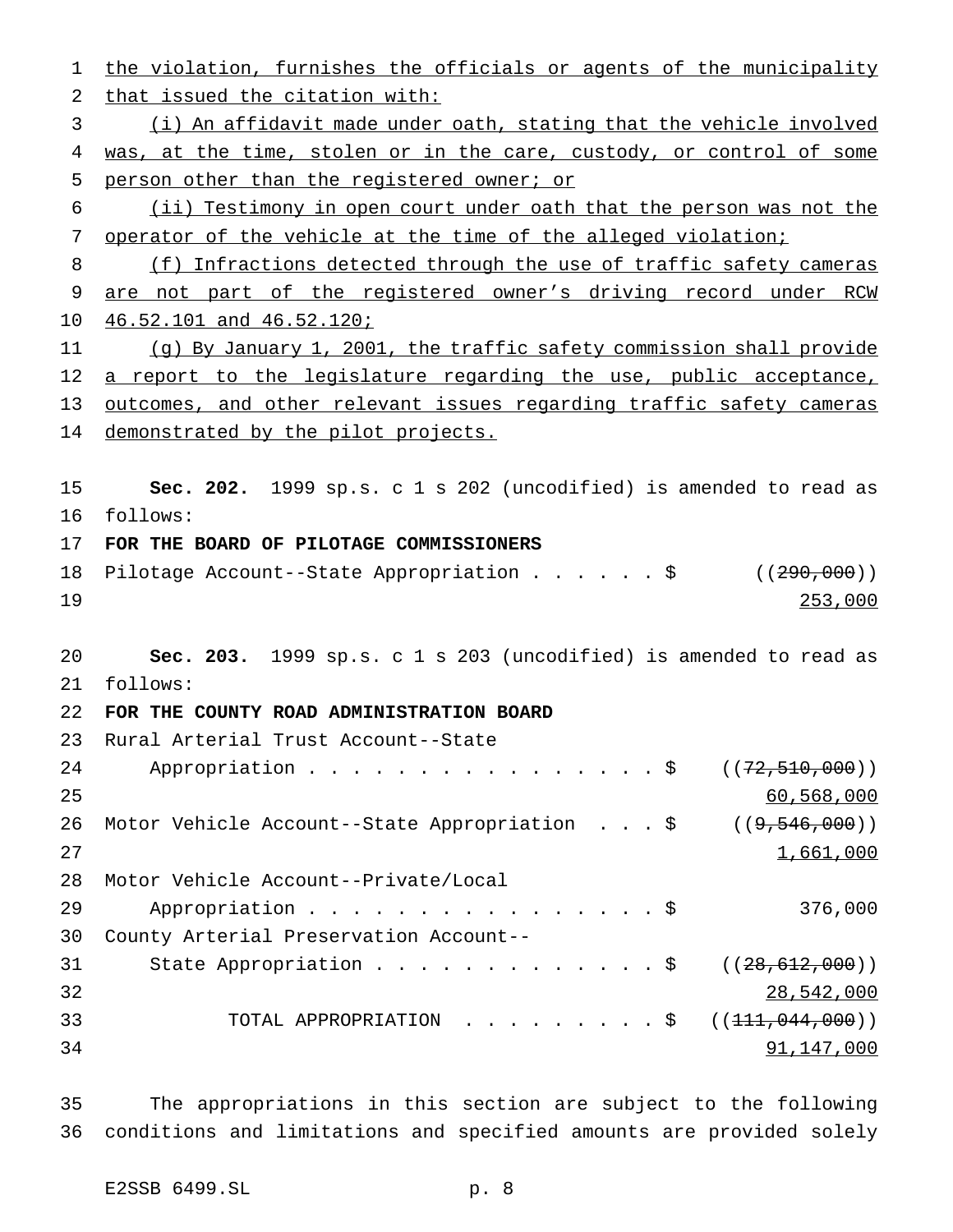1 for that activity: ((\$8,000,000)) \$240,000 of the motor vehicle 2 account--state appropriation is provided solely for ((projects)) the 3 completion of a study updating the legislature on the freight and goods 4 road systems on county roads.

| 5  | Sec. 204. 1999 sp.s. c 1 s 204 (uncodified) is amended to read as |
|----|-------------------------------------------------------------------|
| 6  | follows:                                                          |
| 7  | FOR THE TRANSPORTATION IMPROVEMENT BOARD                          |
| 8  | Urban Arterial Trust Account--State                               |
| 9  | Appropriation $\frac{1}{2}$<br>((104, 508, 000))                  |
| 10 | 104,433,000                                                       |
| 11 | Transportation Improvement Account--                              |
| 12 | State Appropriation \$<br>( (99, 414, 000) )                      |
| 13 | 148,814,000                                                       |
| 14 | Public Transportation Systems Account--                           |
| 15 | State Appropriation \$<br>((33, 496, 000))                        |
| 16 | 4,532,000                                                         |
| 17 | Multimodal Transportation Account--State                          |
| 18 | Appropriation \$<br>11,977,000                                    |
| 19 | TOTAL APPROPRIATION \$<br>((237, 418, 000))                       |
| 20 | 269,756,000                                                       |

 The appropriations in this section are subject to the following conditions and limitations and specified amounts are provided solely 23 for that activity: ((<del>To the extent practicable, the board shall give</del> preference, for amounts which would otherwise be granted to cities, to 25 those projects which complement projects funded under the county corridor congestion relief program contained in section 231(8) of this 27 act.)) The transportation improvement account--state appropriation includes \$60,000,000 in proceeds from the sale of bonds, \$30,000,000 authorized by RCW 47.26.500, and \$30,000,000 authorized by House Bill No. 2788. If House Bill No. 2788 is not enacted in the form passed by the legislature \$30,000,000 of the amount provided in this subsection 32 shall lapse.

 **Sec. 205.** 1999 sp.s. c 1 s 205 (uncodified) is amended to read as follows:

**FOR THE SENATE**

Motor Vehicle Account--State Appropriation ...\$ ((2,586,000))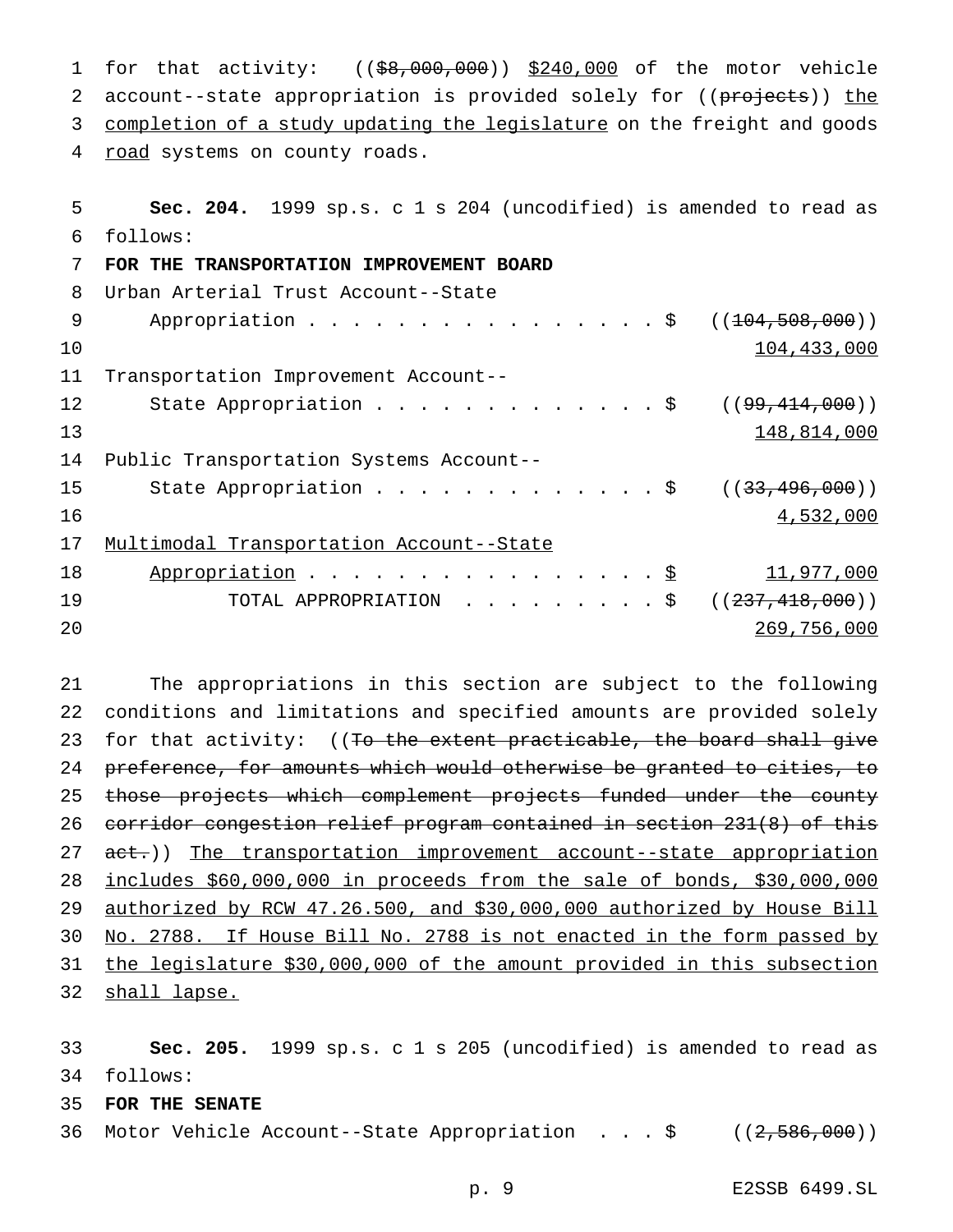2 ((The appropriation in this section is subject to the following 3 conditions and limitations and specified amounts are provided solely 4 for that activity:

5 (1) The appropriation in this section is provided solely to fund 6 the activities of the senate transportation committee.

7 (2) The senate transportation committee shall work during the 1999 8 interim with members of the senate ways and means committee to assess 9 funding options for aviation.

10 (3) The senate transportation committee shall evaluate the 11 transportation functions currently performed by the utilities and 12 transportation commission including but not limited to those regarding 13 the issuance of certificates of public convenience and necessity for 14 auto transportation companies.

15 (4) A legislative task force consisting of one member from each 16 caucus of the senate and one member from each caucus of the house of 17 representatives shall conduct a road jurisdiction study. The 18 legislative task force shall appoint a technical advisory panel 19 consisting of representatives of cities, counties, and the department 20 of transportation. The study shall include but not be limited to an 21 examination of the following issues:

22 (a) Whether changed conditions merit redesignation of certain local 23 roadways as state routes and the return of certain state routes to 24 <del>local jurisdictions;</del>

25 (b) Alternatives to current revenue distribution methodologies for 26  $f$ unding roadway and highway needs;

27 (c) Determine roadway responsibilities, authorities, and practices 28 by jurisdictional level; and

29 (d) Evaluate governance issues associated with road jurisdiction. 30 (5) The committee shall oversee program accountability reviews of 31 department of transportation, department of licensing, and Washington 32 state patrol programs selected by the senate transportation 33 committee.))

34 **Sec. 206.** 1999 sp.s. c 1 s 206 (uncodified) is amended to read as 35 follows:

36 **FOR THE LEGISLATIVE TRANSPORTATION COMMITTEE**

37 Motor Vehicle Account--State Appropriation . . . \$ ((4,283,000))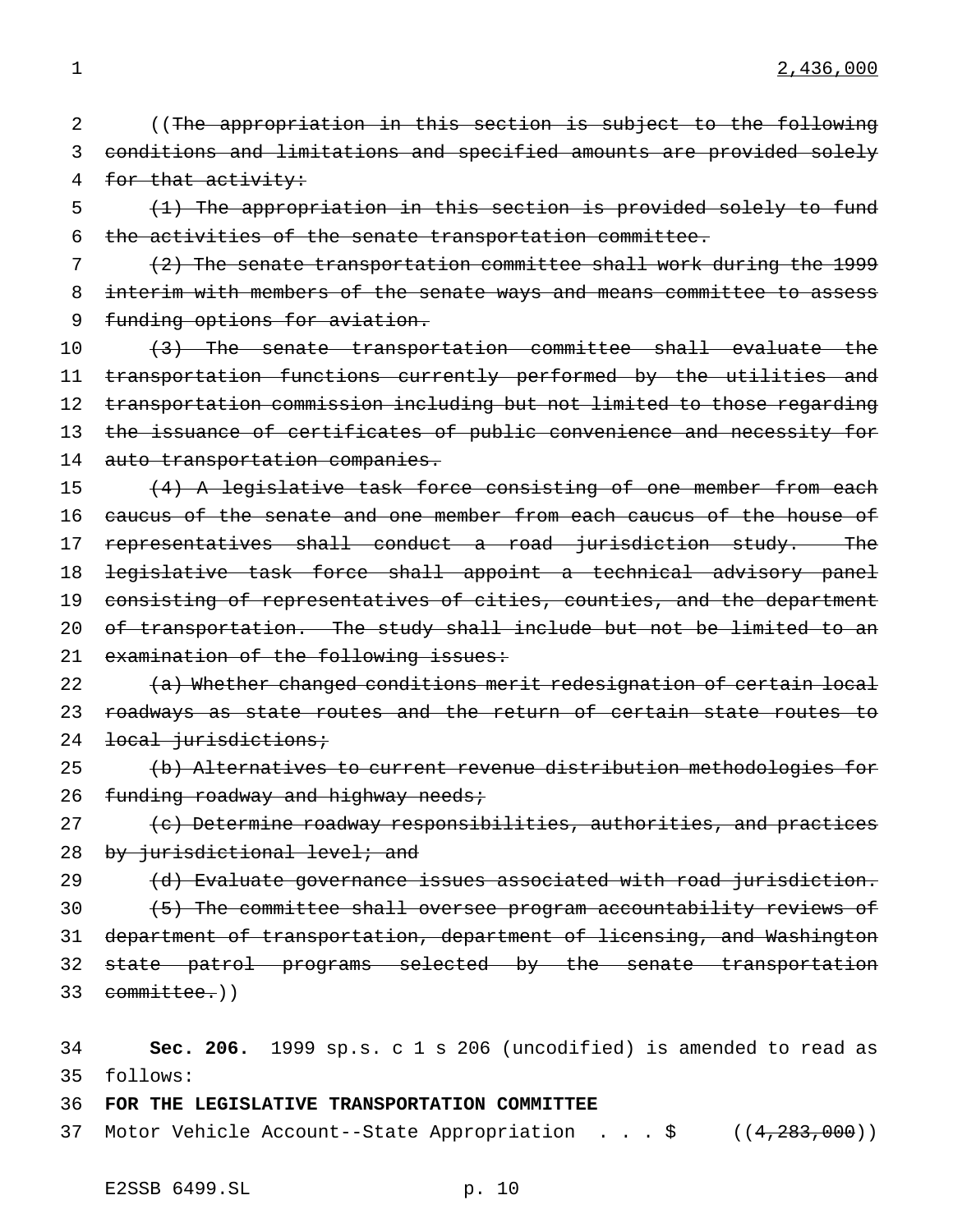2 The appropriation in this section is subject to the following 3 conditions and limitations and specified amounts are provided solely 4 for that activity:

 (1) \$2,467,000 of the motor vehicle account--state appropriation is provided for the operation of the house of representatives transportation committee. The appropriation includes \$500,000 for personal service contracts and other activities as deemed necessary by the house of representatives transportation committee.

10 (2) ((The transportation committees of the legislature shall 11 evaluate the transportation functions currently performed by the 12 utilities and transportation commission including but not limited to 13 those regarding the issuance of certificates of public convenience and 14 necessity for auto transportation companies.

15 (3) A legislative task force consisting of one member from each 16 caucus of the senate and one member from each caucus of the house of 17 representatives shall conduct a road jurisdiction study. The 18 legislative task force shall appoint a technical advisory panel 19 consisting of representatives of cities, counties, and the department 20 of transportation. The study shall include but not be limited to an 21 examination of the following issues:

22 (a) Whether changed conditions merit redesignation of certain local 23 roadways as state routes and the return of certain state routes to 24 <del>local jurisdictions;</del>

25 (b) Alternatives to current revenue distribution methodologies for 26  $f$ unding roadway and highway needs;

27 (c) Determine roadway responsibilities, authorities, and practices 28 by jurisdictional level; and

29 (d) Evaluate governance issues associated with road jurisdiction. (4) The transportation committees of the legislature shall oversee program accountability reviews of department of transportation, department of licensing, and Washington state patrol programs selected 33 by the senate transportation committee)) To the extent possible, this appropriation shall utilize funds allocated under RCW 46.68.110(2).

35 **Sec. 207.** 1999 sp.s. c 1 s 207 (uncodified) is amended to read as 36 follows:

37 **FOR THE BLUE RIBBON COMMISSION ON TRANSPORTATION**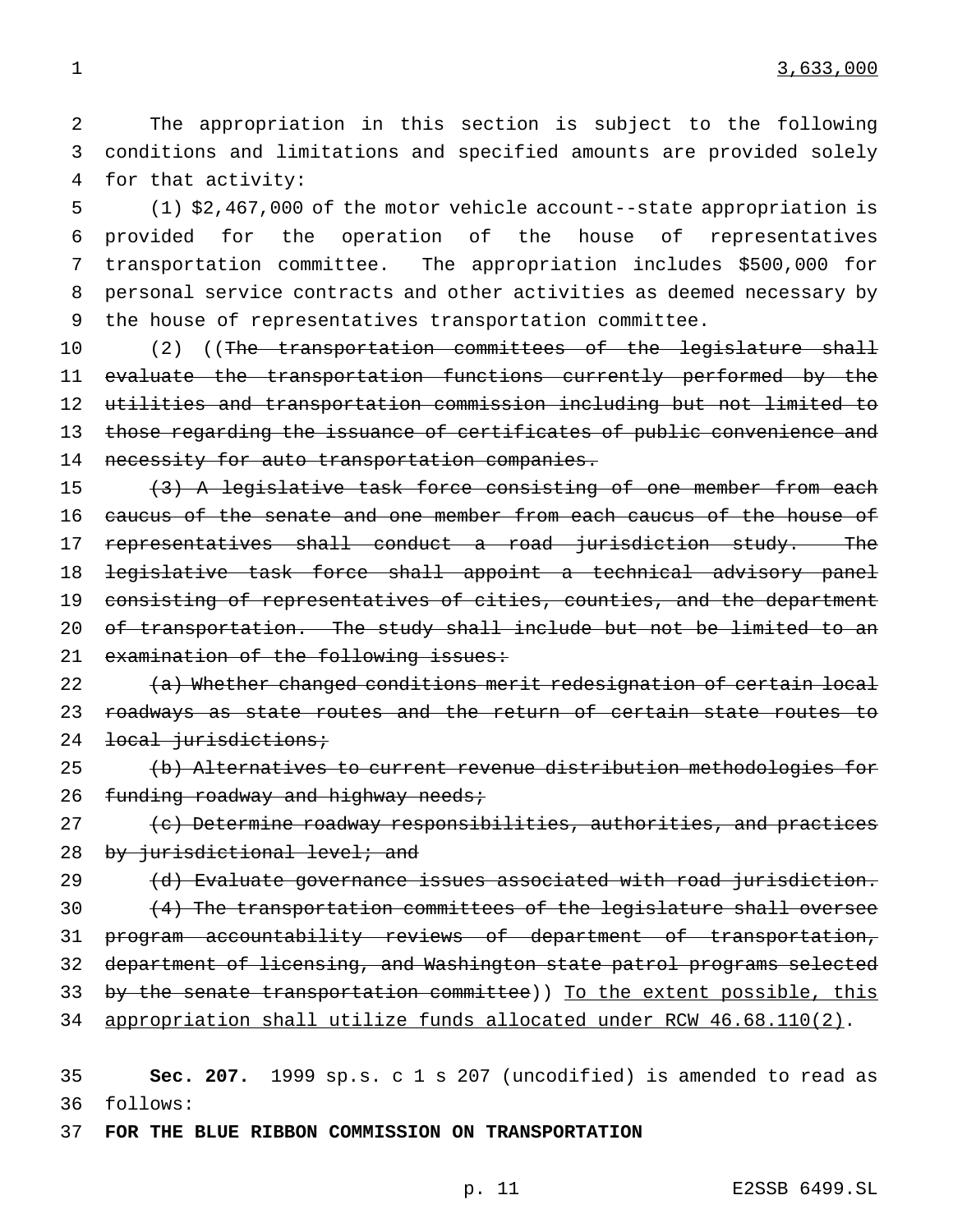1 Motor Vehicle Account--State Appropriation . . . . . \$ 1,800,000

 The appropriation in this section is subject to the following conditions and limitations and specified amounts are provided solely 4 for that activity:  $((+1))$  The \$1,800,000 motor vehicle account--state appropriation is provided solely for the purpose of enabling the blue ribbon commission on transportation to fulfill its mission. The funds are to be administered by the senate transportation committee and the house of representatives transportation committee on behalf of the blue 9 ribbon commission on transportation. To the extent possible, this appropriation shall utilize funds allocated under RCW 46.68.110(2).

 **Sec. 208.** 1999 sp.s. c 1 s 208 (uncodified) is amended to read as follows:

**FOR THE MARINE EMPLOYEES COMMISSION**

 Puget Sound Ferry Operations Account-- 15 State Appropriation . . . . . . . . . . . . . . \$ ((<del>356,000</del>)) 16 322,000

 **Sec. 209.** 1999 sp.s. c 1 s 209 (uncodified) is amended to read as follows:

**FOR THE TRANSPORTATION COMMISSION**

20 ((Transportation Account--State Appropriation))

21 Motor Vehicle Account--State Appropriation . . . \$ ((807,000)) 22 767,000

 **Sec. 210.** 1999 sp.s. c 1 s 210 (uncodified) is amended to read as follows:

**FOR THE FREIGHT MOBILITY STRATEGIC INVESTMENT BOARD**

26 ((Transportation)) Motor Vehicle Account--

| 27 |  |  |  |  |  |  |  |  | State Appropriation \$ $((600,000))$ |
|----|--|--|--|--|--|--|--|--|--------------------------------------|
| 28 |  |  |  |  |  |  |  |  | 540,000                              |

 The appropriations in this section are subject to the following conditions and limitations and specified amounts are provided solely 31 for that activity: (1) The freight mobility strategic investment board is authorized 33 to revise the criteria for selecting and ranking freight mobility 34 projects, to be applied during the next call for projects. The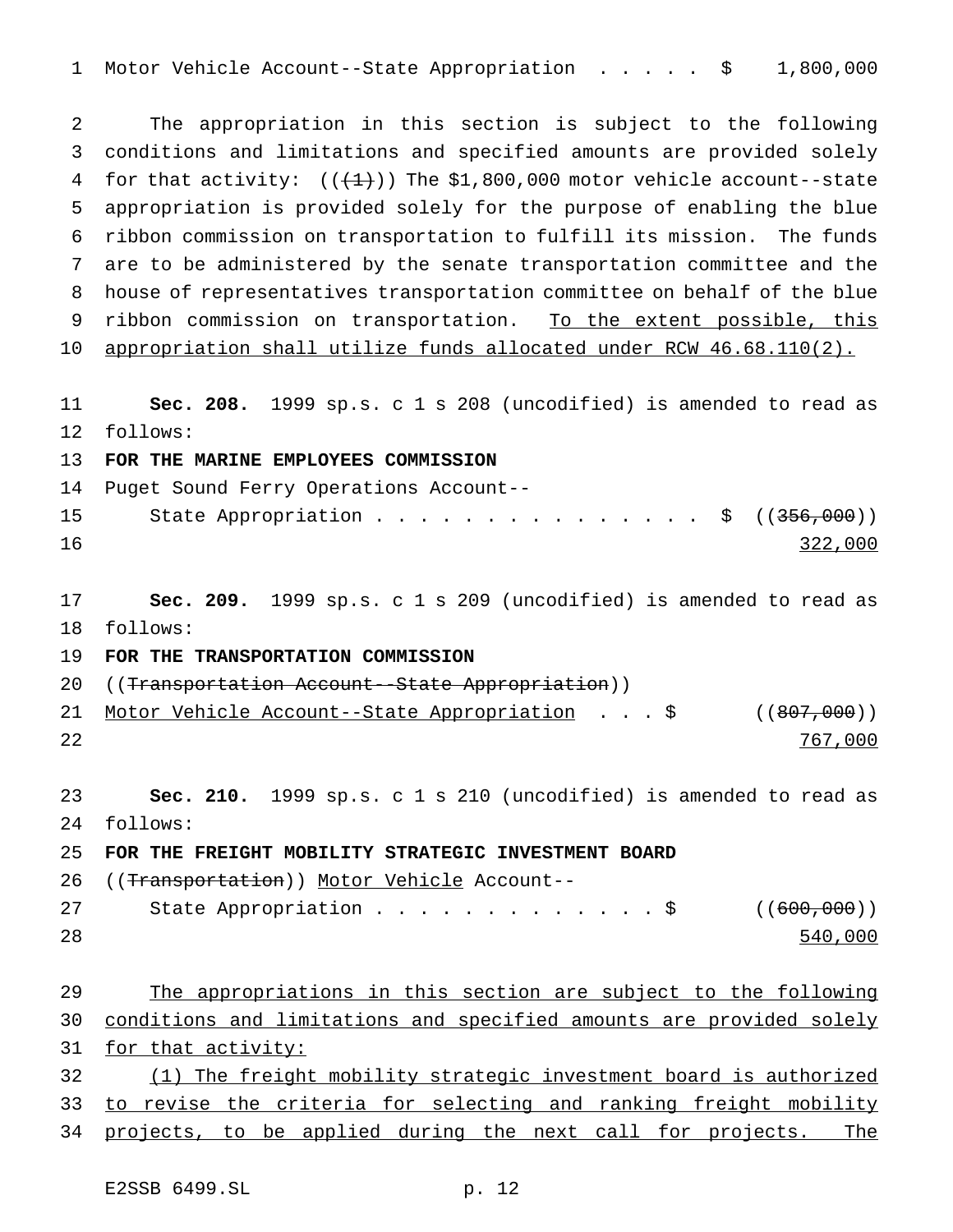1 <u>original portfolio of projects submitted by the board to the</u> legislature in December of 1999 shall not be impacted by any revisions to the criteria. (2) The legislature recognizes that the freight mobility strategic investment board has submitted projects meeting the geographic allocation requirements of RCW 47.06A.050, even though some of the projects ultimately will be funded with regionally-allocated federal funds.

 **Sec. 211.** 1999 sp.s. c 1 s 211 (uncodified) is amended to read as follows:

**FOR THE WASHINGTON STATE PATROL--FIELD OPERATIONS BUREAU**

|    | 12 State Patrol Highway Account--          |  |  |  |  |  |               |
|----|--------------------------------------------|--|--|--|--|--|---------------|
| 13 |                                            |  |  |  |  |  |               |
| 14 |                                            |  |  |  |  |  | 154, 314, 000 |
|    | 15 State Patrol Highway Account--          |  |  |  |  |  |               |
| 16 | Federal Appropriation \$                   |  |  |  |  |  | 6, 153, 000   |
| 17 | State Patrol Highway Account--             |  |  |  |  |  |               |
| 18 | Private/Local Appropriation \$             |  |  |  |  |  | 169,000       |
| 19 | TOTAL APPROPRIATION \$ $((160, 860, 000))$ |  |  |  |  |  |               |
| 20 |                                            |  |  |  |  |  | 160,636,000   |

 The appropriations in this section are subject to the following conditions and limitations and specified amounts are provided solely for that activity:

24 (1) ((The following amounts are provided solely for administration 25 of the field operations group subprogram: \$120,372,000 of the state patrol highway account--state appropriation; \$2,854,000 of the state 27 patrol highway account--federal appropriation; and \$83,000 of the state patrol highway account--private/local appropriation.

29 (2) The following amounts are provided solely for the administration of the commercial vehicle division subprogram: 31 \$26,367,000 of the state patrol highway account--state appropriation; \$3,299,000 of the state patrol highway account--federal appropriation; and \$86,000 of the state patrol highway account--private/local 34 appropriation.

 (3) \$7,799,000 of the state patrol highway account--state appropriation is provided solely for the administration of the traffic investigation division subprogram.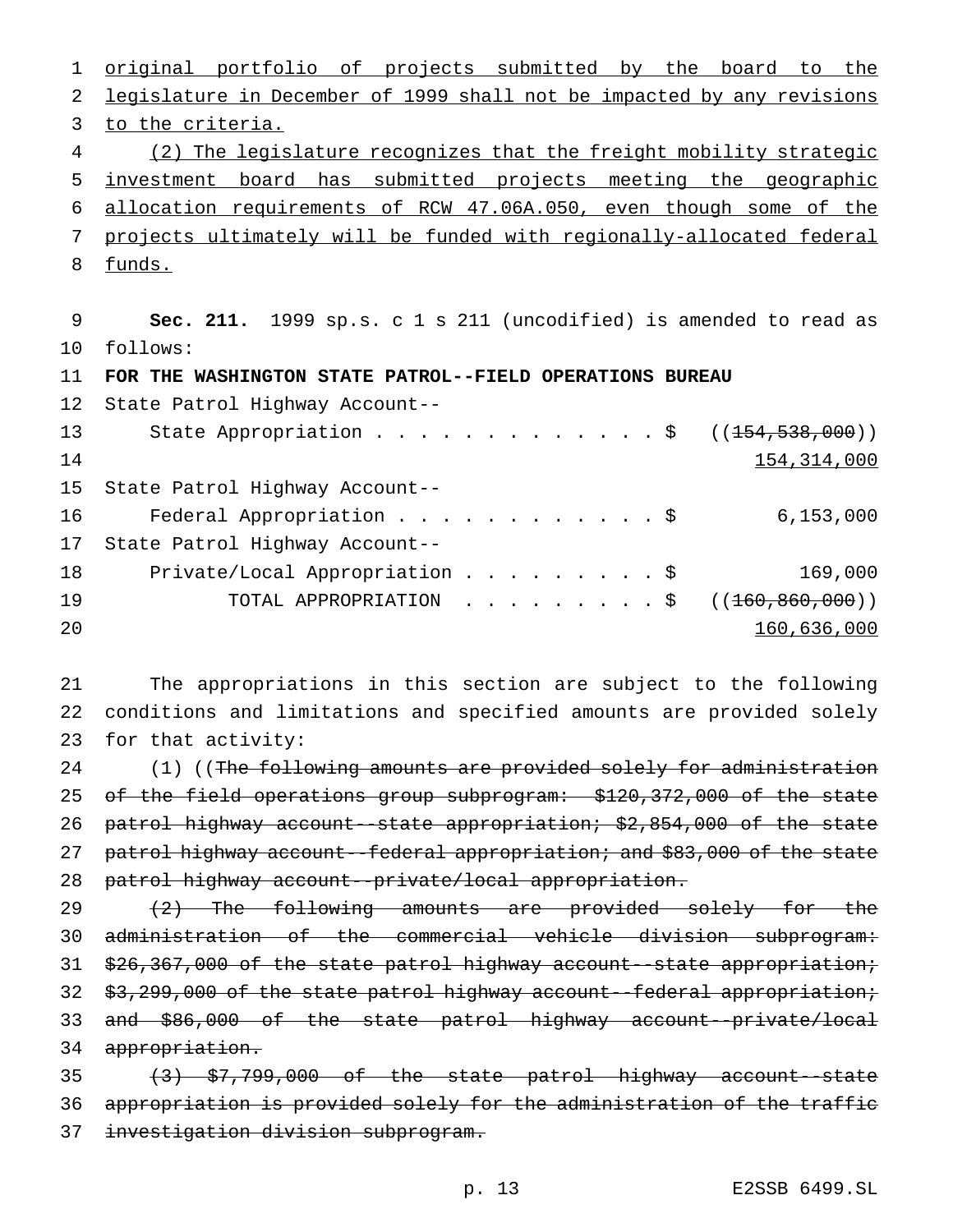(4) \$1,137,000 of the state patrol highway account--state appropriation is provided solely for the license fraud task force to begin on July 1, 1999. Positions funded are one sergeant/detective, three Washington state patrol detectives, and one clerical support person, for administrative support for the task force as a whole. \$115,400 of this amount is for reimbursement to the department of revenue and \$228,315 of this amount is for reimbursement to the attorney general's office. If Senate Bill No. 5706 is not enacted in 9 the form passed by the legislature the amount provided in this subsection shall lapse. Any funds provided in this subsection not used 11 t<del>o implement Senate Bill No. 5706 as enacted by the legislature shall</del> revert at the end of the 1999-01 biennium.

 $(5)$ ) \$1,435,000 of the state patrol highway account--state appropriation is provided solely to the field operations group subprogram as a one-time appropriation to begin funding phase III of the Washington state patrol's upgrade to the state-wide emergency communication system. The Washington state patrol shall provide a full analysis of the costs, benefits, and requirements for completing all phases of the upgrade to the state-wide emergency communication system to the senate transportation committee and the house of representatives transportation committee by December 1, 1999.

 $((+6))$   $(2)$  The Washington state patrol is authorized to use the federal community-oriented policing program (COPS) for 18 COPS troopers to begin in July 2000. The troopers must be used on the state's highways and up to six may be utilized in the Vancouver, Washington area.

 **Sec. 212.** 1999 sp.s. c 1 s 212 (uncodified) is amended to read as follows: **FOR THE WASHINGTON STATE PATROL--SUPPORT SERVICES BUREAU** State Patrol Highway Account--

| 31 |                                        |  |  |  |  |  |            |
|----|----------------------------------------|--|--|--|--|--|------------|
| 32 |                                        |  |  |  |  |  | 65,621,000 |
|    | 33 State Patrol Highway Account--      |  |  |  |  |  |            |
| 34 | Federal Appropriation \$               |  |  |  |  |  | 104,000    |
|    | 35 State Patrol Highway Account--      |  |  |  |  |  |            |
| 36 | Private/Local Appropriation \$         |  |  |  |  |  | 743,000    |
| 37 | TOTAL APPROPRIATION ( $(67,862,000)$ ) |  |  |  |  |  |            |
| 38 |                                        |  |  |  |  |  | 66,468,000 |
|    |                                        |  |  |  |  |  |            |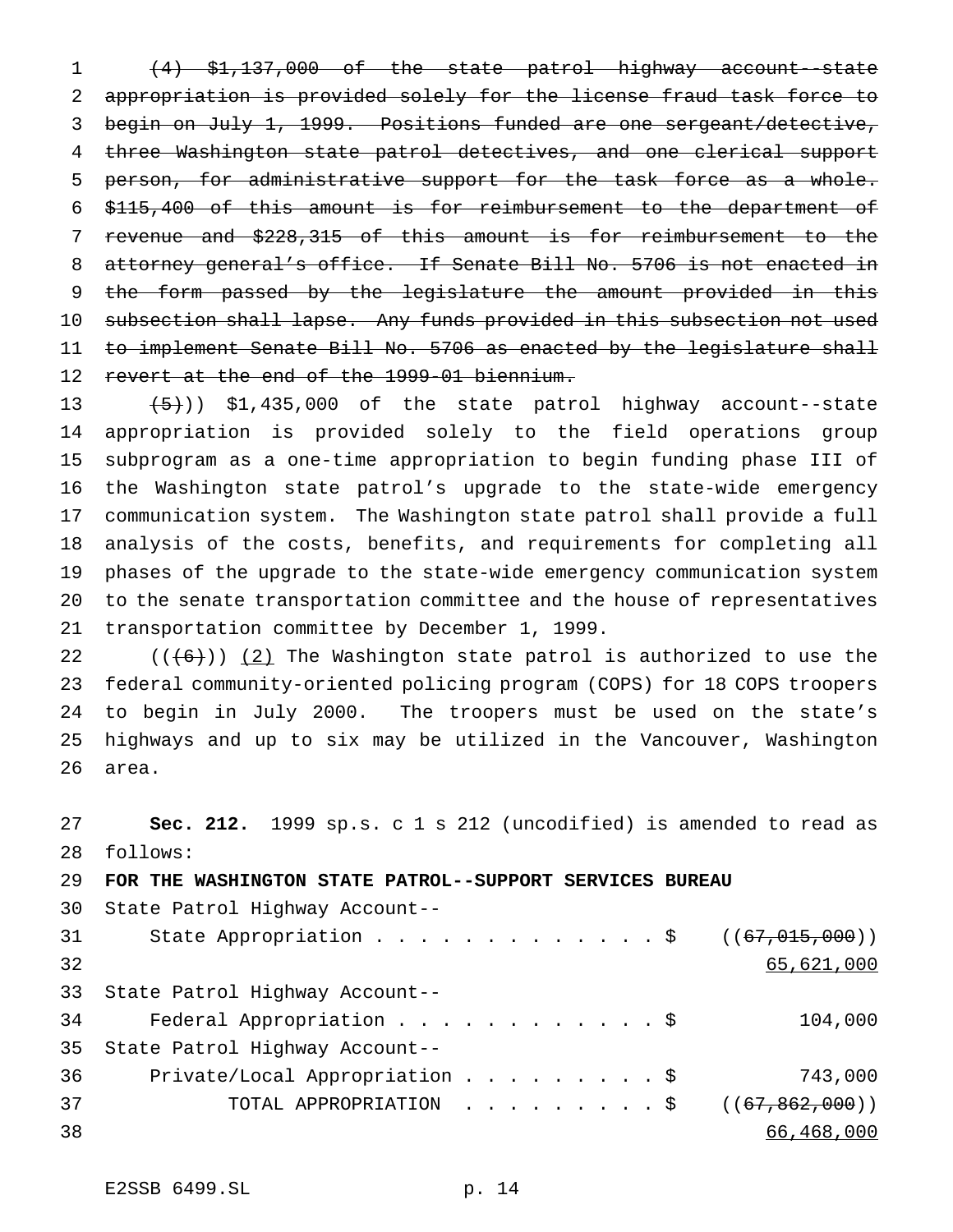The appropriations in this section are subject to the following conditions and limitations and specified amounts are provided solely for that activity: \$877,000 of the state patrol highway account--state appropriation is provided solely to maintain pursuit vehicles and provide for replacement of the vehicles at 110,000 miles. The agency may purchase a total of 354 pursuit vehicles during the biennium ending June 30, 2001. The appropriation in this section reflects carry forward and new funding due to the consolidation of gasoline, maintenance, parts, and pursuit vehicles into the fleet section of the support services bureau.

 **Sec. 213.** 1999 sp.s. c 1 s 213 (uncodified) is amended to read as follows:

| 13 <sup>°</sup> | FOR THE DEPARTMENT OF LICENSING--MANAGEMENT AND SUPPORT SERVICES |  |                  |
|-----------------|------------------------------------------------------------------|--|------------------|
| 14              | Marine Fuel Tax Refund Account--State                            |  |                  |
| 15              | Appropriation \$                                                 |  | 3,000            |
| 16              | Motorcycle Safety Education Account--                            |  |                  |
| 17              | State Appropriation $\frac{1}{5}$                                |  | ((118,000))      |
| 18              |                                                                  |  | 102,000          |
| 19              | Wildlife Account--State Appropriation \$                         |  | ((50,000))       |
| 20              |                                                                  |  | 80,000           |
| 21              | Highway Safety Account--State Appropriation \$                   |  | ((6, 578, 000))  |
| 22              |                                                                  |  | 7,074,000        |
| 23              | Motor Vehicle Account--State Appropriation \$                    |  | ((4, 571, 000))  |
| 24              |                                                                  |  | 3,998,000        |
| 25              | DOL Services Account--State Appropriation \$                     |  | 123,000          |
| 26              | TOTAL APPROPRIATION \$                                           |  | ((11, 317, 000)) |
| 27              |                                                                  |  | 11,380,000       |

 **Sec. 214.** 1999 sp.s. c 1 s 214 (uncodified) is amended to read as follows:

**FOR THE DEPARTMENT OF LICENSING--INFORMATION SYSTEMS**

Marine Fuel Tax Refund Account--State

| 32 | Appropriation $\S$                          | 2,000        |
|----|---------------------------------------------|--------------|
| 33 | Motorcycle Safety Education Account--       |              |
| 34 | State Appropriation \$ $((102,000))$        |              |
| 35 |                                             | 44,000       |
|    | 36 Wildlife Account--State Appropriation \$ | ( (46, 000)) |
| 37 |                                             | 32,000       |

p. 15 E2SSB 6499.SL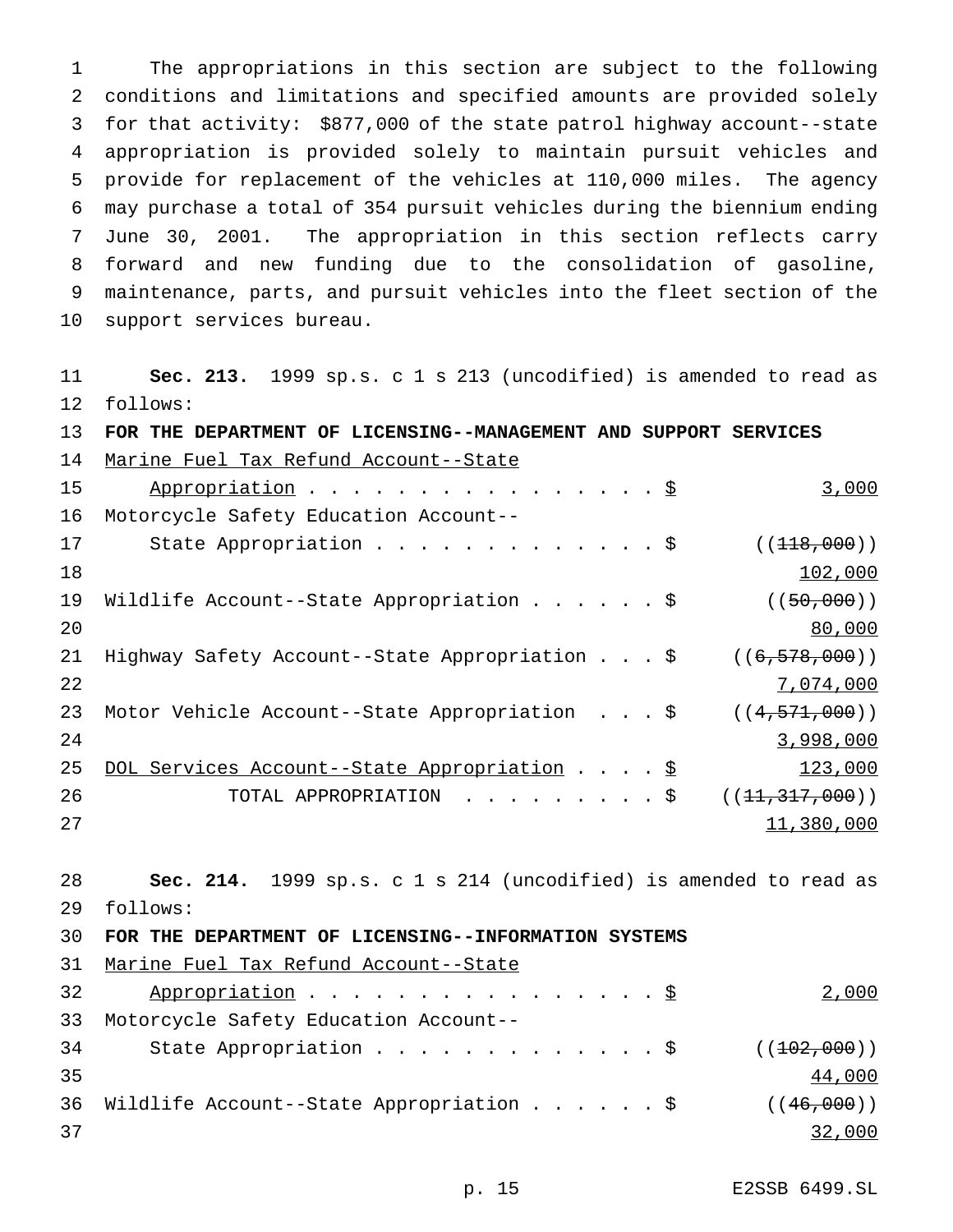|                | 1 Highway Safety Account--State Appropriation \$ ((5,725,000)) |  |  |           |
|----------------|----------------------------------------------------------------|--|--|-----------|
| 2              |                                                                |  |  | 5,953,000 |
|                | 3 Motor Vehicle Account--State Appropriation \$ ((3,651,000))  |  |  |           |
| $\overline{4}$ |                                                                |  |  | 2,909,000 |
|                | 5 DOL Services Account--State Appropriation \$                 |  |  | 292,000   |
| -6             | TOTAL APPROPRIATION $\frac{1}{5}$ ((9,524,000))                |  |  |           |
|                |                                                                |  |  | 9,232,000 |

 The appropriations in this section are subject to the following conditions and limitations and specified amounts are provided solely for that activity: \$745,000 of the highway safety fund--state appropriation is a reappropriation of funds originally appropriated for the document scanner project in the 1997-99 biennium.

 **Sec. 215.** 1999 sp.s. c 1 s 215 (uncodified) is amended to read as follows:

**FOR THE DEPARTMENT OF LICENSING--VEHICLE SERVICES**

Marine Fuel Tax Refund Account--

| 17 | State Appropriation \$                                          | 26,000       |
|----|-----------------------------------------------------------------|--------------|
| 18 | Wildlife Account--State Appropriation \$                        | 556,000      |
|    | 19 Motor Vehicle Account--State Appropriation \$ ((56,137,000)) |              |
| 20 |                                                                 | 53,532,000   |
| 21 | DOL Services Account--State Appropriation $\zeta$ ((2,907,000)) |              |
| 22 |                                                                 | 3,057,000    |
| 23 | TOTAL APPROPRIATION ( $(59,626,000)$ )                          |              |
| 24 |                                                                 | 57, 171, 000 |

 The appropriations in this section are subject to the following conditions and limitations and specified amounts are provided solely for that activity:

 $((+4))$  (1) \$300,000 of the motor vehicle account--state appropriation is provided solely to implement Senate Bill No. 6009 enacted in the form passed by the legislature. If Senate Bill No. 6009 is not enacted in the form passed by the legislature the amount provided in this subsection shall lapse.

33  $((\frac{1}{5})$   $(2)$  \$15,000 of the motor vehicle account--state appropriation is provided solely to implement House Bill No. 2201 enacted in the form passed by the legislature.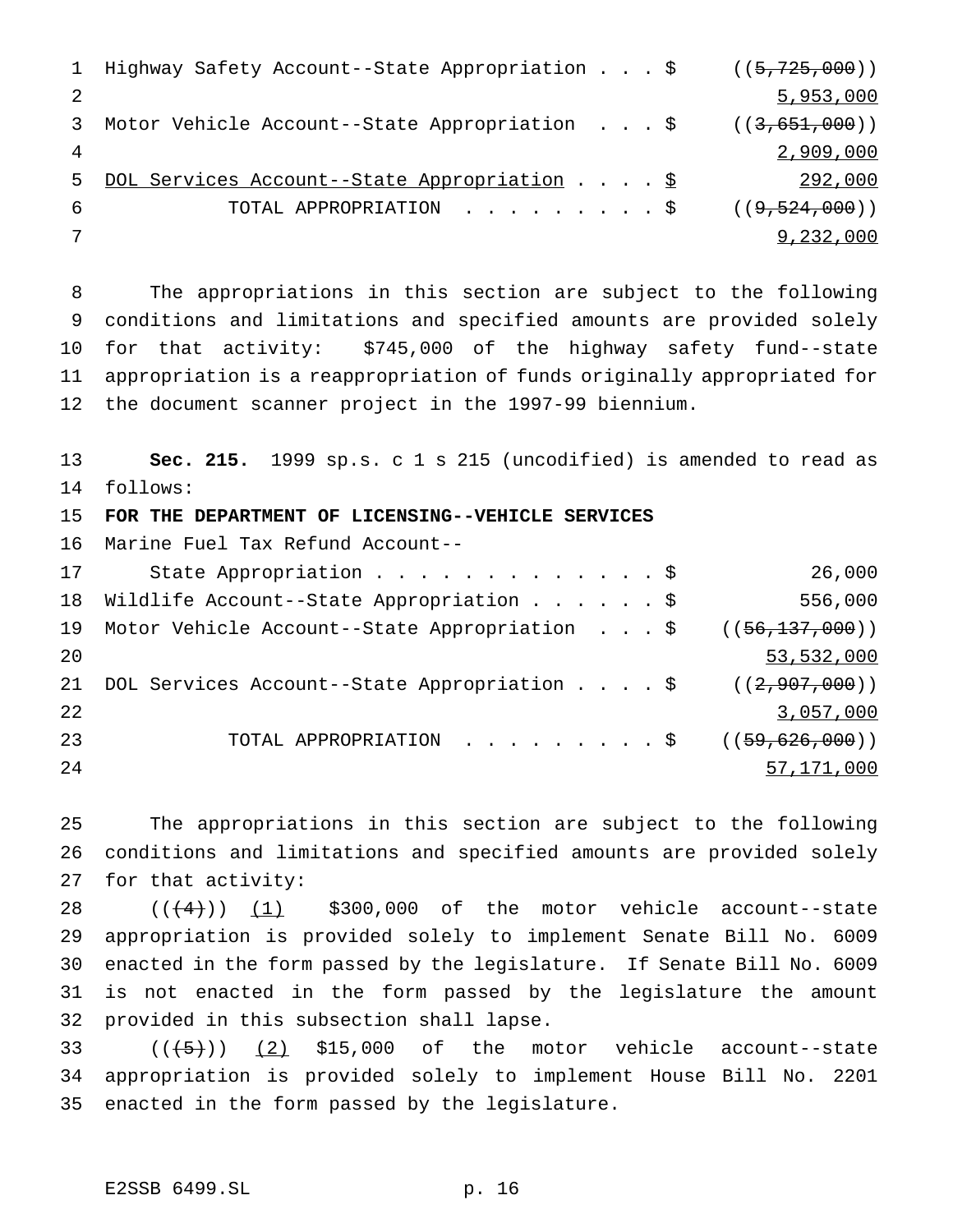(3) \$150,000 of the DOL services account--state appropriation is provided solely for the purchase and implementation of a revenue system

to accompany the department's electronic commerce initiative.

 **Sec. 216.** 1999 sp.s. c 1 s 216 (uncodified) is amended to read as follows:

**FOR THE DEPARTMENT OF LICENSING--DRIVER SERVICES**

Motorcycle Safety Education Account--

| - 8 | State Appropriation \$ $((1, 960, 000))$                                      |            |
|-----|-------------------------------------------------------------------------------|------------|
|     |                                                                               | 2,210,000  |
|     | 10 Highway Safety Account--State Appropriation \$ (( <del>78,075,000</del> )) |            |
| 11  |                                                                               | 77,971,000 |
| 12  | TOTAL APPROPRIATION $\ldots$ , \$ ((80,035,000))                              |            |
| 13  |                                                                               | 80,181,000 |

 The appropriations in this section are subject to the following conditions and limitations:

 (1) By January 1, 2001, the department shall report to the 17 transportation committees of the house of representatives and the 18 senate on the progress of the driver history initiative project and make recommendations for implementing this project on a state-wide 20 level.

 (2) \$2,880,000 of the highway safety account--state appropriation is provided solely for the department to enter into a contract for the implementation of an improved state driver's license and identicard. The contract with the vendor providing the improved license and identicard shall state that the license and the identicard shall not contain: (a) The driver's social security number in either visible or machine readable form; or (b) the driver's fingerprint or thumbprint. Consistent with RCW 42.17.260(9) the department shall not sell or otherwise make available any information that it gathers from citizens of the state of Washington in administering the driver's licensing program except as already authorized in Title 46 RCW.

32  $((+2))$   $(3)$  In September of 1999 the department of licensing shall report to the senate transportation committee and the house of representatives transportation committee on:

 (a) The controls implemented by the department to ensure the integrity and credibility of the written driver's license test 37 administered by the department; and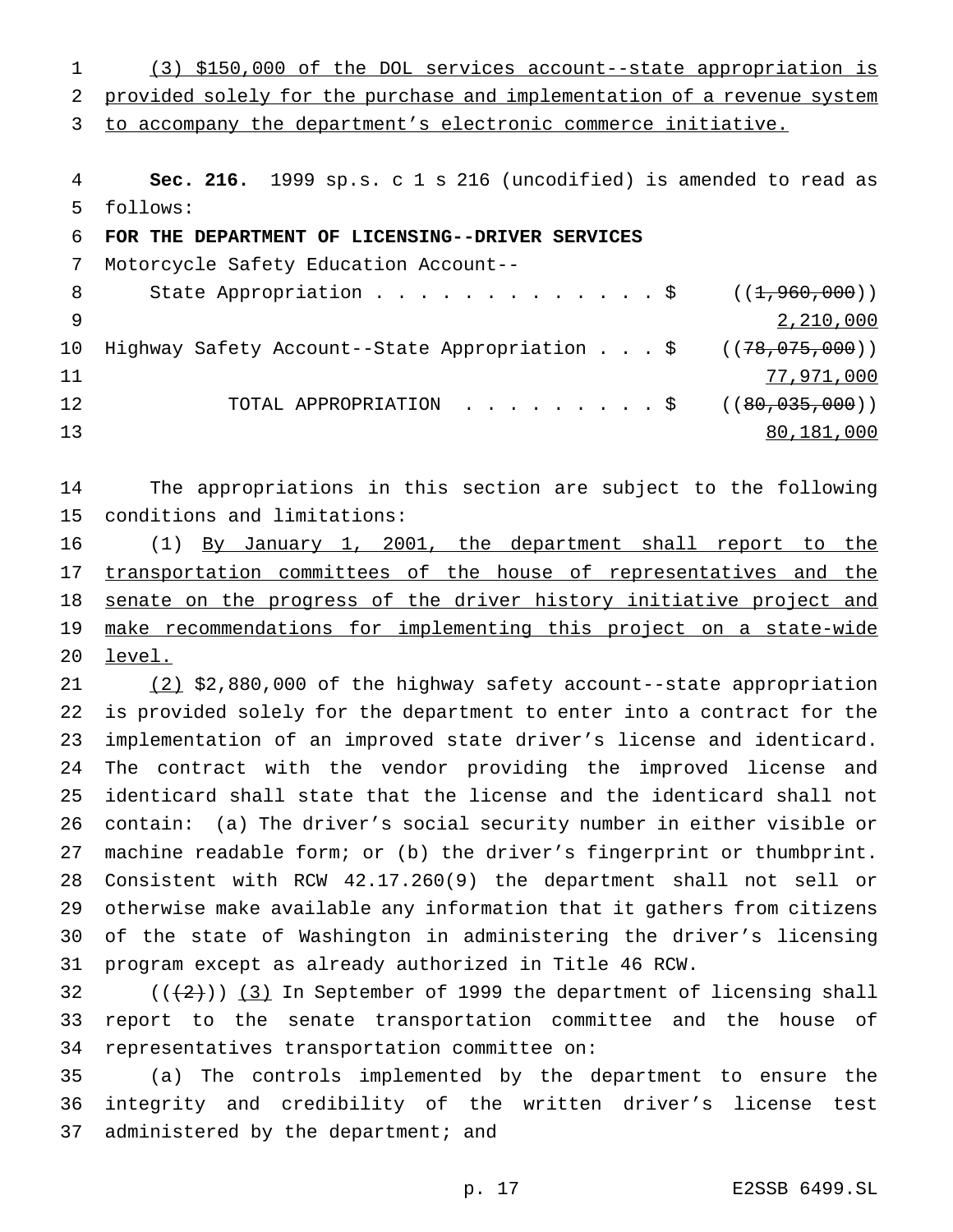(b) The policies and procedures implemented by the department to ensure that the driver's manuals produced and distributed by the department contain correct data based on current federal, state, and local statutes, ordinances, and rules.

 (4) \$17,000 of the highway safety fund--state appropriation is provided solely to implement House Bill No. 1774 enacted in the form passed by the legislature. If House Bill No. 1774 is not enacted in the form passed by the legislature the amount referenced in this subsection shall lapse.

 (5) \$130,000 of the highway safety fund--state appropriation is provided solely to implement House Bill No. 2259 enacted in the form passed by the legislature. If House Bill No. 2259 is not enacted in the form passed by the legislature the amount provided in this subsection shall lapse.

 (((6) \$34,000 of the highway safety fund--state appropriation is provided solely to implement Senate Bill No. 5374 enacted in the form 17 passed by the legislature. If Senate Bill No. 5374 is not enacted in 18 the form passed by the legislature the amount referenced in this 19 subsection shall lapse.

 (8) \$329,000 of the highway safety account--state appropriation is provided solely to implement Senate Bill No. 5399 enacted as passed by 22 the legislature.))

 **Sec. 217.** 1999 sp.s. c 1 s 217 (uncodified) is amended to read as follows:

 **FOR THE DEPARTMENT OF TRANSPORTATION--HIGHWAY MANAGEMENT AND FACILITIES--PROGRAM D--OPERATING** 27 Motor Vehicle Account--State Appropriation . . . \$ ((44,508,000)) 45,236,000 Motor Vehicle Account--Federal Appropriation . . \$ 400,000 30 TOTAL APPROPRIATION . . . . . . . . \$ ((44,908,000)) 45,636,000

 **Sec. 218.** 1999 sp.s. c 1 s 218 (uncodified) is amended to read as follows:

**FOR THE DEPARTMENT OF TRANSPORTATION--AVIATION--PROGRAM F**

35 Aeronautics Account--State Appropriation . . . \$ ((4,010,000)) 5,047,000

Aircraft Search and Rescue Safety and

E2SSB 6499.SL p. 18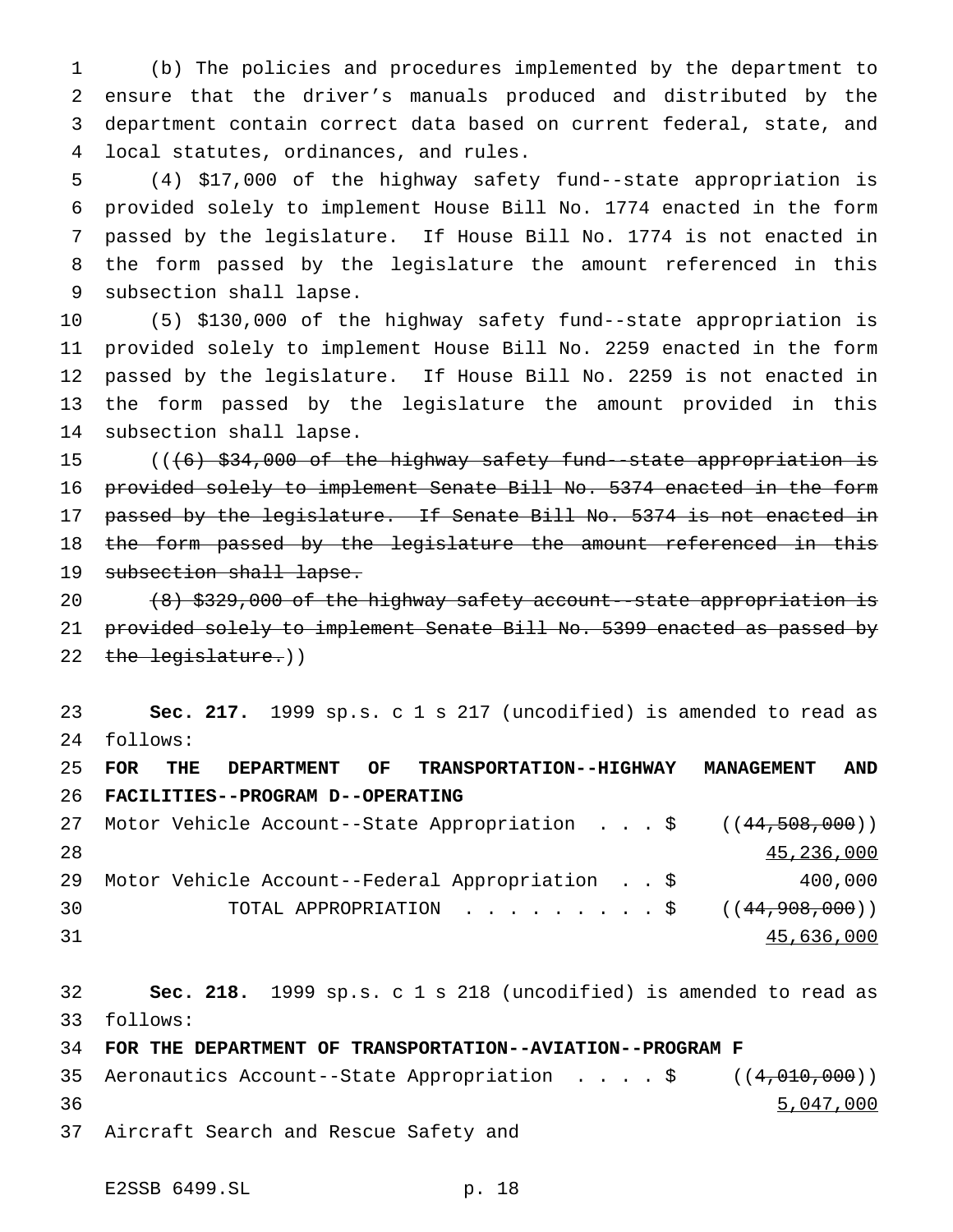| Education Account--State Appropriation $\ldots$ \$                     | 159,000   |
|------------------------------------------------------------------------|-----------|
| 2 ((Transportation Account--State Appropriation \$ 247,000))           |           |
| TOTAL APPROPRIATION $\ldots$ , , , , , , , $\frac{1}{5}$ ((4,416,000)) |           |
|                                                                        | 5,206,000 |
|                                                                        |           |

5 The appropriations in this section are subject to the following 6 conditions and limitations: Grants awarded by the department of 7 transportation shall emphasize safety-related activities.

8 **Sec. 219.** 1999 sp.s. c 1 s 219 (uncodified) is amended to read as 9 follows: 10 **FOR THE DEPARTMENT OF TRANSPORTATION--IMPROVEMENTS--PROGRAM I** 11 Motor Vehicle Account--State Appropriation . . . \$ ((<del>630,010,000</del>))  $12$  and  $459,765,000$ 13 Motor Vehicle Account--Federal Appropriation . . \$ ((234,939,000)) 14 240,241,000 15 Motor Vehicle Account--Private/Local 16 Appropriation . . . . . . . . . . . . . . \$ ((43,344,000))  $17$  50,363,000 18 ((High Capacity Transportation Account--State 19 Appropriation . . . . . . . . . . . . . . . . \$ 110,000)) 20 Special Category C Account--State Appropriation . \$ 55,220,000 21 ((Transportation Account--State Appropriation . . \$ 197,284,000 22 Transportation Account--Federal Appropriation . . \$ 56,808,000)) 23 Puyallup Tribal Settlement Account-- 24 State Appropriation . . . . . . . . . . . . \$ 8,662,000 25 ((Transportation Infrastructure Account - State 26 Appropriation . . . . . . . . . . . . . . . \$ 1,750,000 27 Transportation Infrastructure Account-- 28 Private/Local Appropriation . . . . . . . . \$ 1,750,000)) 29 Multimodal Transportation Account--State 30 Appropriation . . . . . . . . . . . . . . . \$ 4,880,000 31 Multimodal Transportation Account--Federal 32 Appropriation . . . . . . . . . . . . . . \$ 1,275,000 33 Multimodal Transportation Account--Private/Local 34 Appropriation . . . . . . . . . . . . . . . <u>\$</u> 1,106,000 35 TOTAL APPROPRIATION . . . . . . . . \$ ((<del>1,229,877,000</del>)) 36 821,512,000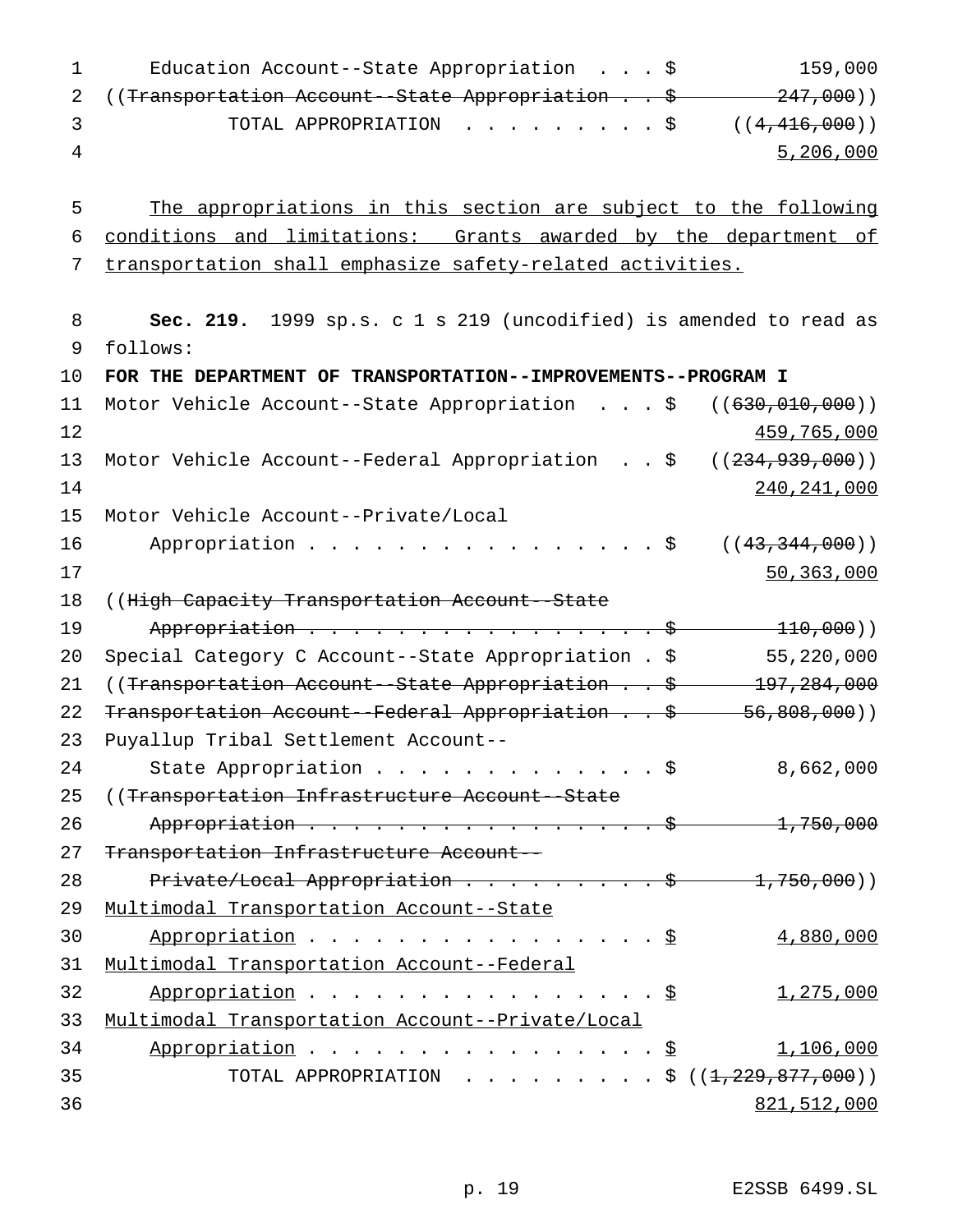The appropriations in this section are provided for the location, design, right of way acquisition, or construction of state highway projects designated as improvements under RCW 47.05.030. The appropriations in this section are subject to the following conditions and limitations and specified amounts are provided solely for that activity:

 (1) The special category C account--state appropriation of \$55,220,000 includes \$40,500,000 in proceeds from the sale of bonds authorized by Senate Bill No. 5060 or House Bill No. 1203 enacted in the form passed by the legislature. The transportation commission may authorize the use of current revenues available to the department of transportation in lieu of bond proceeds for any part of the state appropriation.

 (2) The motor vehicle account--state appropriation includes \$1,285,000 in proceeds from the sale of bonds authorized by RCW 47.10.819(1) for match on federal demonstration projects. The transportation commission may authorize the use of current revenues available to the department of transportation in lieu of bond proceeds for any part of the state appropriation.

 (3) The department shall report December 1st and June 1st of each year to the senate transportation committee and the house of representatives transportation committee and the office of financial management on the timing and the scope of work being performed for the regional transit authority known as sound transit. This report shall provide a description of all department activities related to the regional transit authority including investments in state-owned infrastructure.

 (4) The motor vehicle account--federal appropriation in this 29 section is transferrable to the transportation account or multimodal 30 transportation account to ensure efficient funds management and program delivery.

32 (5) ((<del>The north Sumner interchange project shall be funded entirely</del> 33 from the motor vehicle account appropriation.)) \$2,270,000 of the motor vehicle account--state appropriation is provided solely for the north 35 Sumner interchange project. The project shall no longer receive a portion of its funding from the economic development account.

 (6) ((\$34,920,000 of the motor vehicle account--state 38 appropriation)) \$4,880,000 of the multimodal transportation account--39 state appropriation is provided solely for the state program share of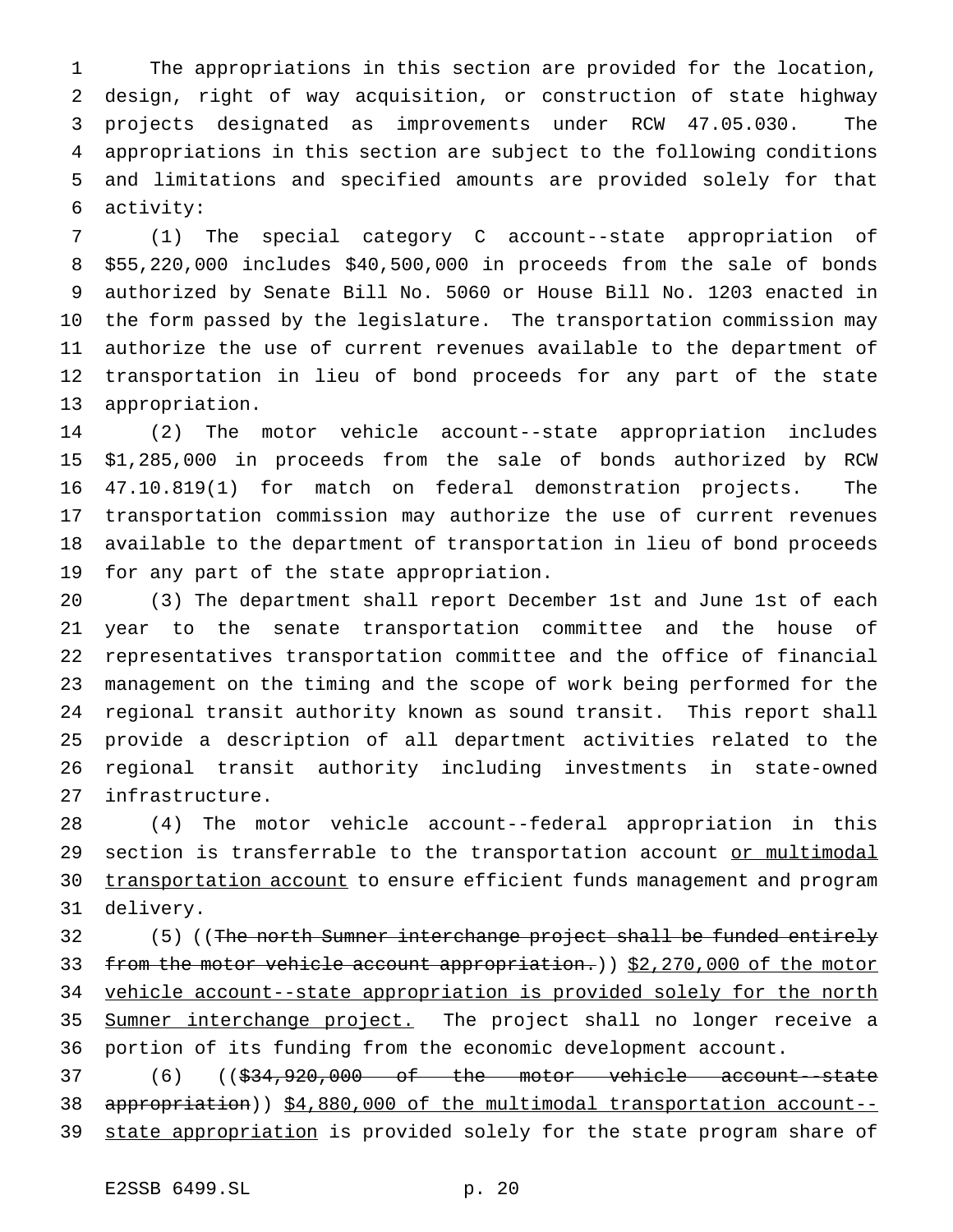freight mobility projects as identified by the freight mobility strategic investment board. The amount provided in this subsection can only be expended upon authorization from the freight mobility strategic investment board.

 (7) The motor vehicle account--state appropriation includes ((\$469,779,000)) \$147,000,000 in proceeds from the sale of bonds authorized by RCW 47.10.843. The transportation commission may authorize the use of current revenues available to the department of transportation in lieu of bond proceeds for any part of the state appropriation.

11 (8) ((\$500,000 of the motor vehicle account--state appropriation is provided solely for analysis and design of congestion solutions at the intersections of the South Lake Union/Mercer corridor with Interstate 5 and SR 99. The amount provided in this subsection shall be expended 15 on the state's portion of the project. The department's authority to expend the amount referenced in this subsection is contingent on the city of Seattle appropriating \$500,000 or more toward design and 18 analysis for the local street portion of the project.

19 (9) \$10,000,000)) (a) \$50,000,000 of the motor vehicle account--20 state appropriation ((and \$40,000,000 of the transportation account--21 state appropriation are)) is provided as a cash contribution for the development of the public private initiatives project at Tacoma Narrows. State funds shall be used initially for the acquisition of right of way and the forensic studies of the existing bridge including purchase of equipment necessary to conduct the studies. The balance of state funds not required for acquisition of right of way and forensic studies shall be placed with the designated bond trustee at the same time the privately secured debt proceeds are deposited.

 (b) The \$50,000,000 provided in (a) of this subsection includes \$5,527,000 in proceeds from the sale of bonds authorized in RCW 47.10.834 for all forms of cash contributions, or payment of other 32 costs incident to the location, development, design, right of way, and 33 construction of the Tacoma narrows bridge improvements under the public-private transportation initiative program authorized under chapter 47.46 RCW.

 $((+11))$   $(9)$  \$5,800,000 of the motor vehicle account--state appropriation is provided solely for the completion of the weigh stations at Stanwood and Cle Elum along with weigh in motion at those 39 sites ((an)) and weigh in motion at Fort Lewis Northbound. The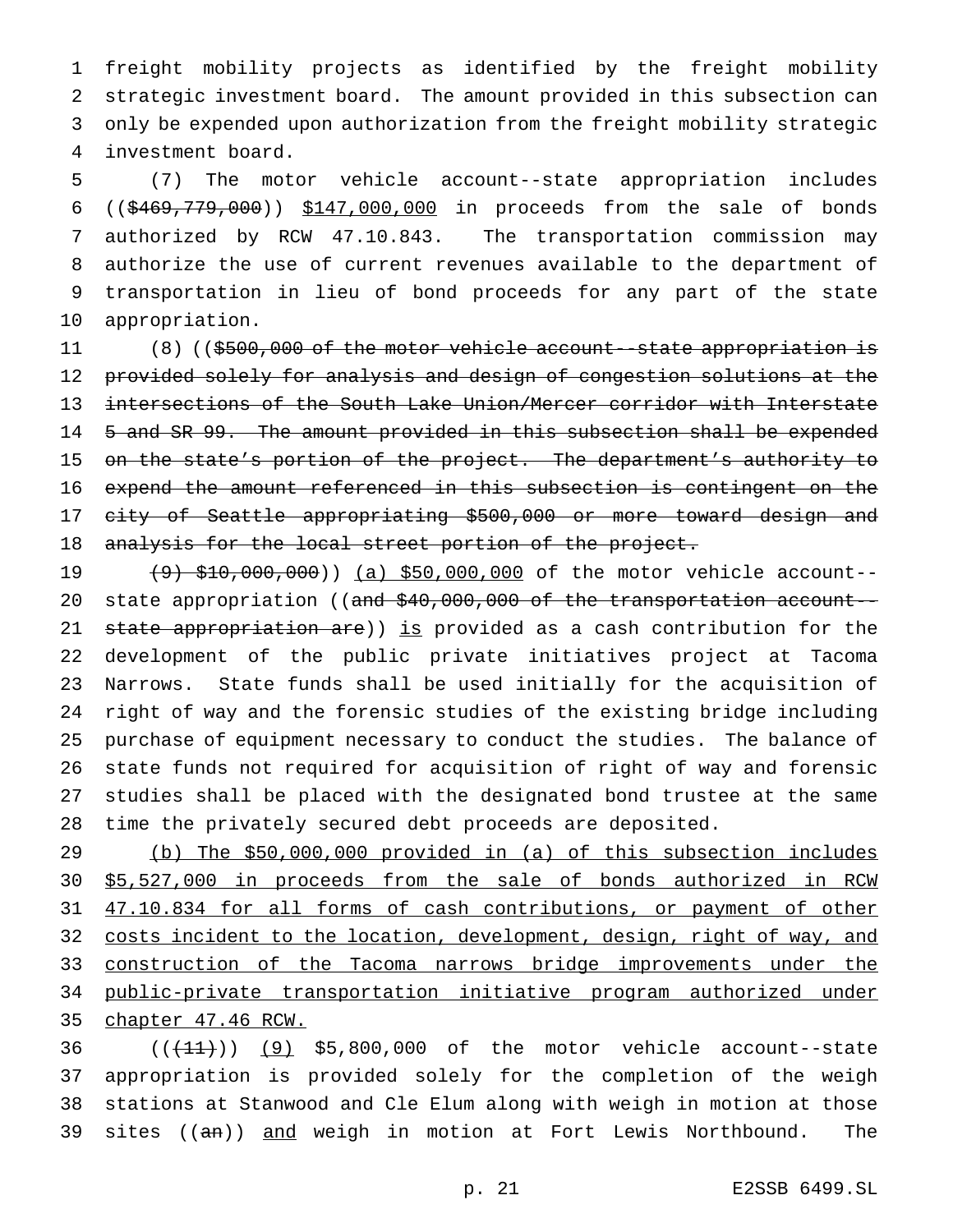Washington state patrol and department of transportation shall work cooperatively to complete these projects.

  $((+12))$   $(10)$  \$485,000 of the motor vehicle account--state appropriation is a reappropriation provided solely to enable the translake committee to finalize and present its recommendations. Upon presentation of the recommendations, or upon the expenditure of the appropriation provided by this subsection, the department of transportation shall disband the committee.

 $((+13))$   $(11)$  \$800,000 of the motor vehicle account--state 10 appropriation ((is)) and \$3,000,000 of the motor vehicle account--11 federal appropriation are provided solely to the Washington state department of transportation, office of urban mobility, to advance the recommendations of the translake Washington study committee. These funds shall be used to develop a scope of work for an environmental impact statement and related engineering work, including an environmental strategy, a decision process, a statement of purpose and need, and a formal notice of intent. None of the appropriation for the scope of work for the environmental impact statement shall be available to support any activities of the translake Washington study committee.

20 (( $(14)$  \$500,000)) (12) \$1,166,000 of the motor vehicle fund--state appropriation is provided solely for predesign of the northeast 44th 22 street interchange on I-405. ((The department of transportation and the city of Renton shall develop a proposal that includes a funding 24 plan for the interchange that specifies the partner's share of the 25 cost. The department and the city shall report to the legislative 26 transportation committees by December 1, 1999.)) This amount shall be placed into a reserve status until such time as a one-third contribution is made by the city of Renton and a one-third contribution 29 is made by the project developer. If the city and developer contributions are not obtained by October 31, 2000, this amount shall lapse.

 (13) The department's work force levels for highway construction for the 1999-2001 biennium shall be 2200 FTEs. Additional work force increases for highway construction are authorized and shall not exceed five percent of the authorized work force. The department shall report 36 quarterly on program delivery and related work force adjustments. (14) \$1,250,000 of the motor vehicle account--state appropriation

 is provided solely to establish alternatives for flood management and flood hazard reduction projects in the Chehalis basin.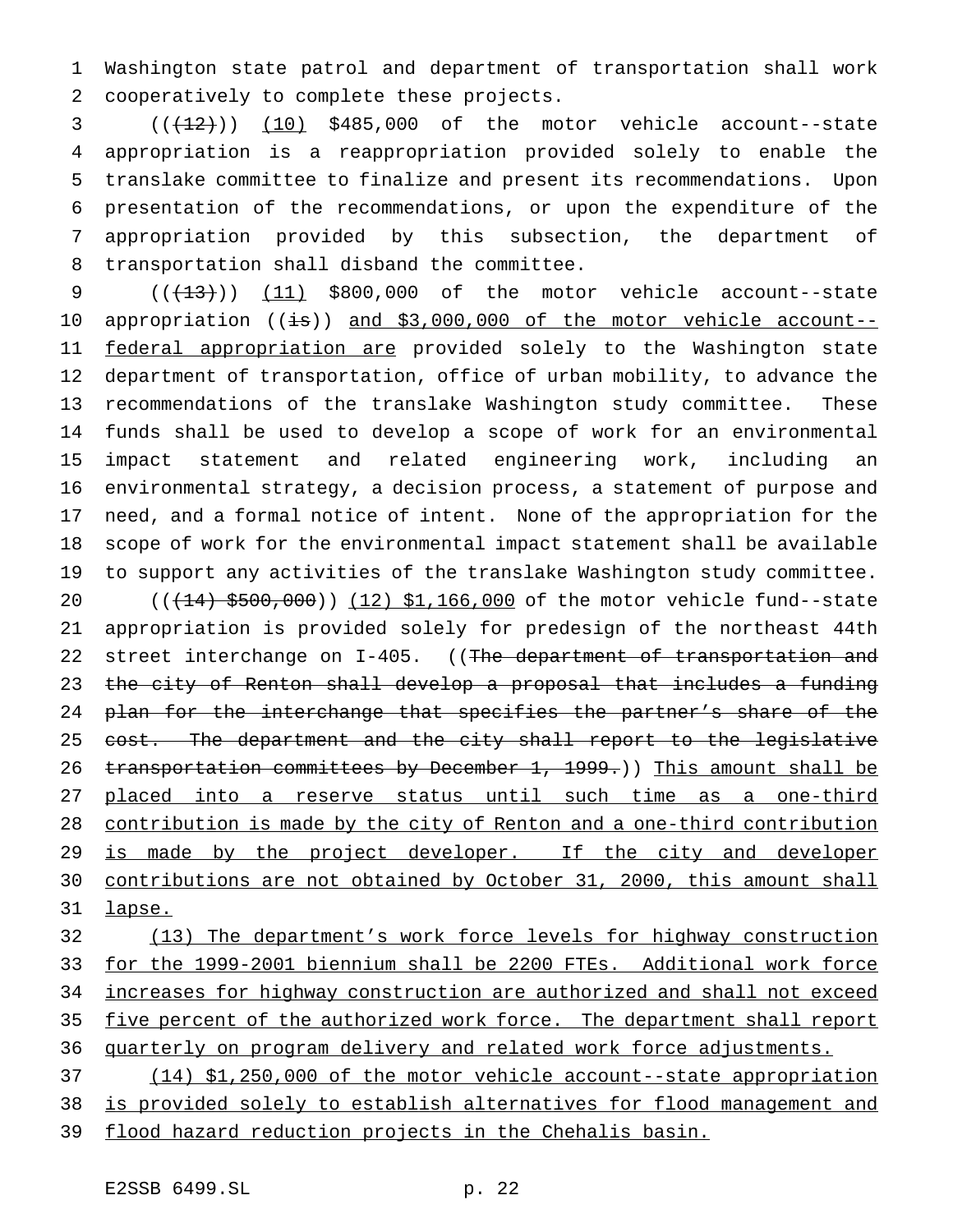(a) The department of transportation shall convene a technical committee to develop watershed-based solutions to flooding within the 3 Chehalis basin. The technical committee shall be comprised of 4 representatives of the department of transportation, department of ecology, department of fish and wildlife, the department of community, trade, and economic development, the military department's emergency management division, and affected counties and tribes. The department of transportation shall also seek the participation of the United 9 States army corps of engineers, federal emergency management administration, the United States geological survey, the United States fish and wildlife service, the United States environmental protection 12 agency, and other entities with critical knowledge related to the structural or nonstructural flood hazard reduction projects in the Chehalis basin. Funds shall be distributed by the department of transportation for alternative analysis, mapping, and model testing projects as recommended by the technical committee. The solutions considered by the technical committee shall be consistent with fish and habitat recovery efforts and avoid additional flood hazard to 19 downstream communities. The department of transportation shall present 20 a report to the senate transportation committee and the house of representatives transportation committee by December 1, 1999, regarding 22 findings and progress made by funded projects.

 (b) If the federal government makes funds available to accomplish 24 the project described in (a) of this subsection, the department of transportation shall place the appropriation identified in this section in reserve.

 **Sec. 220.** 1999 sp.s. c 1 s 220 (uncodified) is amended to read as follows: **FOR THE DEPARTMENT OF TRANSPORTATION--TRANSPORTATION ECONOMIC PARTNERSHIPS--PROGRAM K**

| 31 ((Transportation Account-State Appropriation \$ 1,212,000))      |           |
|---------------------------------------------------------------------|-----------|
| 32 Motor Vehicle Account--State Appropriation \$ $((10, 162, 000))$ |           |
|                                                                     | 5,847,000 |
| TOTAL APPROPRIATION \$ $((11,374,000))$                             |           |
|                                                                     | 5,847,000 |
|                                                                     |           |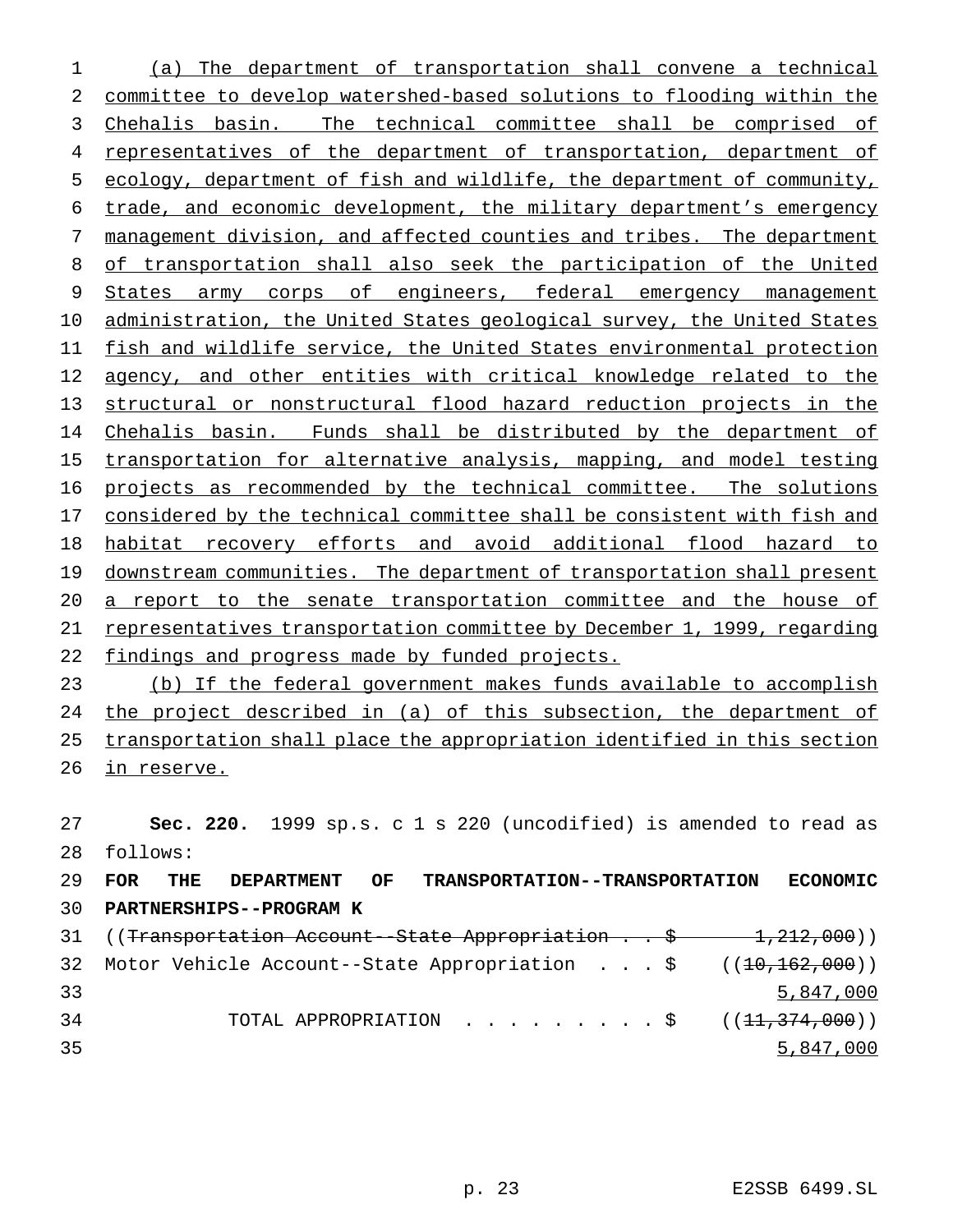1 The appropriation((s)) in this section ((are)) is subject to the following conditions and limitations and specified amounts are provided solely for that activity:

 (1) The motor vehicle fund--state appropriation includes 5 ((\$10,162,000)) \$4,635,000 in proceeds from the sale of bonds authorized in RCW 47.10.834 for all forms of cash contributions, or the payment of other costs incident to the location, development, design, right of way, and construction of the Tacoma narrows bridge improvements under the public-private transportation initiative program authorized under chapter 47.46 RCW; and for support costs of the public-private transportation initiatives program.

12 (2) The department of transportation and the freight mobility strategic investment board must coordinate activities relating to 14 relieving traffic congestion and promoting the movement of freight.

 **Sec. 221.** 1999 sp.s. c 1 s 221 (uncodified) is amended to read as follows:

|    | 17 FOR THE DEPARTMENT OF TRANSPORTATION--HIGHWAY MAINTENANCE--PROGRAM M |  |             |
|----|-------------------------------------------------------------------------|--|-------------|
| 18 | Motor Vehicle Account--State Appropriation \$ $((251, 426, 000))$       |  |             |
| 19 |                                                                         |  | 239,927,000 |
| 20 | Motor Vehicle Account--Federal Appropriation \$ ((887,000))             |  |             |
| 21 |                                                                         |  | 486,000     |
| 22 | Motor Vehicle Account--Private/Local                                    |  |             |
| 23 | Appropriation \$                                                        |  | 3,417,000   |
| 24 | TOTAL APPROPRIATION ( $(255,730,000)$ )                                 |  |             |
| 25 |                                                                         |  | 243,830,000 |

 The appropriations in this section are subject to the following conditions and limitations and specified amounts are provided solely for that activity:

 (1) If portions of the appropriations in this section are required to fund maintenance work resulting from major disasters not covered by federal emergency funds such as fire, flooding, and major slides, supplemental appropriations will be requested to restore state funding for ongoing maintenance activities.

 (2) The department shall request an unanticipated receipt for any federal moneys received for emergency snow and ice removal and shall place an equal amount of the motor vehicle fund--state into unallotted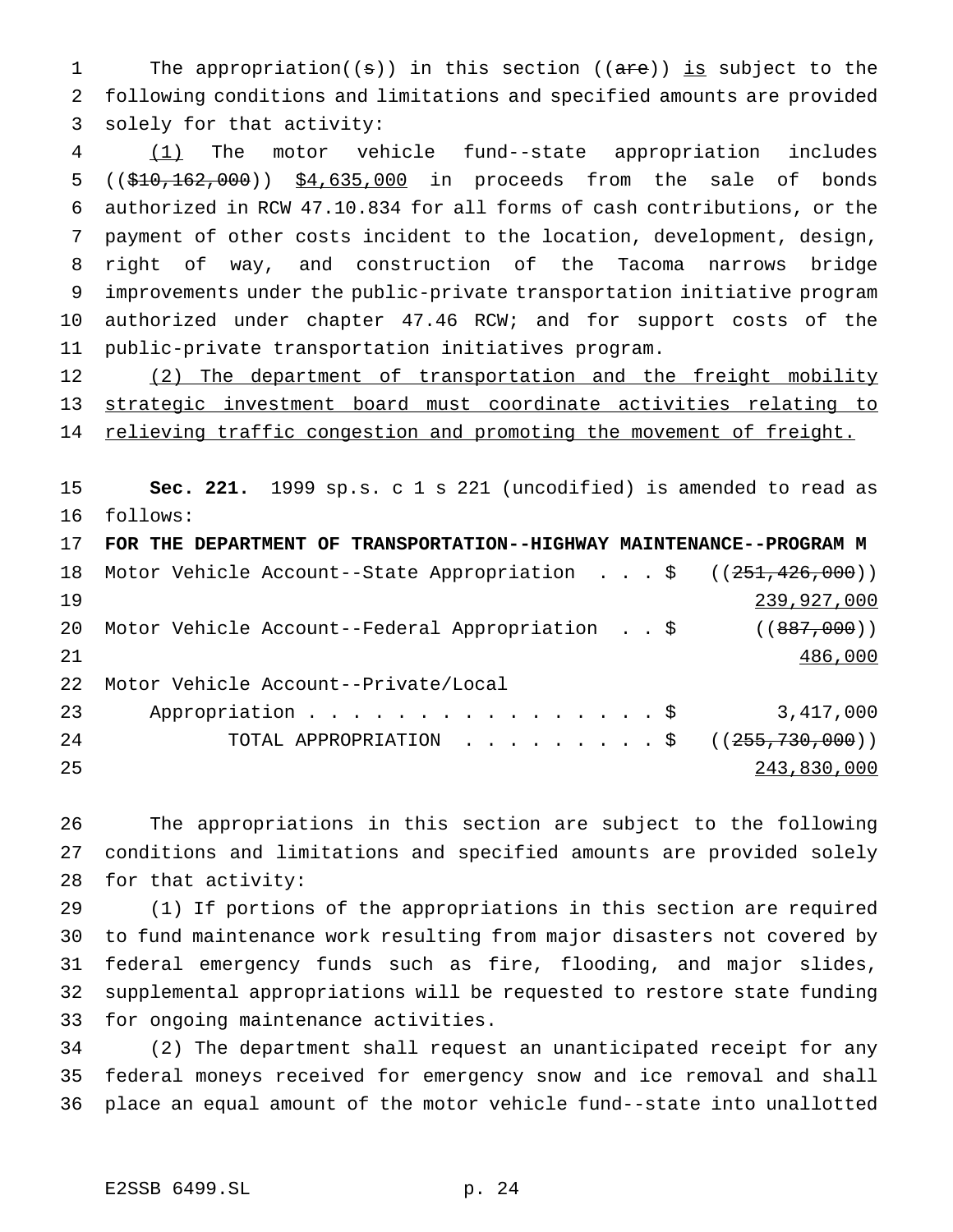status. This exchange shall not affect the amount of funding available for snow and ice removal.

 (3) The department shall not close any highway rest areas but shall continue to operate and maintain all existing rest areas. The department shall convene a panel of stakeholders to evaluate innovative financing options and partnership opportunities at safety rest areas on state highways. At a minimum, the evaluation shall include: (a) A 8 survey of relevant laws that impact the state's ability to create public-private partnerships or utilize innovative financing techniques 10 for the maintenance and operation of safety rest areas; and (b) an identification of maintenance and operation activities necessary to 12 ensure continuous operation of safety rest areas. By December 1, 2000, the stakeholder panel shall make recommendations to the house of 14 representatives and senate transportation committees and the office of financial management on the feasibility of instituting a pilot project for public-private partnerships or innovative financing of safety rest

areas.

 **Sec. 222.** 1999 sp.s. c 1 s 222 (uncodified) is amended to read as follows: **FOR THE DEPARTMENT OF TRANSPORTATION--PRESERVATION--PROGRAM P** 21 Motor Vehicle Account--State Appropriation . . . \$ ((<del>318,691,000</del>)) and  $103,569,000$ 23 Motor Vehicle Account--Federal Appropriation . . \$ ((284,587,000)) 386,087,000 Motor Vehicle Account--Private/Local 26 Appropriation . . . . . . . . . . . . . . \$ ((3,117,000)) and  $4,117,000$ 28 ((Transportation Account)) Multimodal 29 Transportation Account--State Appropriation . \$ ((121,000)) 38,121,000 31 TOTAL APPROPRIATION . . . . . . . . \$ ((606,516,000)) 531,894,000

 The appropriations in this section are subject to the following conditions and limitations and specified amounts are provided solely for that activity:

 (1) The motor vehicle fund--state appropriation includes \$6,650,000 in proceeds from the sale of bonds authorized in RCW 47.10.761 and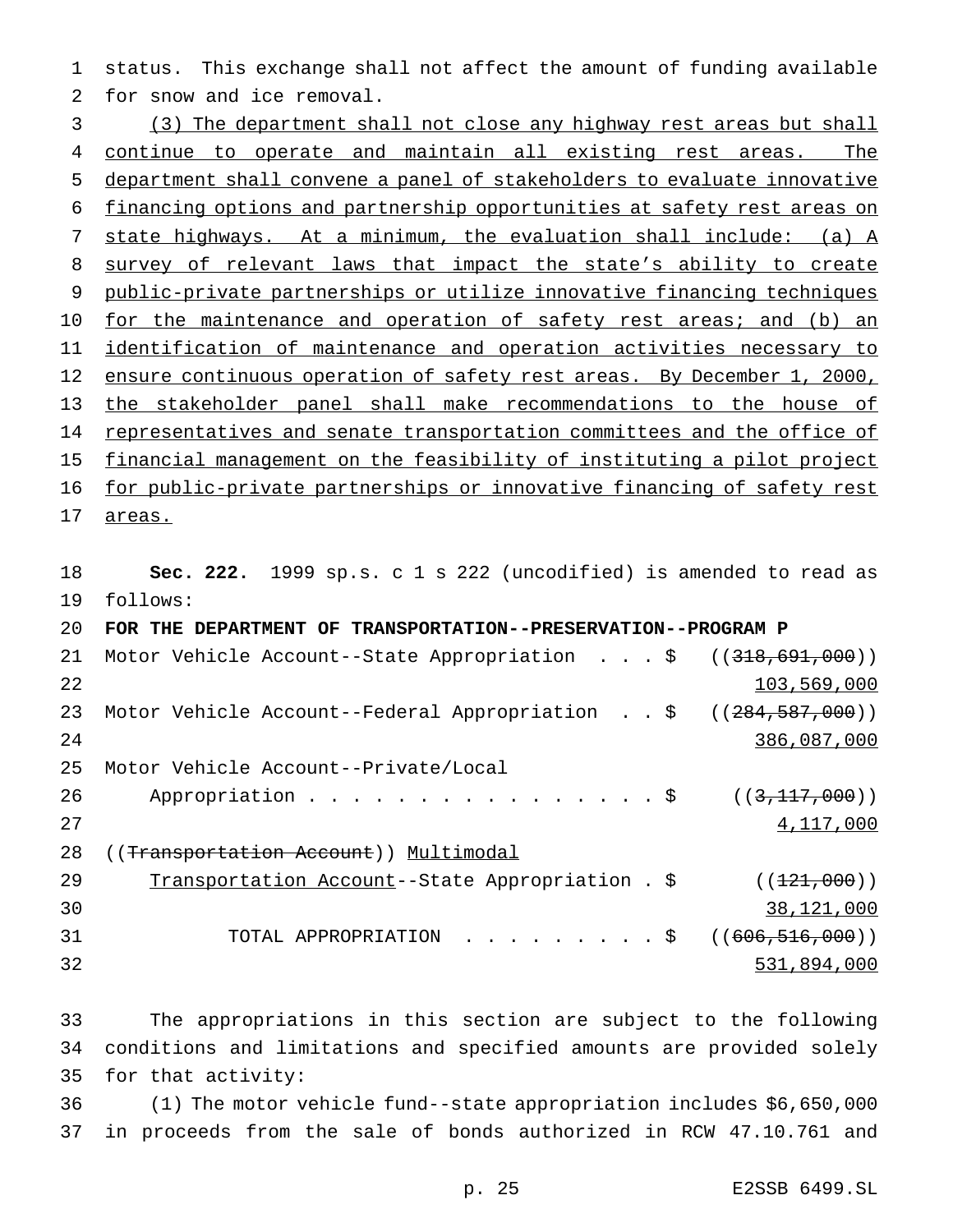47.10.762 for emergency purposes. However, the transportation commission may authorize the use of current revenues available to the department of transportation in lieu of bond proceeds for any part of the state appropriation.

 (2) The motor vehicle account--federal appropriation in this section is transferrable to the transportation account or multimodal 7 transportation account to ensure efficient funds management and program delivery.

 (3) The department's work force levels for highway construction for the 1999-2001 biennium shall be 2200 FTEs. Additional work force increases for highway construction are authorized and shall not exceed 12 five percent of the authorized work force. The department shall report quarterly on program delivery and related work force adjustments.

 (4) The department of transportation is authorized to maximize the 15 use of federal and state funds to implement the provisions of this 16 section.

 **Sec. 223.** 1999 sp.s. c 1 s 223 (uncodified) is amended to read as follows:

 **FOR THE DEPARTMENT OF TRANSPORTATION--TRAFFIC OPERATIONS--PROGRAM Q** State Patrol Highway Account--State 21 Appropriation . . . . . . . . . . . . . . . \$ 221,000 22 Motor Vehicle Account--State Appropriation . . . \$ ((37,085,000)) 33,793,000 Motor Vehicle Account--Federal Appropriation . . \$ 1,662,000 Motor Vehicle Account--Private/Local 26 Appropriation . . . . . . . . . . . . . . . \$ 122,000 TOTAL APPROPRIATION .........\$ ((39,090,000)) 35,798,000

 The appropriations in this section are subject to the following conditions and limitations and the specified amount is provided solely for that activity:

 (1) The motor vehicle account--state appropriation includes \$4,324,000 for state matching funds for federally selected competitive grant or congressional earmark projects other than commercial vehicle information system and network (CVISN). These moneys shall be placed into reserve status until such time as federal funds are secured and a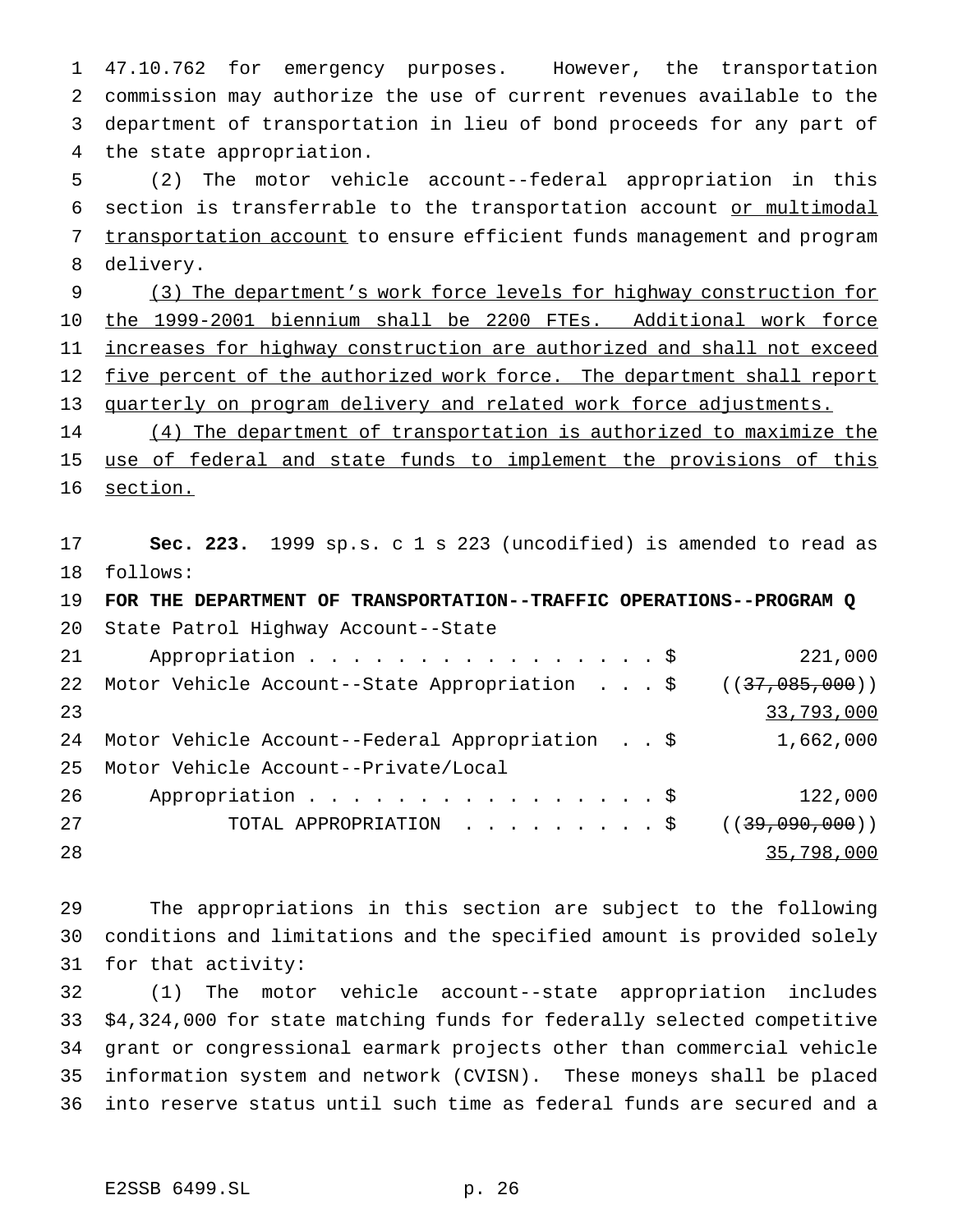state match is required. If matching federal funds are not obtained by September 30, 2000, the amount provided in this subsection shall lapse. (2) The motor vehicle account--state appropriation includes \$600,000 for a two-year pilot program for contracted roving service patrols. The department shall provide a progress report on this pilot program to the office of financial management, the senate transportation committee, and the house of representatives transportation committee on December 1, 2000. The pilot program will be evaluated with future direction and funding to be determined by the documented results and benefits of the pilot program.

 (3) Projects selected by the department in this section must be 12 selected using safety-related and congestion-related criteria.

 **Sec. 224.** 1999 sp.s. c 1 s 224 (uncodified) is amended to read as follows:

 **FOR THE DEPARTMENT OF TRANSPORTATION--TRANSPORTATION MANAGEMENT AND SUPPORT--PROGRAM S**

Puget Sound Capital Construction Account--

| 18 | State Appropriation $\frac{1}{5}$               | ((4, 464, 000))    |
|----|-------------------------------------------------|--------------------|
| 19 |                                                 | 2,989,000          |
| 20 | Motor Vehicle Account--State Appropriation \$   | ( (98, 390, 000) ) |
| 21 |                                                 | 84,062,000         |
| 22 | Motor Vehicle Account--Federal Appropriation \$ | 125,000            |
| 23 | Puget Sound Ferry Operations Account--          |                    |
| 24 | State Appropriation \$                          | ((6, 308, 000))    |
| 25 |                                                 | 6,353,000          |
| 26 | Transportation Account--State Appropriation \$  | ((1, 517, 000))    |
| 27 |                                                 | 115,000            |
| 28 | Multimodal Transportation Account--State        |                    |
| 29 | Appropriation \$                                | 1,402,000          |
| 30 | TOTAL APPROPRIATION \$                          | ((110, 804, 000))  |
|    |                                                 |                    |

95,046,000

 The appropriations in this section are subject to the following conditions and limitations and the specified amount is provided solely for that activity:

 (1) ((\$586,000)) \$75,000 of the motor vehicle account--state appropriation is provided solely to enable the secretary of transportation to implement a leadership training program at the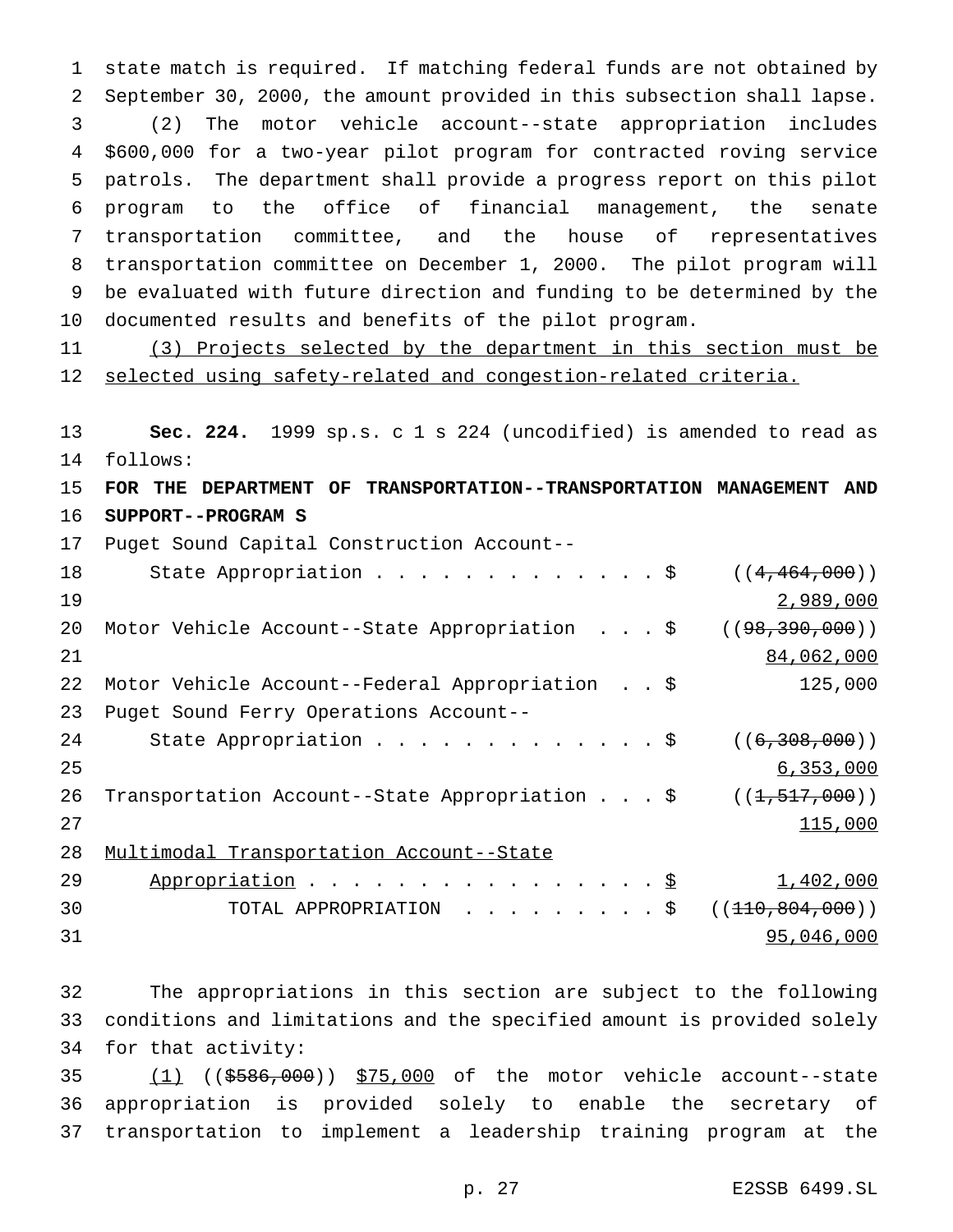department of transportation. The program shall include a mentoring component. The department shall develop performance measures to evaluate the effectiveness of the program, including but not limited to a performance measure to determine the effect of the program on employee retention. The department shall provide a progress report on the training program to the office of financial management, the senate transportation committee, and the house of representatives transportation committee by December 1, 2000.

 (2) Appropriation transfers from transportation management and 10 support to the transportation equipment fund for management information services activities shall be permitted through fiscal year 2000. 12 Effective July 1, 2000, expenditures for these activities shall be 13 charged directly to transportation management and support.

 NEW SECTION. **Sec. 225.** RCW 47.08.125 (Transfer of purchases to transportation equipment fund--Charge for computer services) and 1979 c 39 s 2 are each repealed.

 **Sec. 226.** 1999 sp.s. c 1 s 225 (uncodified) is amended to read as follows: **FOR THE DEPARTMENT OF TRANSPORTATION--TRANSPORTATION PLANNING, DATA, AND RESEARCH--PROGRAM T** 21 Motor Vehicle Account--State Appropriation . . . \$ ((<del>12,109,000</del>)) 10,459,000 Motor Vehicle Account--Federal Appropriation . . \$ 17,000,000 24 Transportation Account--State Appropriation . . . \$ ((1,371,000)) 25 328,000 Multimodal Transportation Account--State 27 Appropriation . . . . . . . . . . . . . . . \$ 1,043,000 28 TOTAL APPROPRIATION . . . . . . . . \$ ((<del>30,480,000</del>)) 28,830,000 **Sec. 227.** 1999 sp.s. c 1 s 226 (uncodified) is amended to read as follows: **FOR THE DEPARTMENT OF TRANSPORTATION--CHARGES FROM OTHER AGENCIES-- PROGRAM U** (1) FOR PAYMENT OF COSTS OF ATTORNEY GENERAL TORT CLAIMS SUPPORT 35 ((Transportation Account--State Appropriation . . \$ 2,595,000)) 36 Motor Vehicle Account--State Appropriation . . . \$ 2,913,000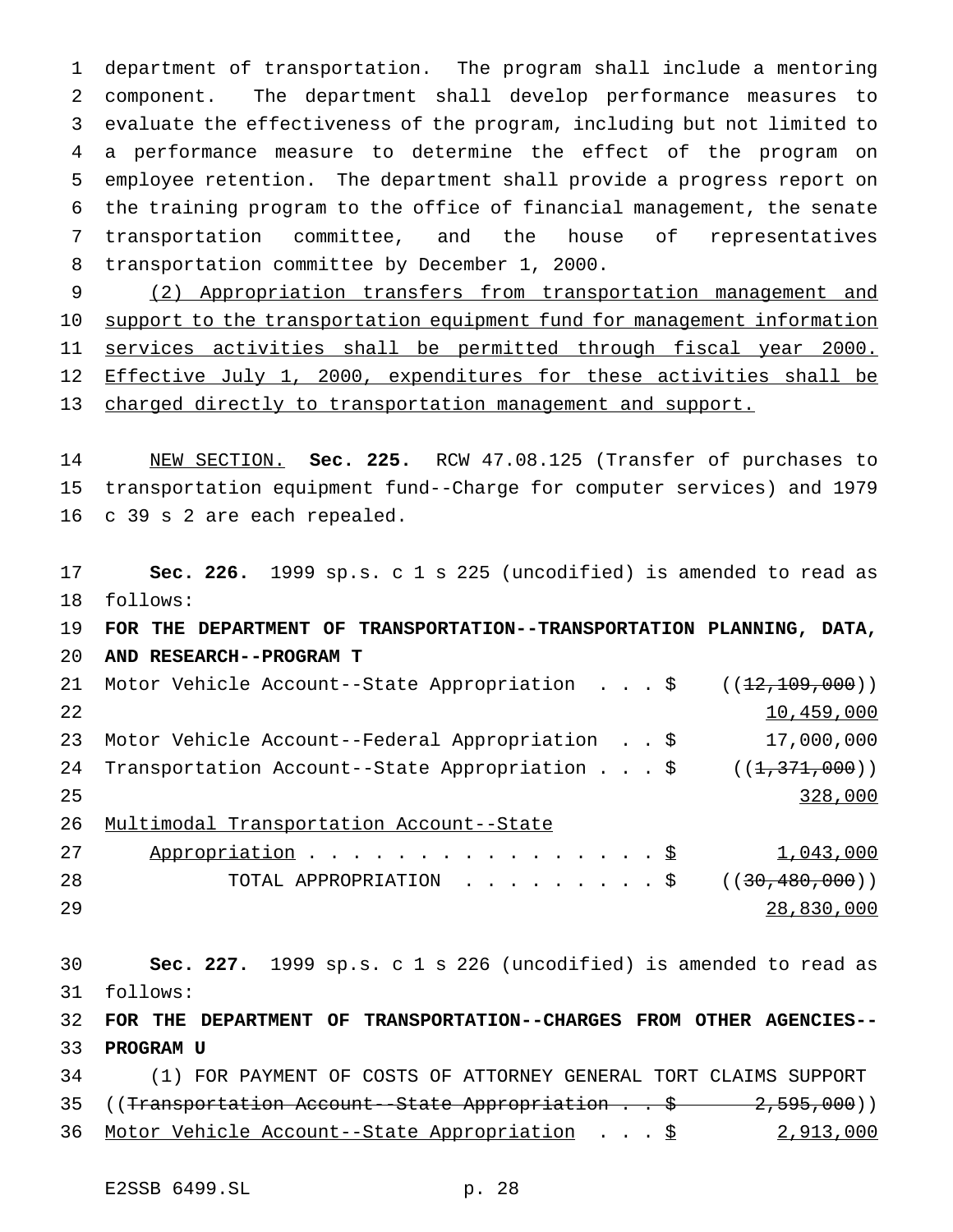Puget Sound Ferry Operations--State Appropriation................\$ 1,155,000 (2) FOR PAYMENT OF COSTS OF THE OFFICE OF THE STATE AUDITOR Motor Vehicle Account--State Appropriation ...\$ 907,000 (3) FOR PAYMENT OF COSTS OF DEPARTMENT OF GENERAL ADMINISTRATION FACILITIES AND SERVICES AND CONSOLIDATED MAIL SERVICES 7 Motor Vehicle Account--State Appropriation . . . \$ ((3,743,000)) 8 3,693,000 (4) FOR PAYMENT OF COSTS OF THE DEPARTMENT OF PERSONNEL 10 Motor Vehicle Account--State Appropriation . . . \$ ((2,240,000))  $1,990,000$  (5) FOR PAYMENT OF SELF-INSURANCE LIABILITY PREMIUMS AND ADMINISTRATION 14 ((Transportation Account)) 15 Motor Vehicle Account--State Appropriation . . . \$ ((12,039,000)) 11,539,000 (6) FOR PAYMENT OF SELF-INSURANCE LIABILITY PREMIUMS AND ADMINISTRATION Motor Vehicle Fund--Puget Sound Ferry Operations Account-- 20 State Appropriation . . . . . . . . . . . \$ ((3,462,000)) 3,262,000 (7) FOR PAYMENT OF COSTS OF OFFICE OF MINORITY AND WOMEN'S BUSINESS ENTERPRISES Motor Vehicle Account--State Appropriation ...\$ 158,000 (8) ((FOR PAYMENT OF COSTS OF THE DEPARTMENT OF GENERAL ADMINISTRATION STATE PARKING SERVICES 27 Motor Vehicle Account--State Appropriation . . . \$ 90,000  $(9+)$ ) FOR PAYMENT OF THE DEPARTMENT OF GENERAL ADMINISTRATION CAPITAL PROJECTS SURCHARGE Motor Vehicle Account--State Appropriation ...\$ 1,100,000 31 (( $\left(\frac{(10)}{10}\right)$ ) (9) FOR ARCHIVES AND RECORDS MANAGEMENT Motor Vehicle Account--State Appropriation ...\$ 392,000 **Sec. 228.** 1999 sp.s. c 1 s 227 (uncodified) is amended to read as follows: **FOR THE DEPARTMENT OF TRANSPORTATION--PUBLIC TRANSPORTATION--PROGRAM V** High Capacity Transportation Account-- 37 State Appropriation . . . . . . . . . . . . \$ ((3,701,000))  $\frac{1}{451,000}$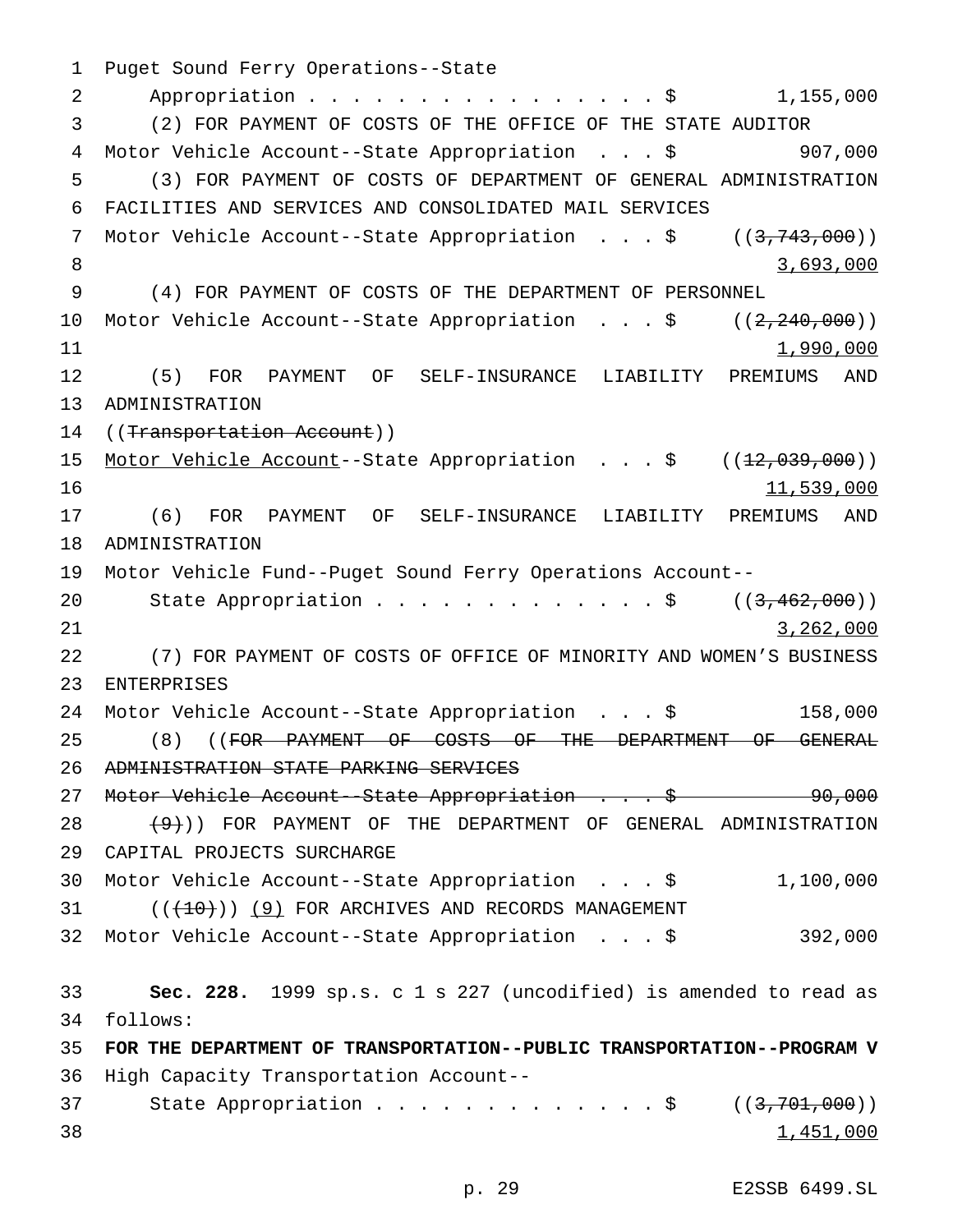| 1  | Air Pollution Control Account--State                                                   |                    |
|----|----------------------------------------------------------------------------------------|--------------------|
| 2. | Appropriation \$                                                                       | ((6, 253, 000))    |
| 3  |                                                                                        | 1,313,000          |
| 4  | Transportation Account--State Appropriation \$                                         | ((7, 187, 000))    |
| 5  |                                                                                        | 2,046,000          |
| 6  | Transportation Account--Federal Appropriation \$                                       | ((7, 345, 000))    |
| 7  |                                                                                        | 358,000            |
| 8  | ((Transportation Account--Private/Local                                                |                    |
| 9  | Appropriation                                                                          | <del>105,000</del> |
| 10 | Public Transportation Systems Account--                                                |                    |
| 11 | State Appropriation                                                                    | 800,000)           |
| 12 | Multimodal Transportation Account--State                                               |                    |
| 13 | Appropriation \$                                                                       | 7,189,000          |
| 14 | Multimodal Transportation Account--Federal                                             |                    |
| 15 | Appropriation                                                                          | 6,987,000          |
| 16 | Multimodal Transportation Account--                                                    |                    |
| 17 | Private/Local Appropriation \$                                                         | 105,000            |
| 18 | TOTAL APPROPRIATION<br>$\cdot$ $\cdot$ $\cdot$ $\cdot$ $\cdot$ $\cdot$ $\cdot$ $\cdot$ | ((24, 391, 000))   |
| 19 |                                                                                        | 19,449,000         |

 The appropriations in this section are subject to the following conditions and limitations and specified amounts are provided solely for that activity:

 (1) Appropriations in this section shall initially be allotted as 24 appropriated by this section. Subsequent allotment modifications shall not permit moneys that are provided solely for a specified purpose to be used for other than that purpose. After January 1, 2000, after approval by the director of financial management and unless 28 specifically prohibited by this act, the department may transfer appropriations between the transportation account--state and the multimodal transportation account--state appropriations. However, the program shall not expend more than the total amount appropriated from these accounts.

 (2) Up to \$750,000 of the multimodal transportation account--state appropriation is provided solely for grants and activities relating to coordinating special needs transportation among state and local providers. When selecting grant recipients, the agency council on coordinated transportation shall give priority to projects and programs 38 that can be accomplished in the 1999-2001 biennium. ((The department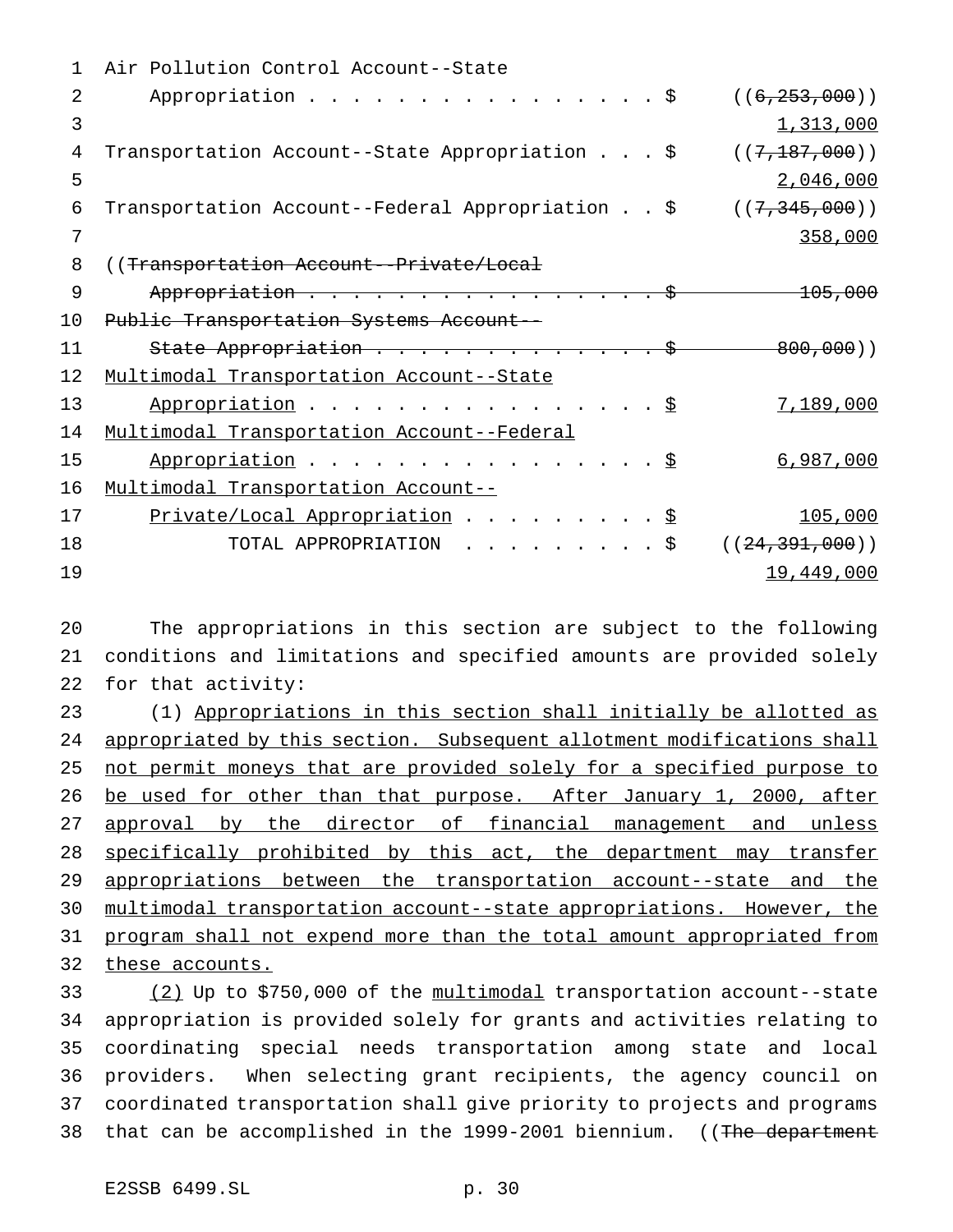may expend up to \$250,000 without a matching appropriation. The department's authority to expend more than that amount is conditioned upon the legislature authorizing a matching appropriation equal to the total expenditure of the amount provided in this subsection.

 (2) \$50,000 of the public transportation systems account--state appropriation is provided solely to continue and enhance an existing pilot project between a public transit provider and a school district expanding public transit service to high school students in order to 9 reduce the use of single occupancy vehicles.))

 (3) The department shall assess its commute trip reduction program. The assessment shall include an evaluation of tax credits or other incentives to employers who reduce commute trips to their work sites by encouraging employees to telecommute. Up to \$50,000 of the air pollution control account--state appropriation is provided for a pilot project implementing telecommuting as part of the commute trip reduction program. The pilot project may include use of tax credits or other financial incentives.

 (4) In evaluating applications for rural mobility grants to public transportation agencies, the department shall give added weight to projects that improve connectivity among transit providers and across jurisdictional boundaries.

 (5) \$4,900,000 of the multimodal transportation account--federal appropriation is provided solely for commute trip reduction programs administered by the department of transportation. These funds come 25 from the TEA-21 congestion mitigation air quality program. ((The office of financial management shall place \$1,000,000 of the air 27 pollution control account--state appropriation in reserve status.))

 **Sec. 229.** 1999 sp.s. c 1 s 228 (uncodified) is amended to read as follows:

 **FOR THE DEPARTMENT OF TRANSPORTATION--WASHINGTON STATE FERRIES CONSTRUCTION--PROGRAM W** Puget Sound Capital Construction Account-- 33 State Appropriation . . . . . . . . . . . . \$ ((<del>140,135,000</del>)) 119,535,000 Puget Sound Capital Construction Account-- 36 Federal Appropriation . . . . . . . . . . . \$ ((<del>29,575,000</del>)) and  $42,466,000$ 38 Passenger Ferry Account--State Appropriation . . \$ ((789,000))

p. 31 E2SSB 6499.SL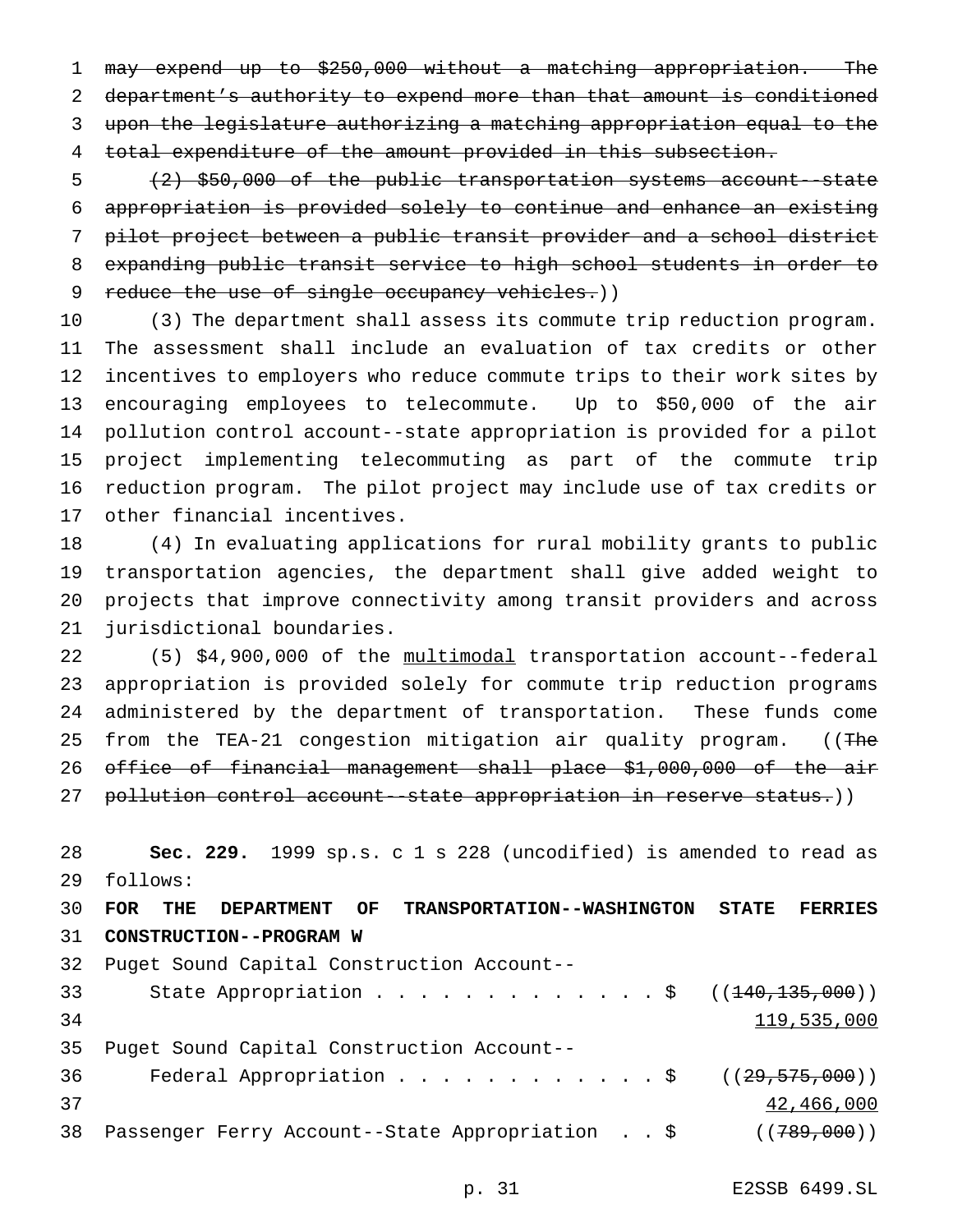1 215,000 2 ((Motor Vehicle Account--State Appropriation . . \$ 116,221,000)) 3 TOTAL APPROPRIATION . . . . . . . . \$ ((<del>286,720,000</del>)) 162,216,000

 The appropriations in this section are provided for improving the Washington state ferry system, including, but not limited to, vessel acquisition, vessel construction, major and minor vessel improvements, and terminal construction and improvements. The appropriations in this section are subject to the following conditions and limitations and specified amounts are provided solely for that activity:

 (1) The appropriations in this section, unless otherwise specified, are provided to carry out only the projects in the Washington state 13 ferries capital program plan - version  $((3))$  1. The department shall reconcile the 1997-99 capital expenditures within ninety days of the end of the biennium and submit a final report to the senate transportation committee, the house of representatives transportation committee, and the office of financial management.

 (2) The Puget Sound capital construction account--state appropriation includes \$27,000,000 in proceeds from the sale of bonds authorized by RCW 47.60.800 for vessel and terminal acquisition, major and minor improvements, and long lead time materials acquisition for the Washington state ferries. The transportation commission may authorize the use of current revenues available to the Puget Sound capital construction account in lieu of bond proceeds for any part of the state appropriation.

26 (((4) The motor vehicle account--state appropriation includes \$110,729,000 in proceeds from the sale of bonds authorized by RCW 28 47.10.843. The transportation commission may authorize the use of current revenues available to the department of transportation in lieu 30 of bond proceeds for any part of the state appropriation.

31 (5) The department shall structure the request for proposal for the purchase of passenger-only ferries authorized under RCW 47.60.652 to 33 include the purchase of a fifth back-up ferry to support maintenance schedules, emergency service needs, and provide continuity of service 35 on all passenger-only ferry routes. The purchase of a fifth passenger-36 only ferry is subject to subsequent legislative appropriation.))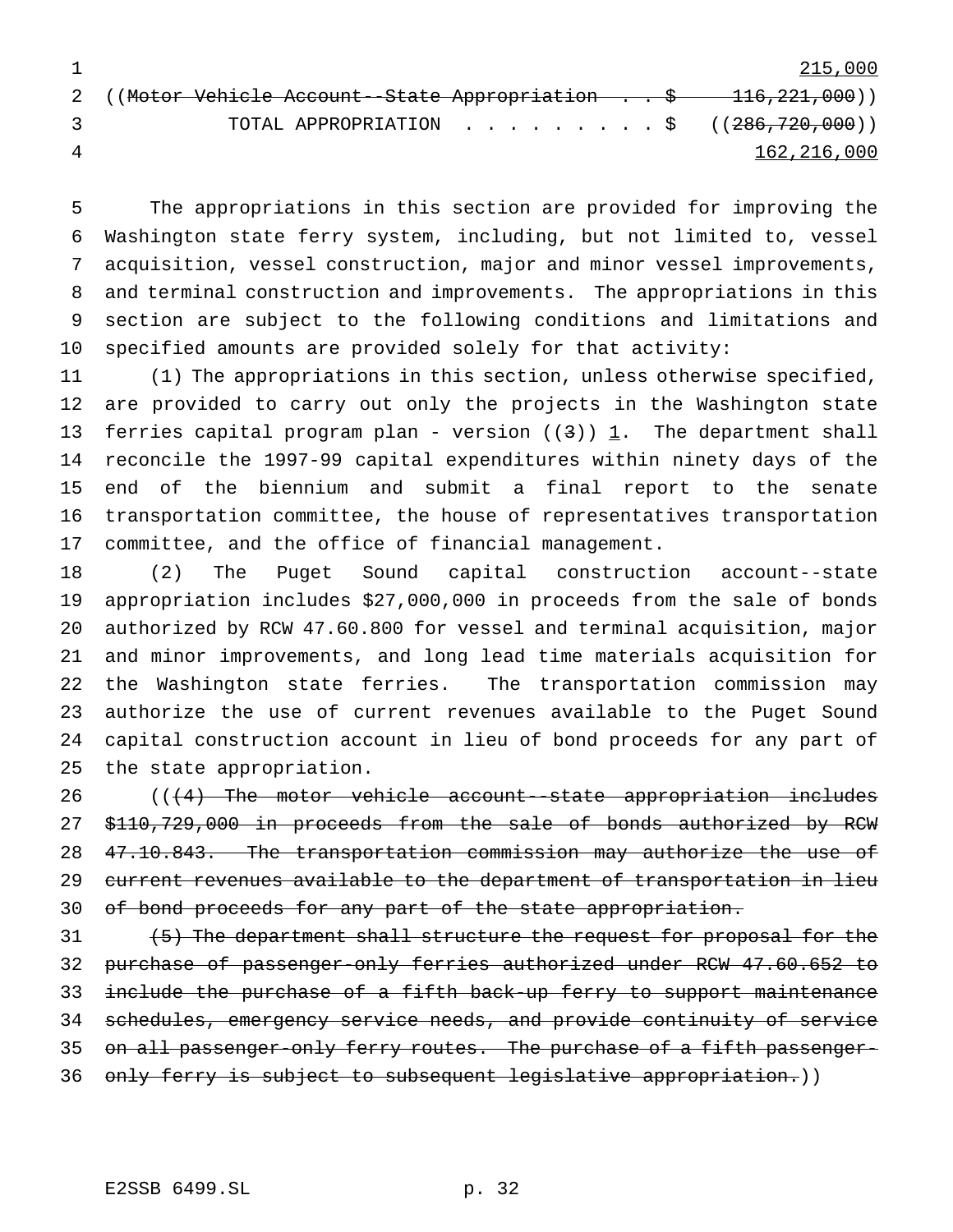**Sec. 230.** 1999 sp.s. c 1 s 229 (uncodified) is amended to read as follows: **FOR THE DEPARTMENT OF TRANSPORTATION--MARINE--PROGRAM X** Marine Operating Account--State 5 Appropriation . . . . . . . . . . . . . . . \$ ((303,014,000)) 148,330,000 Puget Sound Ferry Operations Account--State 8 Appropriation . . . . . . . . . . . . . . . <u>\$ 137,587,000</u> Multimodal Transportation Account--State 10 Appropriation . . . . . . . . . . . . . . . \$ 5,092,000 11 TOTAL APPROPRIATION . . . . . . . . . <u>\$</u> 291,009,000

 The appropriation in this section is subject to the following conditions and limitations and specified amounts are provided solely for that activity:

 (1) Appropriations in this section shall initially be allotted as appropriated by this section. Subsequent allotment modifications shall 17 not permit moneys that are provided solely for a specified purpose to 18 be used for other than that purpose. After May 1, 2000, after approval 19 by the director of financial management and unless specifically 20 prohibited by this act, the department may transfer appropriations between the marine operating account--state and the Puget Sound ferry operations account--state appropriations. However, the program shall 23 not expend more than the total amount appropriated from these accounts. 24 (2) The appropriation is based on the budgeted expenditure of 25 ((\$29,104,000)) \$29,539,000 for vessel operating fuel in the 1999-2001 biennium. If the actual cost of fuel is less than this budgeted amount, the excess amount may not be expended. If the actual cost exceeds this amount, the department shall request a supplemental appropriation.

 $((+2))$   $(3)$  The appropriation provides for the compensation of ferry employees. The expenditures for compensation paid to ferry employees during the 1999-2001 biennium may not exceed ((\$205,640,000)) 33 \$195,690,000 plus a dollar amount, as prescribed by the office of financial management, that is equal to any insurance benefit increase granted general government employees in excess of \$341.75 a month annualized per eligible marine employee multiplied by the number of eligible marine employees for the respective fiscal year, a dollar amount as prescribed by the office of financial management for costs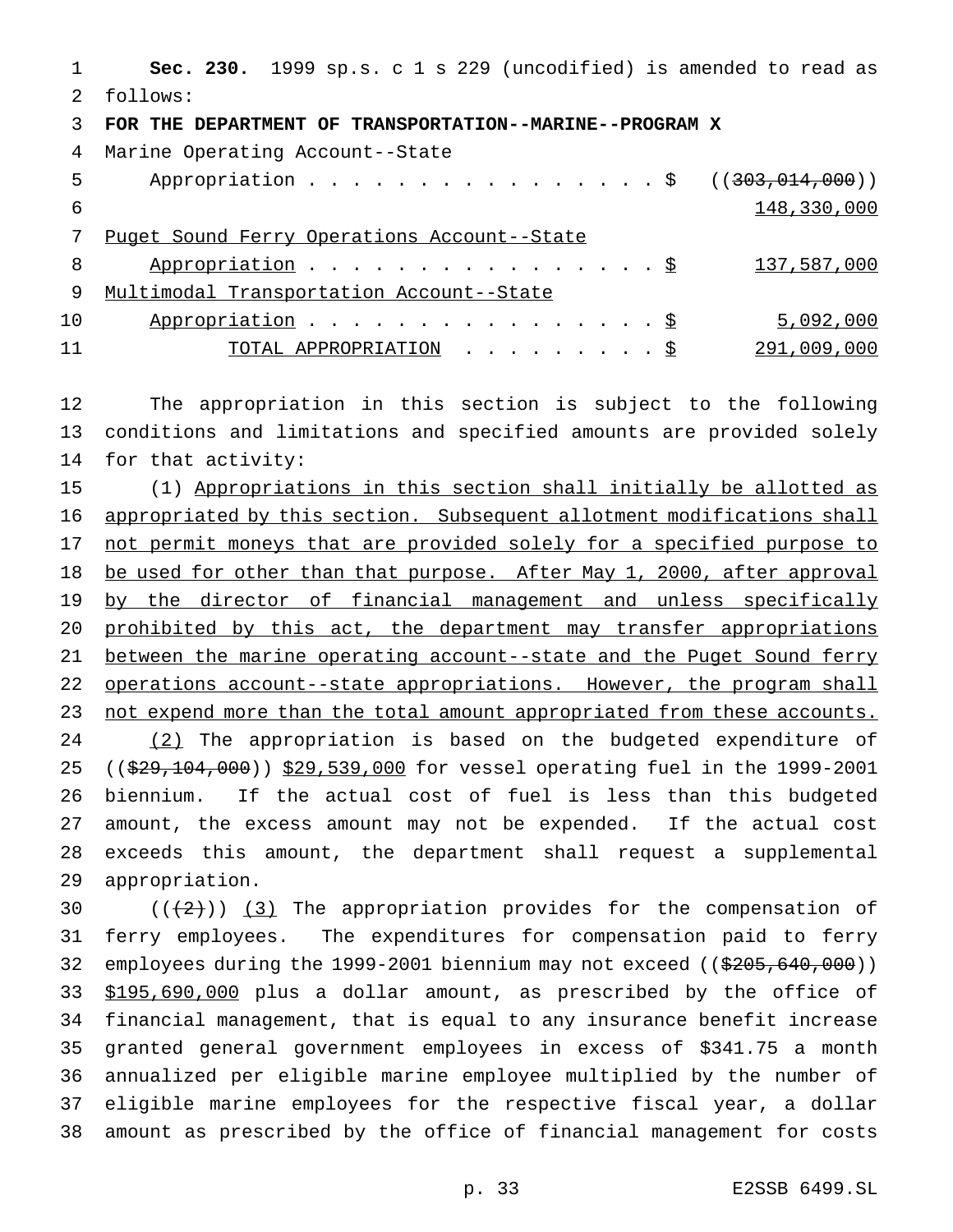associated with pension amortization charges, and a dollar amount prescribed by the office of financial management for salary increases during the 1999-2001 biennium. For the purposes of this section, the expenditures for compensation paid to ferry employees shall be limited to salaries and wages and employee benefits as defined in the office of financial management's policies, regulations, and procedures named under objects of expenditure "A" and "B" (7.2.6.2).

 The prescribed salary and insurance benefit increase or decrease dollar amount that shall be allocated from the governor's compensation appropriations is in addition to the appropriation contained in this section and may be used to increase or decrease compensation costs, effective July 1, 1999, and thereafter, as established in the 1999-2001 general fund operating budget.

14 (( $\{3\}$  Up to \$2,770,000 of the marine operating account--state appropriation may be used for leasing and operating an appropriate 16 passenger only ferry vessel for the purpose of supporting existing, or 17 testing new, passenger only service while testing alternative vessel technologies.))

19 (4) The department, when implementing ferry service reductions, 20 shall, to the extent possible, maintain peak hour vehicle and passenger 21 service capacity, summer tourist route capacity, and a fall/winter/spring presence on all auto ferry routes, while ensuring equitable treatment among routes.

# (5) The joint task force on ferries is created.

# 25 (a) The joint task force on ferries is composed of:

(i) Eight members of the legislature selected as follows:

27 (A) Four members of the senate, two from each of the major caucuses, to be appointed by the president of the senate, who shall 29 select one of the four senate members as cochair;

 (B) Four members of the house of representatives, two from each of the major caucuses, to be appointed by the cospeaker of the respective 32 caucus. The cospeakers shall jointly select one of the four house members as cochair; and

34 (C) The members appointed from each major caucus of the senate and the house of representatives must include one member from a legislative 36 district that encompasses a terminus of a Washington state ferry route and one from a legislative district that does not include a terminus of a Washington state ferry route;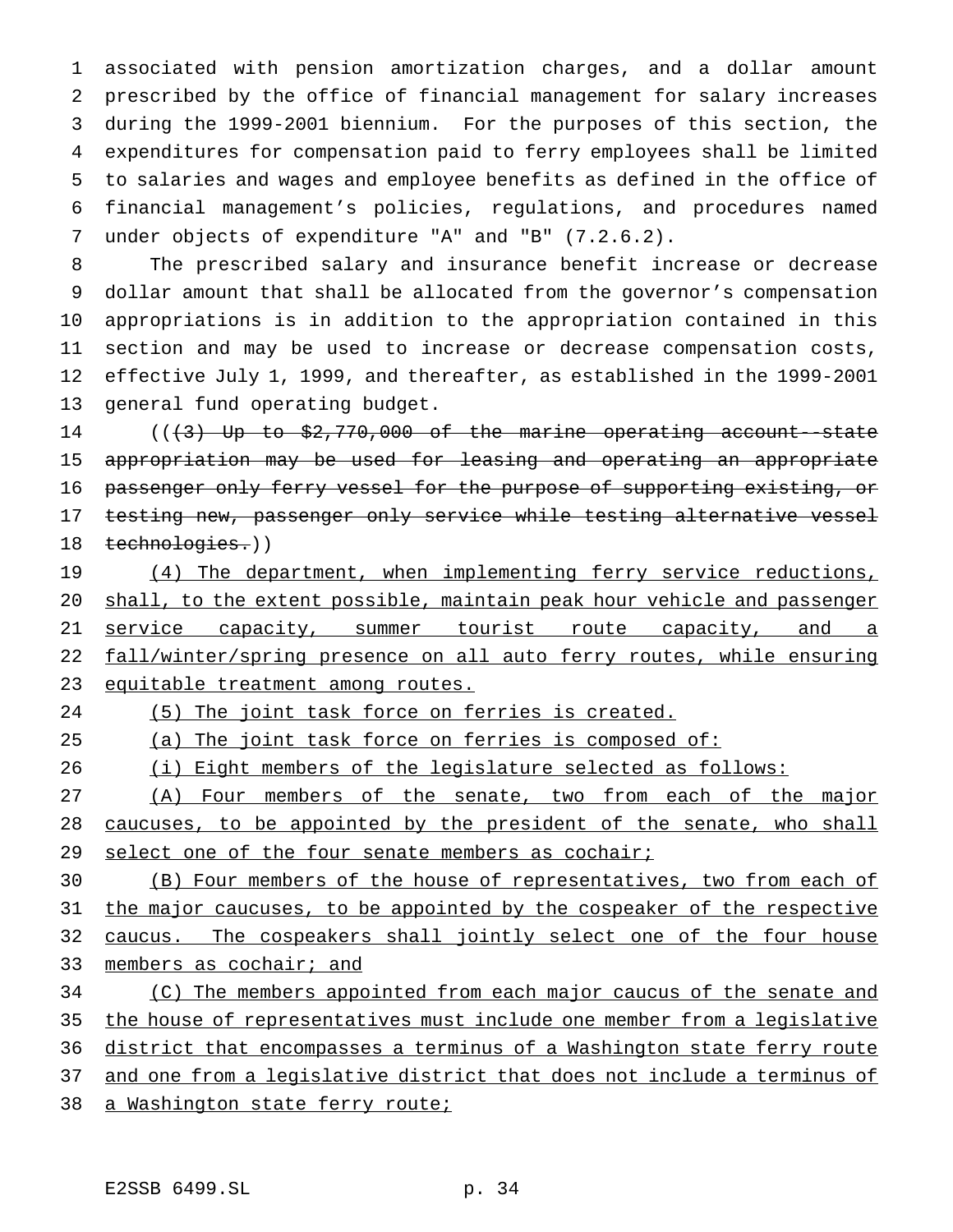| 1  | (ii) At least one person designated by the cochairs representing         |
|----|--------------------------------------------------------------------------|
| 2  | each of the following:                                                   |
| 3  | (A) Ferry advisory committees;                                           |
| 4  | (B) Persons who do not use ferries;                                      |
| 5  | (C) Labor organizations representing ferry workers;                      |
| 6  | (D) Washington State Ferries;                                            |
| 7  | (E) Transit operators;                                                   |
| 8  | (F) The office of financial management; and                              |
| 9  | (G) Other groups as deemed appropriate by the cochairs of the task       |
| 10 | force.                                                                   |
| 11 | (b) The transportation committees shall provide staff support as         |
| 12 | mutually agreed by the cochairs of the joint task force.                 |
| 13 | (c) The legislative transportation committee shall pay the expenses      |
| 14 | of the legislative committee members.                                    |
| 15 | (d) The joint task force on ferries shall report to the full             |
| 16 | legislature at the beginning of the 2001 legislative session. The        |
| 17 | report must include, but not be limited to, analysis and                 |
| 18 | recommendations on the following:                                        |
| 19 | (i) Establishment of a long-term goal for recovery of operating          |
| 20 | costs from fare revenue;                                                 |
| 21 | (ii) Options for further cuts in ferry service or full or partial        |
| 22 | restoration of ferry service cuts;                                       |
| 23 | (iii) Feasibility of full or partial privatization of the ferry          |
| 24 | system, public-private partnerships, or state and local partnerships;    |
| 25 | and                                                                      |
| 26 | (iv) Establishing the short-term and long-term capital needs of the      |
| 27 | Washington state ferry system.                                           |
|    |                                                                          |
| 28 | Sec. 231. 1999 sp.s. c 1 s 230 (uncodified) is amended to read as        |
| 29 | follows:                                                                 |
| 30 | FOR THE DEPARTMENT OF TRANSPORTATION--RAIL--PROGRAM Y                    |
| 31 | Essential Rail Assistance Account--                                      |
| 32 | 85,000<br>State Appropriation \$                                         |
| 33 | High Capacity Transportation Account--                                   |
| 34 | State Appropriation \$<br>((15,094,000))                                 |
| 35 | 10,794,000                                                               |
| 36 | Transportation Account--State Appropriation \$<br>((95, 915, 000))       |
| 37 | 7,030,000                                                                |
| 38 | Transportation Account--Federal Appropriation $\zeta$ ( $(10,000,000)$ ) |
|    |                                                                          |

p. 35 E2SSB 6499.SL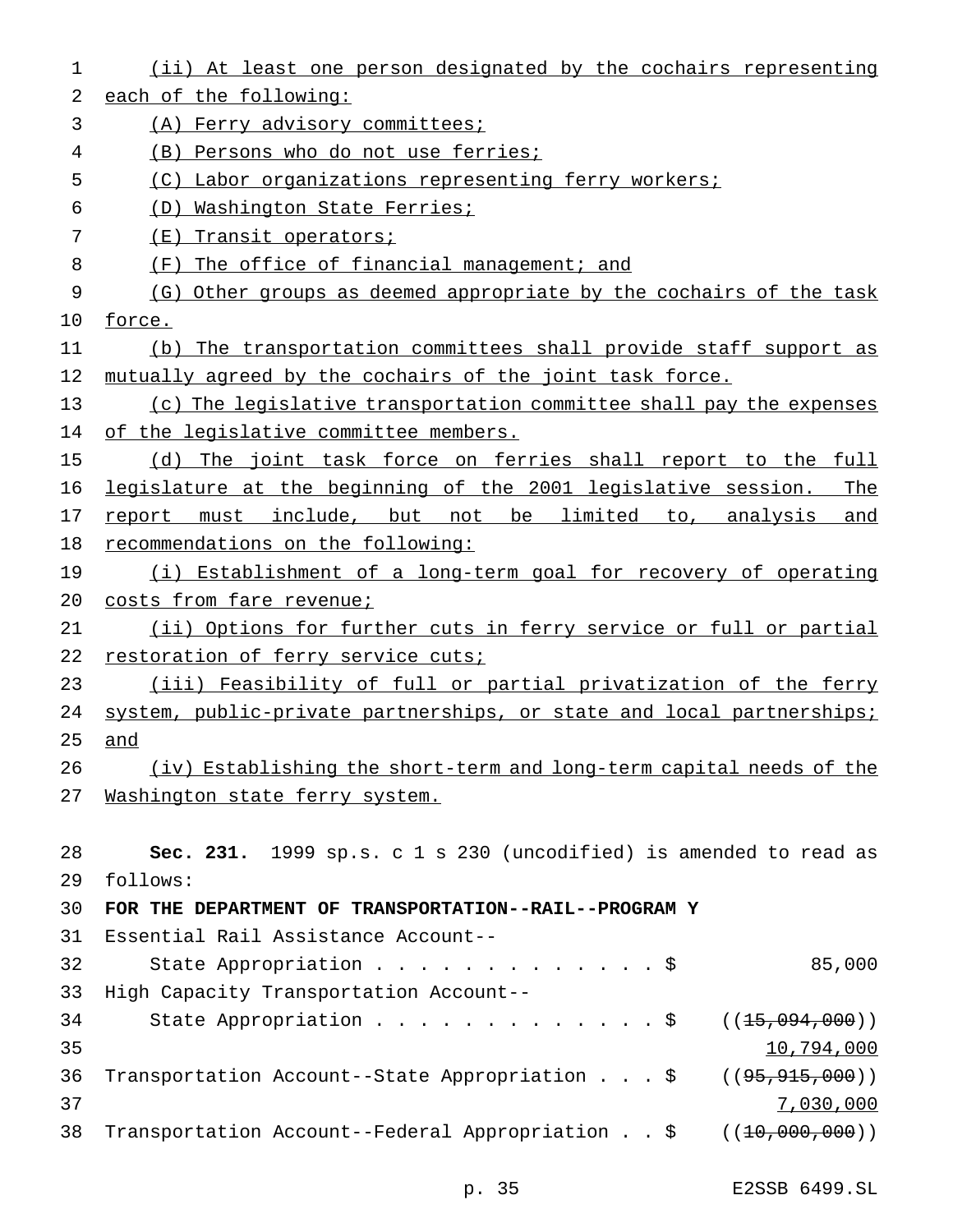|    | 2 ((Public Transportation Systems Account -- |
|----|----------------------------------------------|
|    | State Appropriation $\ldots$ \$ 5,000,000)   |
| 4  | Multimodal Transportation Account--State     |
| 5  | Appropriation $\S$<br>41,935,000             |
| 6  | Multimodal Transportation Account--Federal   |
|    | Appropriation $\frac{S}{2}$<br>9,988,000     |
| -8 | TOTAL APPROPRIATION ( $(126,094,000)$ )      |
|    | 69,844,000                                   |
|    |                                              |

 The appropriations in this section are subject to the following conditions and limitations and specified amounts are provided solely for that activity:

 (1) Appropriations in this section shall initially be allotted as 14 appropriated by this section. Subsequent allotment modifications shall 15 not permit moneys that are provided solely for a specified purpose to 16 be used for other than that purpose. After January 1, 2000, after 17 approval by the director of financial management and unless 18 specifically prohibited by this act, the department may transfer appropriations between the transportation account--state and the multimodal transportation account--state appropriations. However, the 21 program shall not expend more than the total amount appropriated from 22 these accounts.

 (2) No appropriation in this section may be used to fund rail passenger service south of Portland, Oregon.

 $((2)$   $$2,000,000$  of the transportation account--state appropriation 26 and \$4,000,000 of the high capacity transportation account-state 27 appropriation are provided solely for the freight rail assistance 28 program to provide grants and loans for light density rail lines.

 (3) \$3,000,000 of the high capacity transportation account--state appropriation is provided solely for acquisition of up to six rail 31 passenger cars to add capacity to existing advanced technology train sets operating in Washington state.

 $(4)$ ))  $(3)$  \$6,298,000 of the ((high capacity)) multimodal transportation account--state appropriation is provided to fund the operation of a second train set providing additional roundtrip service from Seattle to Vancouver, British Columbia. The department's authority to expend the appropriation referenced in this subsection for service north of Blaine is conditioned upon Canada, the province of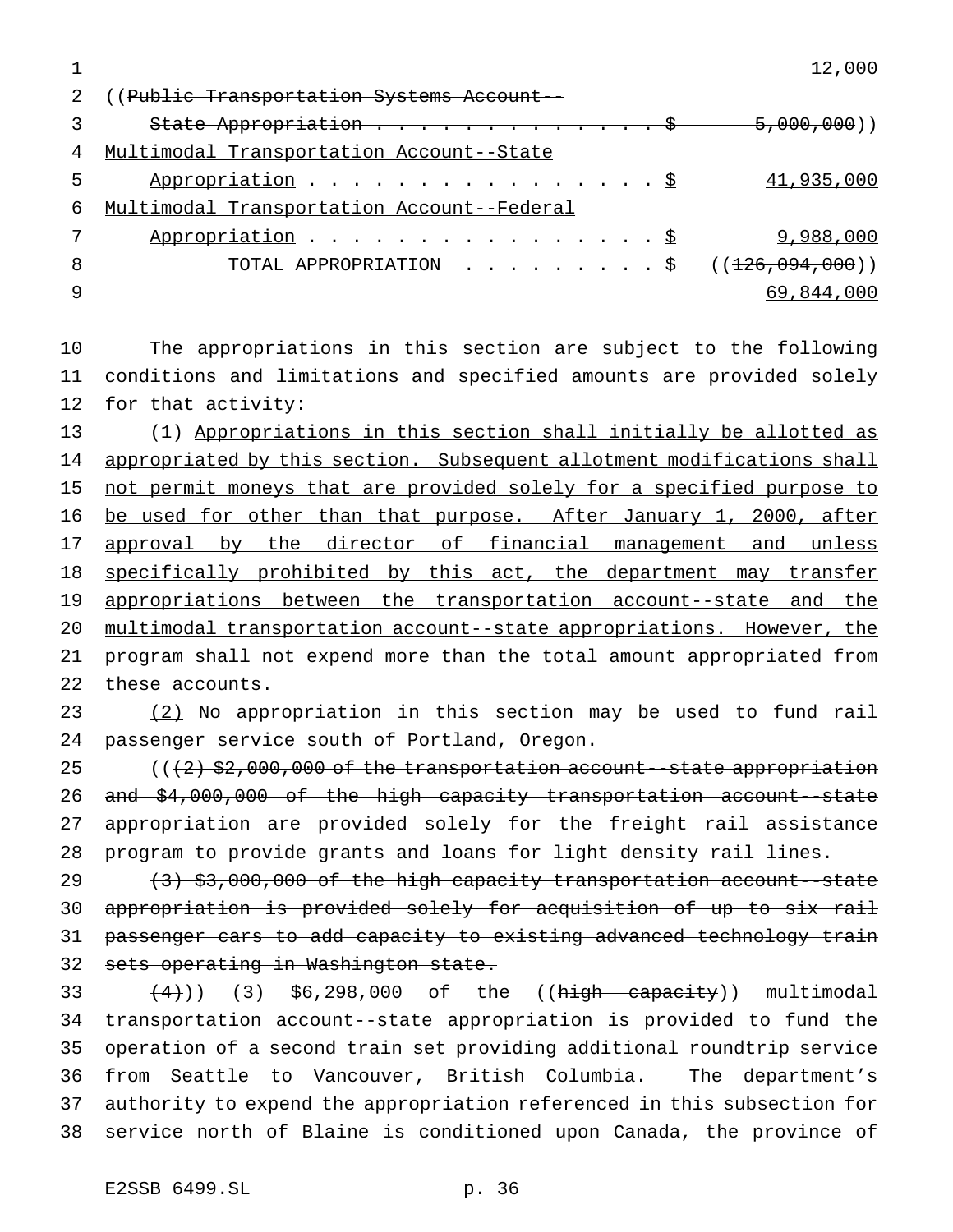British Columbia, and/or private sources undertaking the capital expenditures necessary to make the rail capital improvements required to facilitate improved round trip rail service between Seattle and Vancouver, B.C.

 $((+5)$   $$10,000,000$  of the transportation account-state appropriation and \$5,000,000 of the public transportation systems account--state appropriation are provided solely for the King street maintenance facility to be built in partnership with Amtrak. The amount referenced in this subsection is conditioned on the execution of 10 agreements between the department of transportation, Amtrak, sound transit, and other participating parties which will assure that the 12 maintenance and operation of the maintenance facility will not require 13 state funding, except for billings for maintenance of state owned passenger trains.

15  $(6)$ )) (4) To the greatest extent practicable, expenditure of funds shall maximize funds from partnerships and coordinate with other agencies investing in track improvements.

 $((+7))$   $(5)$  \$5,000,000 of the multimodal transportation account-- federal appropriation is provided from TEA-21 surface transportation program enhancement funds is provided solely for restoration of and 21 improvements to the King street station.

 (6) \$500,000 of the multimodal transportation account--state appropriation is provided solely for use towards implementation of a program to purchase refrigerated express railcars, to be known as the 25 George Sellar express railcars, that may be leased for the purpose of hauling express shipments, including but not limited to Washington produce, to market.

 (a) Subject to (b) of this subsection, the department is authorized to incur a federal railroad rehabilitation and improvement financing loan of up to \$10,000,000 for program implementation, to be repaid with revenues generated from the program.

 (b) As a precondition to purchasing refrigerated express railcars, 33 the department shall conduct a feasibility study. If satisfied with 34 the feasibility study results, the transportation commission may direct the department to proceed with a program for the purchase of 36 refrigerated express railcars.

 (c) Any revenues derived from the program must be placed in a 38 separate account and used strictly for: The repayment of debt,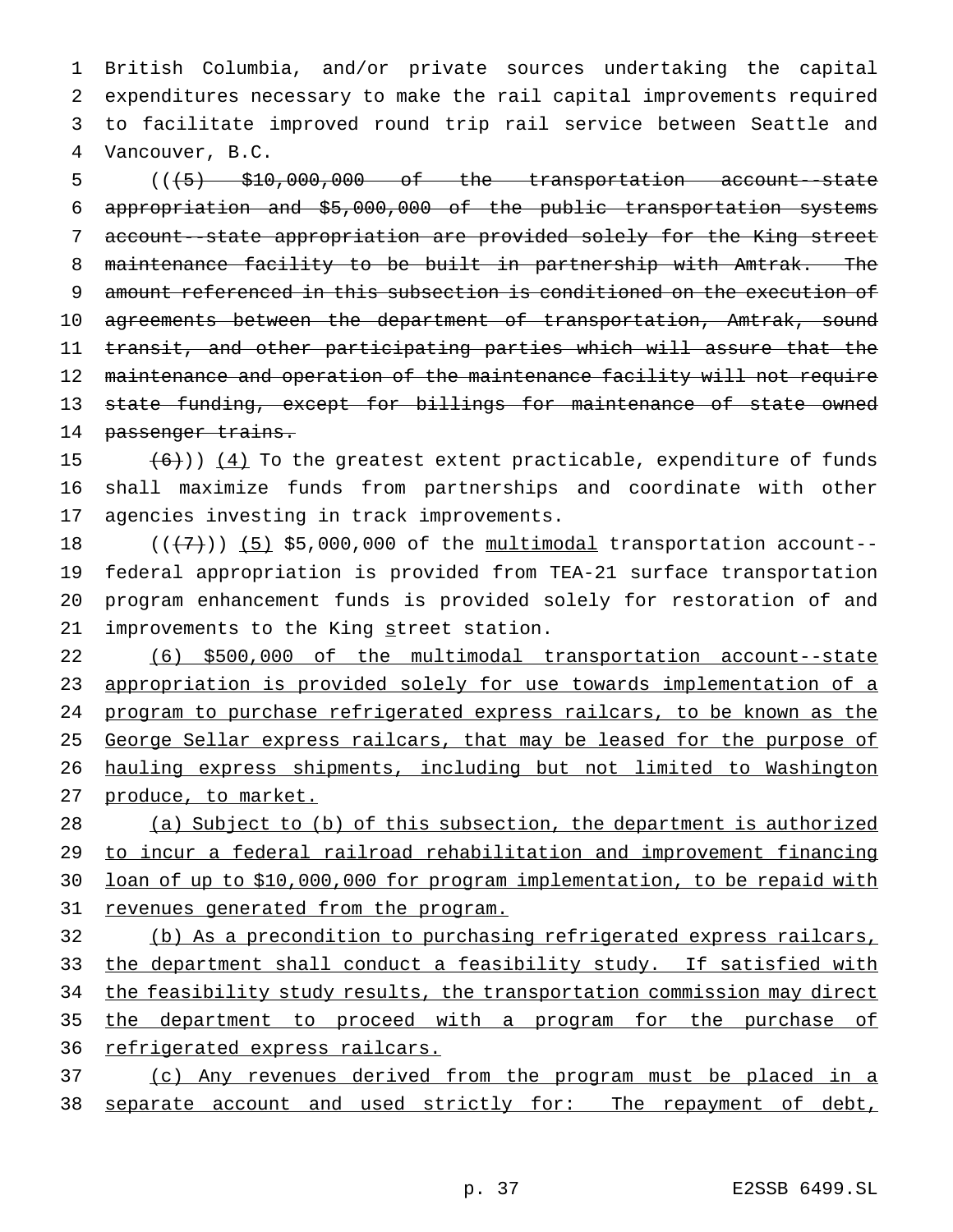1 including the risk insurance premium; ongoing maintenance of assets; and reserves for the express railcar program.

 (d) The department shall make semiannual progress reports to the 4 senate transportation committee, the house of representatives transportation committee, and the office of financial management until December 31, 2001, and annual progress reports thereafter.

 (7) \$100,000 of the multimodal transportation account--state appropriation is provided solely for the department of transportation in conjunction with the utilities and transportation commission and the Spokane regional transportation council to study and make 11 recommendations on issues related to railroad rights of way in the Spokane valley. A status report shall be provided to the 13 transportation committees of the house of representatives and the senate by December 1, 2000.

 **Sec. 232.** 1999 sp.s. c 1 s 231 (uncodified) is amended to read as follows:

| 17 | FOR THE DEPARTMENT OF TRANSPORTATION--LOCAL PROGRAMS--PROGRAM Z    |
|----|--------------------------------------------------------------------|
| 18 | Motor Vehicle Account--State Appropriation \$<br>((129, 886, 000)) |
| 19 | 83,435,000                                                         |
| 20 | 8,040,000<br>Motor Vehicle Account--Federal Appropriation \$       |
| 21 | Transportation Account--State Appropriation \$<br>((10, 767, 000)) |
| 22 | 321,000                                                            |
| 23 | ((Transportation Infrastructure Account--State)                    |
| 24 | Appropriation \$ 3,250,000                                         |
| 25 | Transportation Infrastructure Account--                            |
| 26 | Private/Local Appropriation $\frac{1}{750}$ , 000)                 |
| 27 | High Capacity Transportation Account--State                        |
| 28 | 150,000<br>Appropriation $\frac{1}{5}$                             |
| 29 | Highway Infrastructure Account--Federal                            |
| 30 | Appropriation \$<br>1,500,000                                      |
| 31 | Highway Infrastructure Account--State                              |
| 32 | 234,000<br>Appropriation \$                                        |
| 33 | Multimodal Transportation Account--State                           |
| 34 | 10,381,000<br>Appropriation \$                                     |
| 35 | Urban Arterial Trust Account--State                                |
| 36 | Appropriation \$<br>5,000,000                                      |
| 37 | TOTAL APPROPRIATION \$<br>( (155, 577, 000))                       |
| 38 | 109,061,000                                                        |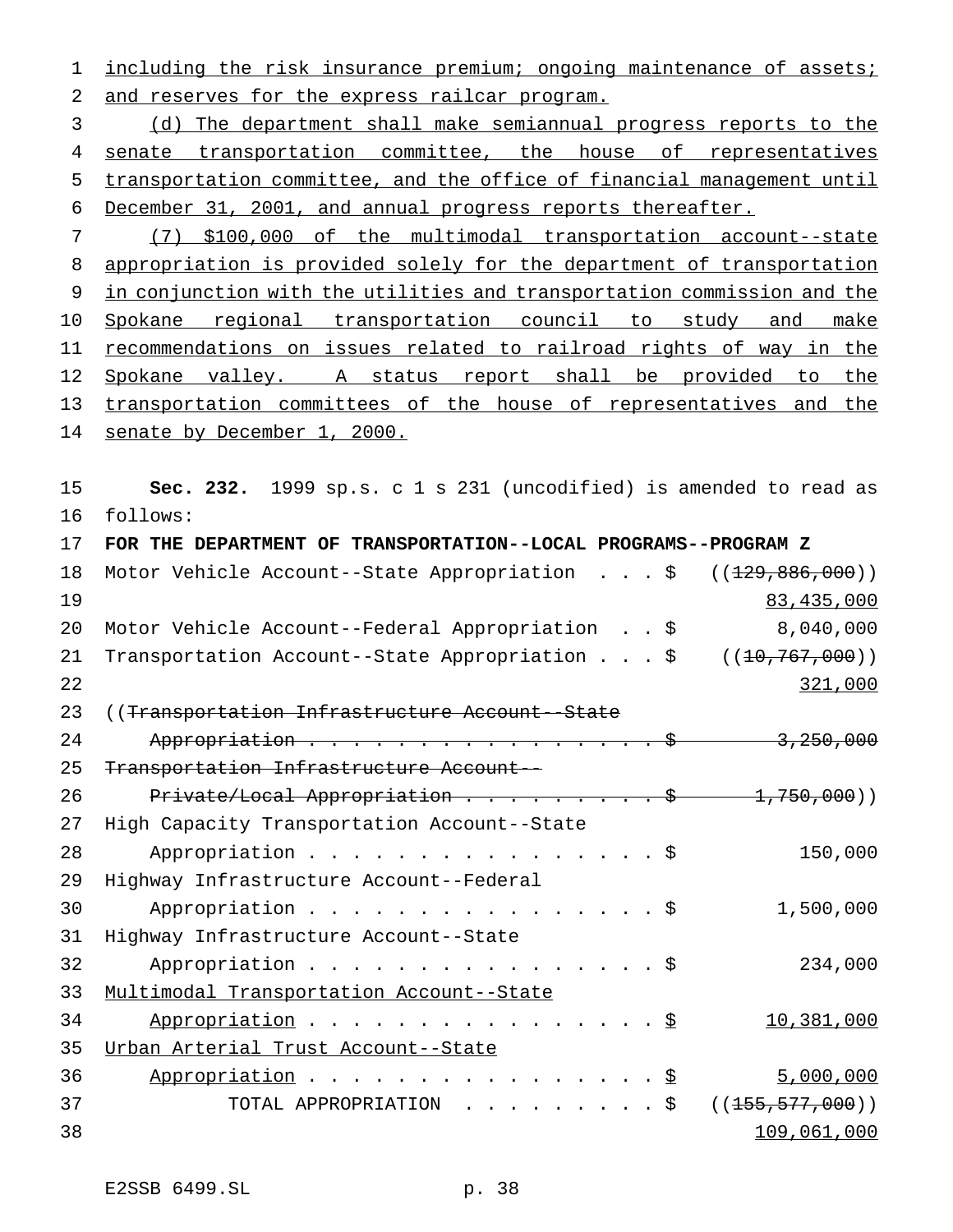The appropriations in this section are subject to the following conditions and limitations and specified amounts are provided solely for that activity:

 (1) ((\$300,000 of the transportation account--state appropriation is provided solely to establish alternatives for flood management and flood hazard reduction projects in the Chehalis basin.

 (a) The department of transportation shall convene a technical committee to develop watershed-based solutions to flooding within the 9 Chehalis basin. The technical committee shall be comprised of 10 representatives of the department of transportation, department of 11 ecology, department of fish and wildlife, the department of community, 12 trade, and economic development, the military department's emergency 13 management division, and affected counties and tribes. The department of transportation shall also seek the participation of the United 15 States army corps of engineers, federal emergency management administration, the United States geological survey, the United States fish and wildlife service, the United States environmental protection agency, and other entities with critical knowledge related to the structural or nonstructural flood hazard reduction projects in the Chehalis basin. Funds shall be distributed by the department of transportation for alternative analysis, mapping, and model testing 22 projects as recommended by the technical committee. The solutions 23 considered by the technical committee shall be consistent with fish and habitat recovery efforts and avoid additional flood hazard to downstream communities. The department of transportation shall present 26 a report to the senate transportation committee and the house of 27 representatives transportation committee by December 1, 1999, regarding 28 findings and progress made by funded projects.

29 (b) If the federal government makes funds available to accomplish the project described in (a) of this subsection, the department of transportation shall place the appropriation identified in this section 32 in reserve.

 $(2)$   $$85,121,000)$   $$40,692,000$  of the motor vehicle account--state appropriation is provided solely for the state program share of freight mobility projects as identified by the freight mobility strategic investment board. The amount provided in this subsection can only be expended upon authorization from the freight mobility strategic investment board.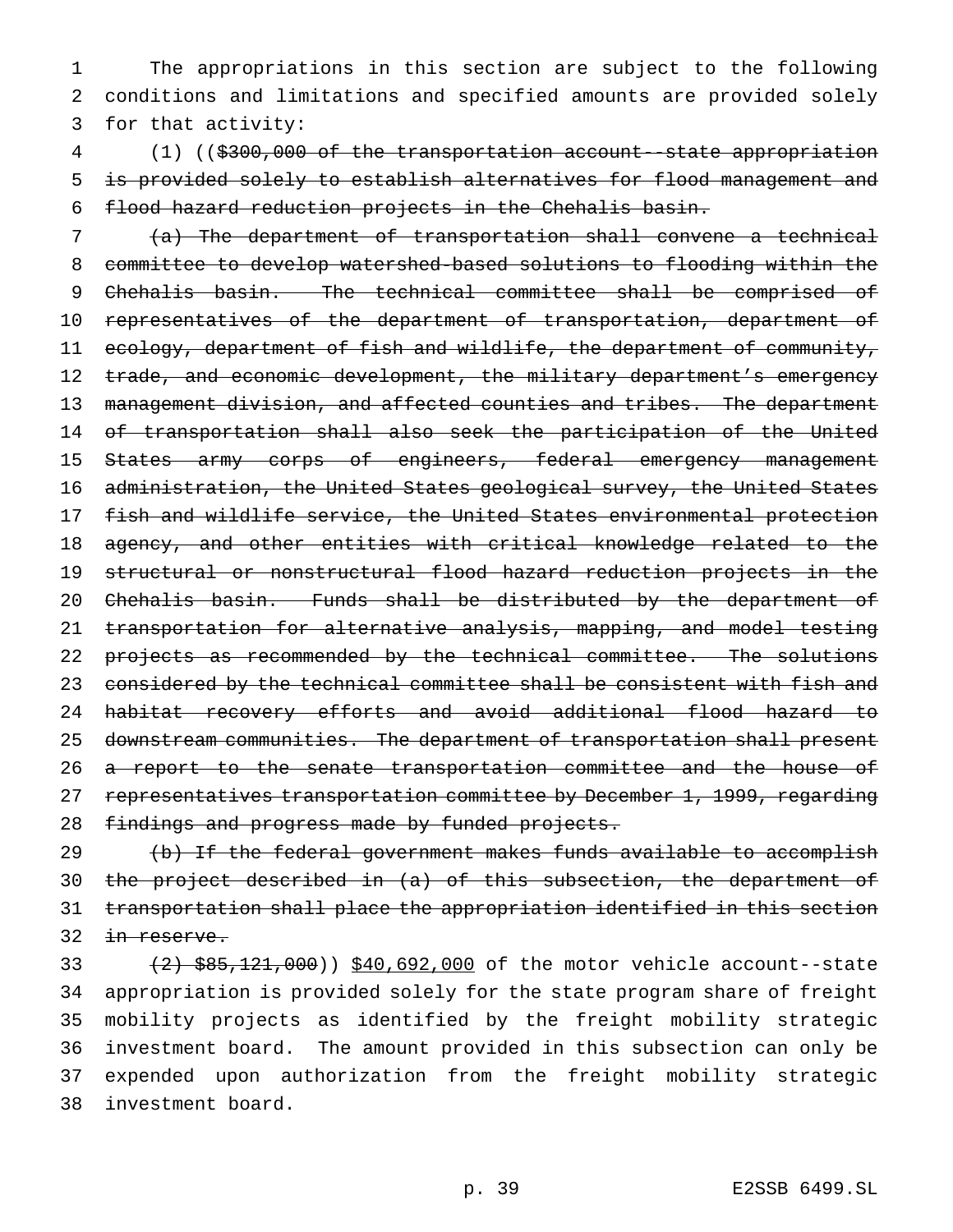1 (( $(3)$  \$400,000)) (2) \$187,000 of the transportation account--state 2 appropriation  $((\frac{1}{15}))$  and \$213,000 of the multimodal transportation account--state appropriation are provided solely for a study by the senate transportation committee and the house of representatives transportation committee in cooperation with the port of Benton developing a strategic corridor feasibility and master site plan for the port of Benton. If the port of Benton does not provide at least \$200,000 to fund the plan development, the transportation fund--state appropriation referenced in this subsection shall lapse and this subsection shall be null and void.

 $((+4))$  (3) The motor vehicle account--state appropriation includes 12 ((\$105,121,000)) \$30,000,000 in proceeds from the sale of bonds authorized by RCW 47.10.843. The transportation commission may authorize the use of current revenues available to the department of transportation in lieu of bond proceeds for any part of the state appropriation.

 $((+5))$   $(4)$  \$10,000,000 of the multimodal transportation account-- state appropriation is provided solely to fund the first phase of a multiphase cooperative project with the state of Oregon to dredge the Columbia river. The department shall not expend the appropriation in this section unless agreement on ocean disposal sites has been reached which protects the state's commercial crab fishery. The amount provided in this subsection shall lapse unless the state of Oregon appropriates a dollar-for-dollar match to fund its share of the project.

 $((+6))$  (5) The motor vehicle account--state appropriation includes \$1,167,000 in proceeds from the sale of bonds authorized by RCW 47.10.819(1). The transportation commission may authorize the use of current revenues available to the department of transportation in lieu of bond proceeds for any part of the state appropriation.

  $((+7))$   $(6)$  \$5,000,000 of the ((motor vehicle)) urban arterial 32 trust account--state appropriation is provided solely for a small city pavement preservation program, to be administered by the department's 34 ((TransAid)) highways and local programs division. The department, in consultation with stakeholders, shall establish program guidelines. The guidelines should include but not be limited to a provision limiting program eligibility to cities with a population of 2,500 or less.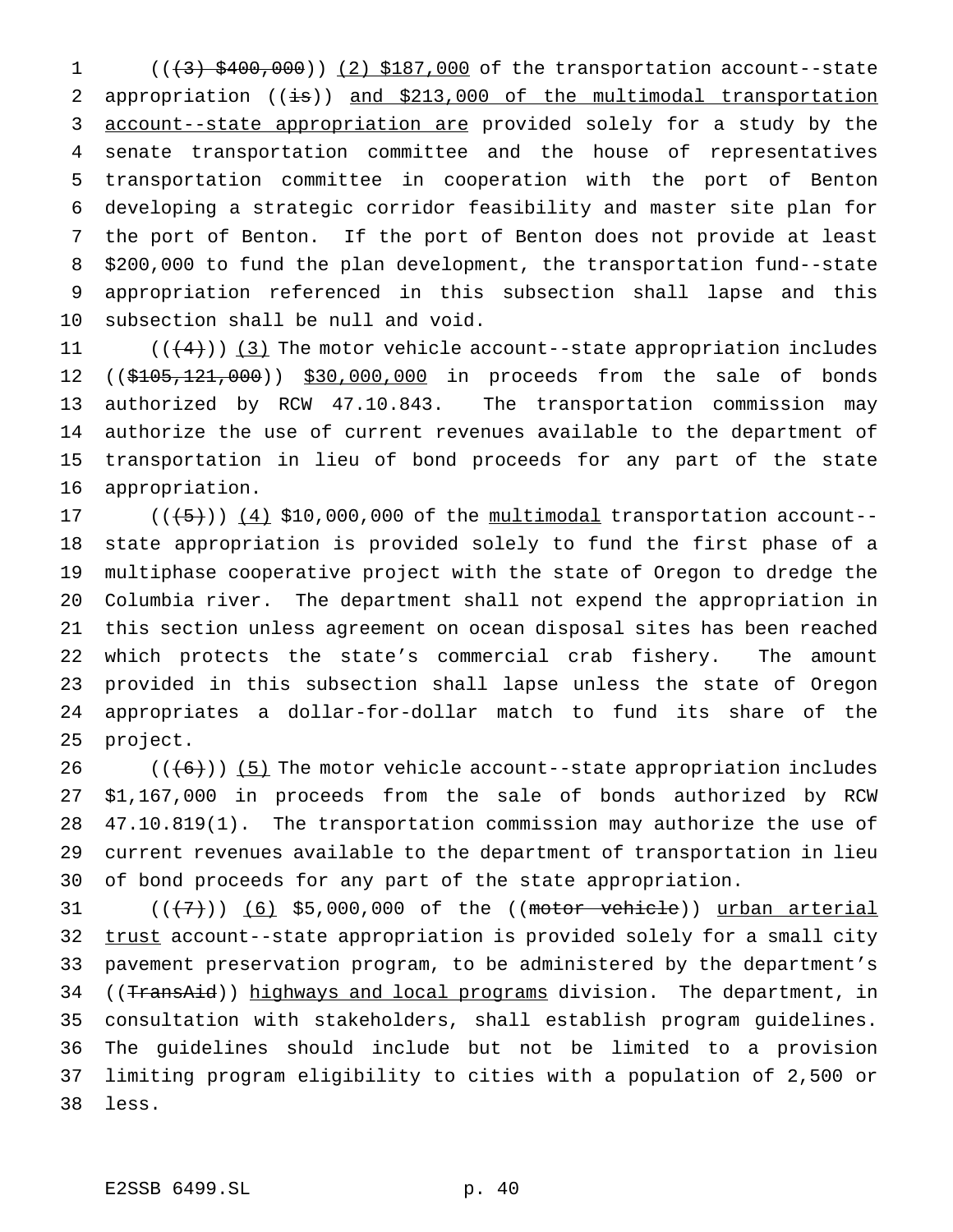1 (((8) \$20,000,000)) (7) \$15,000,000 of the motor vehicle account-- state appropriation is provided solely for a county corridor congestion 3 relief program, to be administered by the department's ((TransAid)) 4 highways and local programs division. Urban corridors must connect to urban or significant activity centers; begin or end at the intersection of another arterial, state highway, or limited access freeway system; and provide an alternate route to the limited access freeway system. The purpose of the program is to provide funding for congested urban corridors, as defined and selected by the department of transportation 10 in consultation with counties( $(\tau)$ ) and regional transportation planning 11 organizations((<del>, and the transportation improvement board</del>)). At a minimum, project selection criteria should include: Consistency with regional transportation plans; measurable improvements in mobility; 14 cost effectiveness; ((systemie)) systematic corridor mobility improvements rather than isolated "spot" improvements; and optimal timing for construction.

 $((+9))$   $(8)$  \$5,000,000 of the motor vehicle account--state appropriation is provided solely for improving traffic and pedestrian 19 safety near schools. The ((TransAid)) highways and local programs division within the department of transportation shall administer this program. Funds should be used for traffic and pedestrian improvements near schools, including roadway channelization and signalization.

 $((+10))$  (9) The ((TransAid)) highways and local programs division within the department of transportation shall develop a prequalification procedure for potential bidders on projects administered or approved by the transportation improvement board. The board shall work with other interested parties including but not limited to associations representing general contractors and the office of minority and women's business enterprises. The prequalification procedure's goal is to ascertain that bidders are qualified by experience, financing, equipment, and organization to do the work called for in the contract documents. The prequalification procedure may require a bidder to (1) satisfy threshold requirements established 34 by the board prior to being furnished a proposal form on any contract; or (2) complete a preaward survey of the bidder's qualification prior to award.

37 (( $(11)$  Up to \$100,000 of the motor vehicle account--state appropriation is provided solely for audits of city and county transportation funding to determine whether any city or county has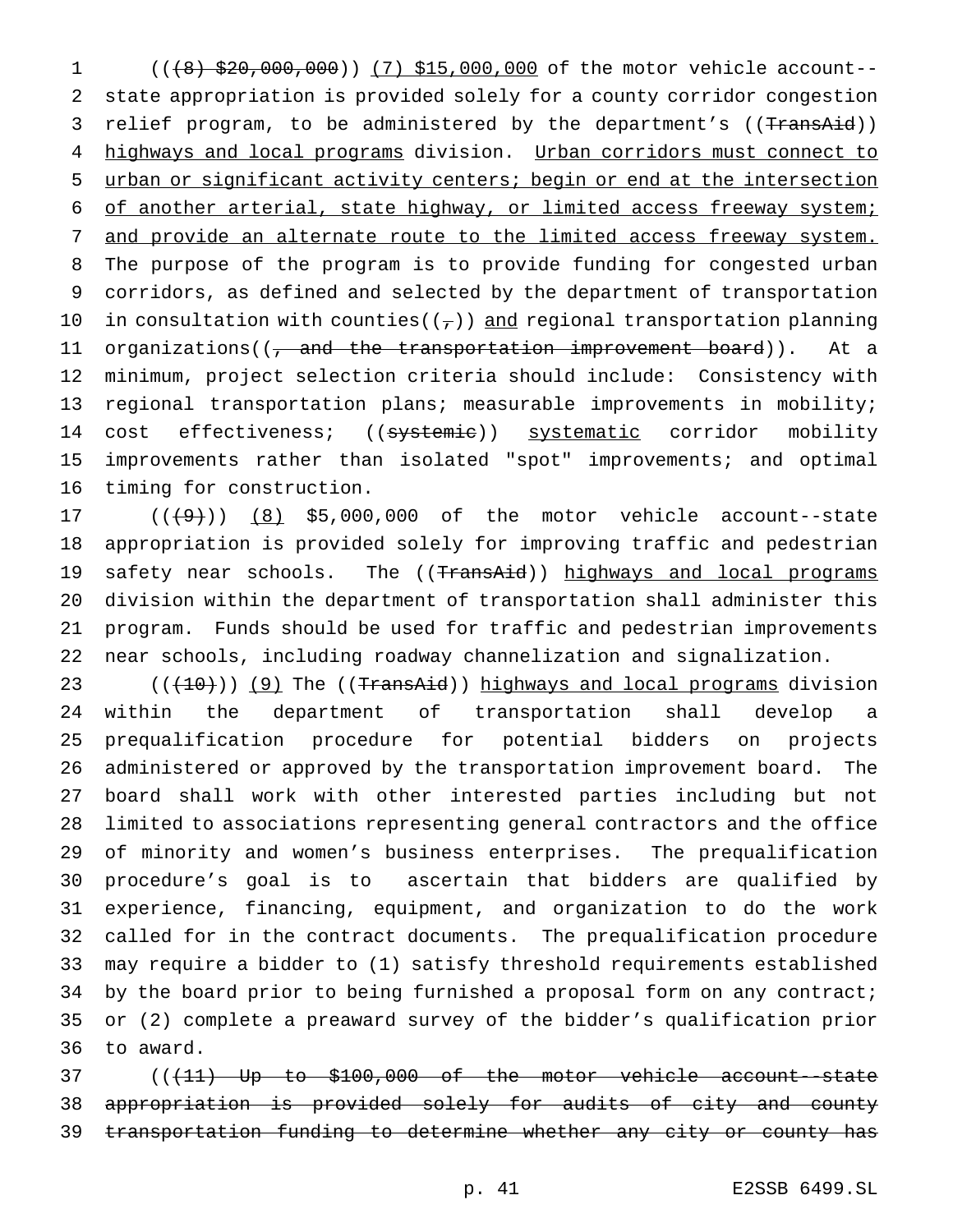supplanted its local transportation funding with state funding provided under sections 408 and 409 of this act. The department shall report 3 the results of this audit to the senate transportation committee, the house of representatives transportation committee, and the office of financial management by December 31, 2000.

 $(12)$  \$5,000,000)) (10) \$2,000,000 of the motor vehicle account-- state appropriation is provided solely for city fish passage barrier removal and habitat restoration. Funds should be used for eliminating fish passage barriers, including stormwater facilities, and providing for habitat restoration for salmonid species that are listed as threatened or endangered. The amount provided in this section may only be expended upon authorization from the department of transportation's environmental affairs office.

 (11) \$10,000,000 of the motor vehicle fund--state appropriation is 15 provided solely for a city corridor congestion relief program, to be administered by the department's highways and local programs division. 17 Urban corridors must connect to urban or significant activity centers, 18 begin or end at the intersection of another arterial, state highway or 19 limited access freeway system, and provide an alternate route to the limited access freeway system. The purpose of the program is to provide funding for congested urban corridors as defined and selected 22 by the department of transportation in consultation with counties and regional transportation planning organizations. At a minimum, project selection criteria should include: Consistency with regional 25 transportation plans; measurable improvements in mobility; cost 26 effectiveness; systematic corridor mobility improvements rather than isolated "spot" improvements; and optimal timing for construction.

(End of part)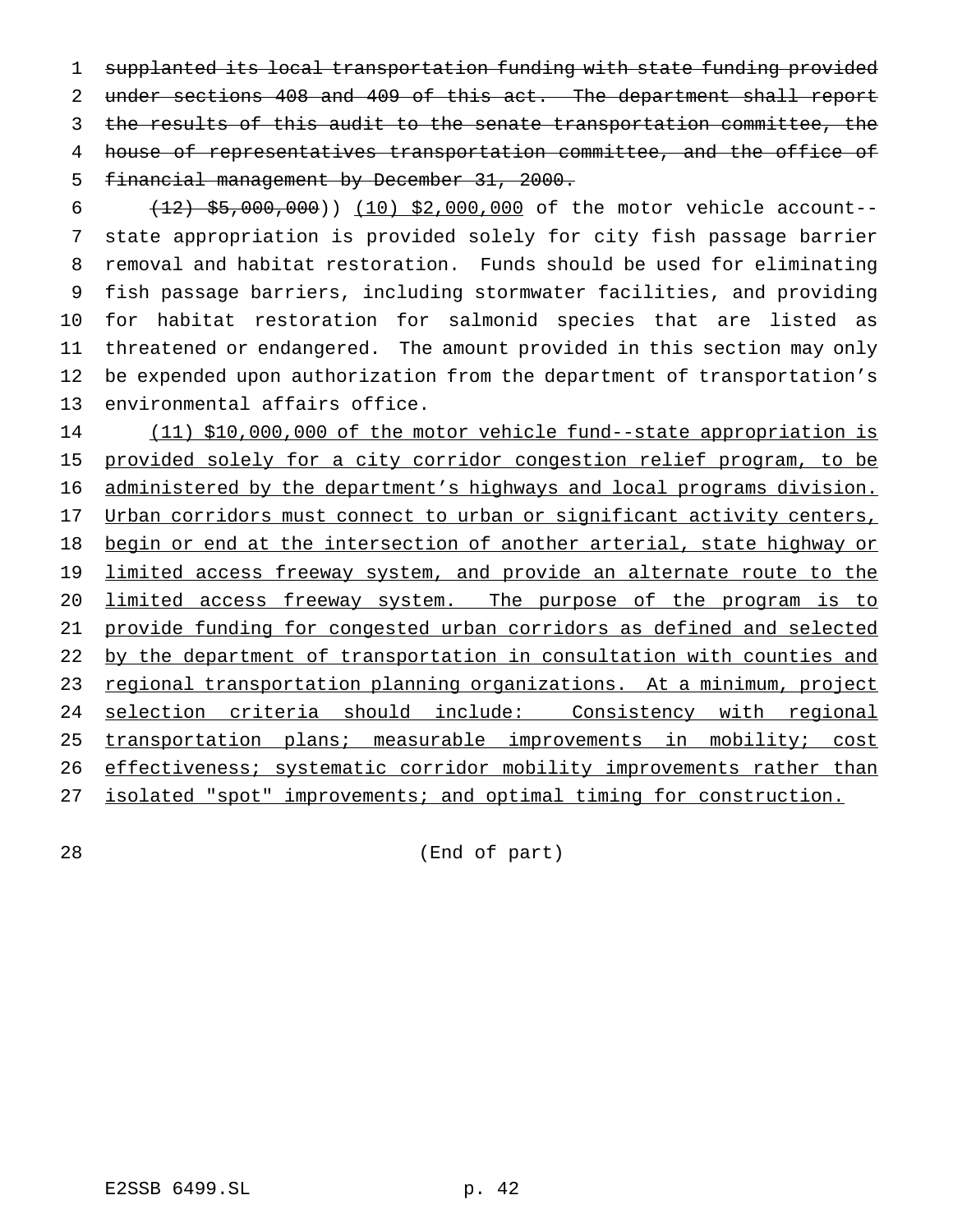# **PART III**

## **TRANSPORTATION AGENCIES CAPITAL FACILITIES**

 **Sec. 301.** 1999 sp.s. c 1 s 303 (uncodified) is amended to read as follows:

 **FOR THE DEPARTMENT OF TRANSPORTATION--PROGRAM D (DEPARTMENT OF TRANSPORTATION-ONLY PROJECTS)--CAPITAL**

7 Motor Vehicle Account--State Appropriation . . . \$ ((26,147,000)) 8 15,231,000

 The appropriation in this section is subject to the following conditions and limitations and specified amounts are provided solely for that activity:

 (1) Before any funds are expended for the transportation facility to be located in Tumwater, Washington, the director of general administration shall conduct an evaluation of the planned facility design and budget using life-cycle cost analysis, value-engineering, and other techniques to maximize the long-term effectiveness and efficiency of the facility or improvement as required under RCW 43.82.010(10). Furthermore, the director shall present the findings of the evaluation to the fiscal committees of the house of representatives and the senate by December 31, 1999. Up to \$100,000 of the motor vehicle account--state appropriation may be expended by the department of general administration to conduct an analysis of future transportation-related facility office space needs in Thurston county, by agency, for the next ten years. The analysis shall consult with state agencies, private developers, and building owners to determine the inventory of space available and planned over the next ten years in government and nongovernment buildings, and the impact on current office space. The analysis must be completed by January 31, 2000.

 (2) The department of transportation is authorized to enter into a financing contract using certificate of participation in the amount of \$14,500,000 plus financing expenses and required reserves pursuant to chapter 39.94 RCW to acquire and remodel a regional complex in the department's southwest region.

(End of part)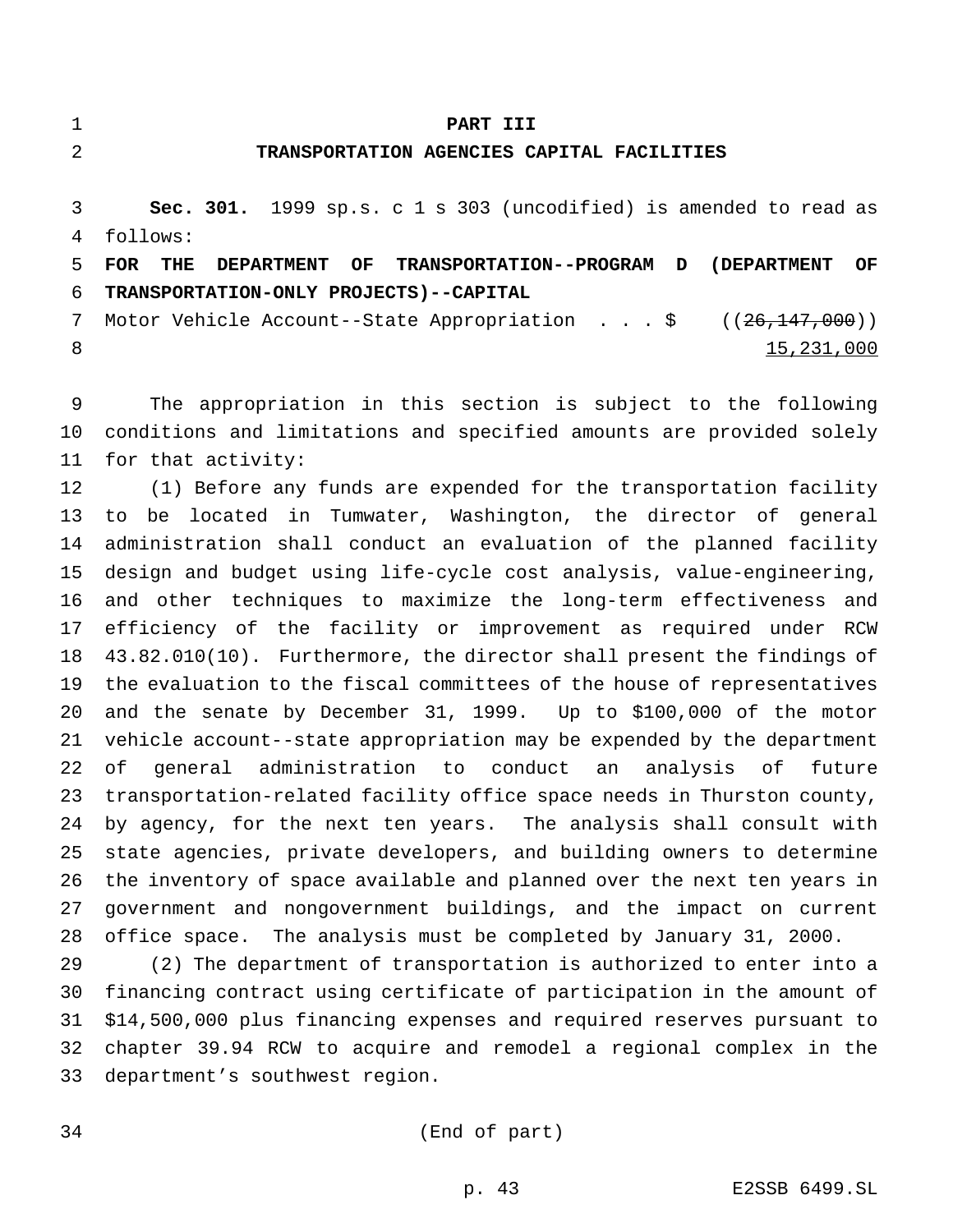**TRANSFERS AND DISTRIBUTIONS Sec. 401.** 1999 sp.s. c 1 s 401 (uncodified) is amended to read as follows: **FOR THE STATE TREASURER--BOND RETIREMENT AND INTEREST, AND ONGOING BOND REGISTRATION AND TRANSFER CHARGES: FOR BOND SALES DISCOUNTS AND DEBT TO BE PAID BY MOTOR VEHICLE FUND AND TRANSPORTATION FUND REVENUE** 8 Highway Bond Retirement Account Appropriation . . \$ ((184,810,000)) 161,310,000 10 Ferry Bond Retirement Account Appropriation . . . \$ ((53,353,000)) 53,592,000 Transportation Improvement Board Bond Retirement 13 Account--State Appropriation . . . . . . . \$ ((35,158,000)) 35,909,000 Puget Sound Capital Construction Account--State 16 Appropriation . . . . . . . . . . . . . . . \$ 270,000 17 Motor Vehicle Account--State Appropriation . . . \$ ((6,543,000))  $1,960,000$  Special Category C Account--State Appropriation . \$ 405,000 Transportation Improvement Account--State 21 Appropriation . . . . . . . . . . . . . . . \$ 600,000 22 TOTAL APPROPRIATION . . . . . . . . \$ ((280,539,000)) 254,046,000 **Sec. 402.** 1999 sp.s. c 1 s 402 (uncodified) is amended to read as follows: **FOR THE STATE TREASURER--BOND RETIREMENT AND INTEREST, AND ONGOING BOND REGISTRATION AND TRANSFER CHARGES: FOR BOND SALE EXPENSES AND FISCAL AGENT CHARGES** Motor Vehicle Fund--Puget Sound Capital Construction 30 Account Appropriation . . . . . . . . . . \$ ((36,000)) 31 61,000 32 Motor Vehicle Account--State Appropriation . . . \$ ((811,000)) 443,000 34 Special Category C Account Appropriation . . . . \$ ((53,000)) 35 91,000

**PART IV**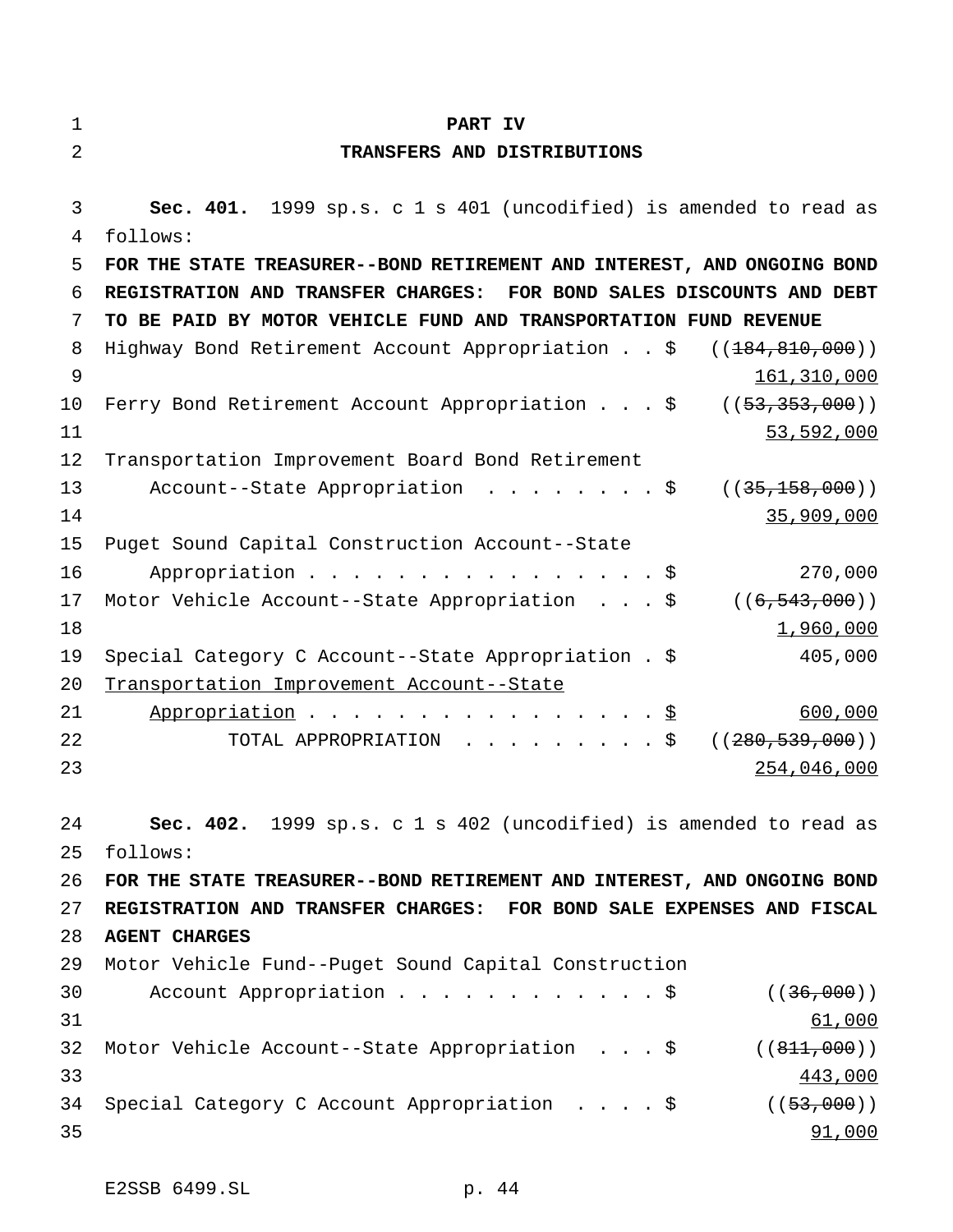| 1  | Transportation Improvement                                             |
|----|------------------------------------------------------------------------|
| 2  | 135,000<br>Account--State Appropriation \$                             |
| 3  | TOTAL APPROPRIATION \$<br>( (900, 000) )                               |
| 4  | 730,000                                                                |
| 5  | Sec. 403. 1999 sp.s. c 1 s 403 (uncodified) is amended to read as      |
| 6  | follows:                                                               |
| 7  | FOR THE STATE TREASURER--STATE REVENUES FOR DISTRIBUTION               |
| 8  | (1) Motor Vehicle Fund Appropriation for                               |
| 9  | motor vehicle fuel tax and overload penalties                          |
| 10 | distribution<br>. \$<br>(( <del>492,721,000</del> ))                   |
| 11 | 483, 325, 000                                                          |
| 12 | (2) Transportation Fund Appropriation for                              |
| 13 | motor vehicle excise tax distribution $\frac{1}{5}$ ((491,606,000))    |
| 14 | 178,207,000                                                            |
| 15 | (3) Multimodal Transportation Account--State                           |
| 16 | Appropriation for motor vehicle excise tax                             |
| 17 | distribution<br>52,619,000                                             |
|    |                                                                        |
| 18 | Sec. 404. 1999 sp.s. c 1 s 407 (uncodified) is amended to read as      |
| 19 | follows:                                                               |
| 20 | FOR THE STATE TREASURER--TRANSFERS                                     |
| 21 | (1) RV Account--State Appropriation:                                   |
| 22 | For transfer to the Motor Vehicle Fund--State $. 5$<br>((1, 590, 000)) |
| 23 | 1,865,000                                                              |
| 24 | (2) ((Transportation Account--State Appropriation:                     |
| 25 | For transfer to the Transportation Infrastructure                      |
| 26 | Account--State \$ 5,000,000)                                           |
| 27 | State Patrol Highway Account--State                                    |
| 28 | Appropriation: For transfer to the Motor Vehicle                       |
| 29 | 27,000,000                                                             |
| 30 | (3) Highway Safety Fund--State Appropriation:                          |
| 31 | For transfer to the Multimodal Transportation                          |
| 32 | 3,220,000                                                              |
| 33 | (4) Puget Sound Ferry Operations Account--State                        |
| 34 | Appropriation: For transfer to the Marine                              |
| 35 | 1,400,000<br>Operating Account--State $\ldots$ $\S$                    |
| 36 | (5) Public Transportation Systems Account--                            |
| 37 | State Appropriation: For transfer to the                               |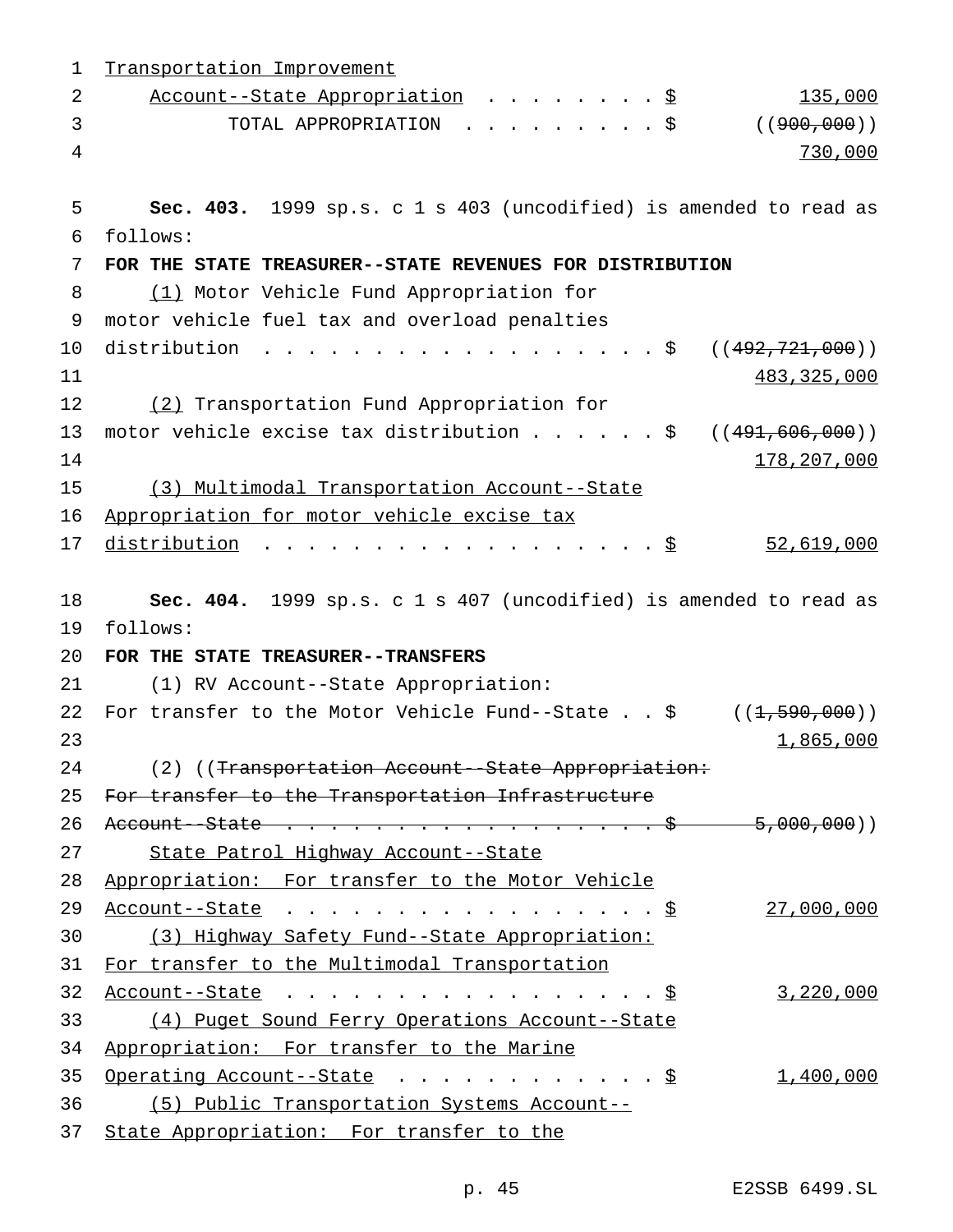| Multimodal Transportation Account--State \$<br>23,182,000                                                                                                                                                                                                                 |                                                                                                                                                           |
|---------------------------------------------------------------------------------------------------------------------------------------------------------------------------------------------------------------------------------------------------------------------------|-----------------------------------------------------------------------------------------------------------------------------------------------------------|
| (6) Transportation Fund--State                                                                                                                                                                                                                                            |                                                                                                                                                           |
| Appropriation: For transfer to the Multimodal                                                                                                                                                                                                                             |                                                                                                                                                           |
| 28,061,000<br>Transportation Account--State \$                                                                                                                                                                                                                            |                                                                                                                                                           |
|                                                                                                                                                                                                                                                                           |                                                                                                                                                           |
|                                                                                                                                                                                                                                                                           |                                                                                                                                                           |
|                                                                                                                                                                                                                                                                           |                                                                                                                                                           |
| NEW SECTION. Sec. 405. A new section is added to 1999 sp.s. c 1                                                                                                                                                                                                           |                                                                                                                                                           |
| (uncodified) to read as follows:                                                                                                                                                                                                                                          |                                                                                                                                                           |
| FOR THE DEPARTMENT OF TRANSPORTATION--TRANSFERS                                                                                                                                                                                                                           |                                                                                                                                                           |
| Puget Sound Ferry Operations Account--State                                                                                                                                                                                                                               |                                                                                                                                                           |
| Appropriation: For transfer to the Puget Sound                                                                                                                                                                                                                            |                                                                                                                                                           |
| Capital Construction Account--State \$<br>67,000,000                                                                                                                                                                                                                      |                                                                                                                                                           |
| Motor Vehicle Fund--State Appropriation:                                                                                                                                                                                                                                  |                                                                                                                                                           |
| For transfer to the Advanced Environmental                                                                                                                                                                                                                                |                                                                                                                                                           |
| 1,000,000<br>Mitigation Revolving Account \$                                                                                                                                                                                                                              |                                                                                                                                                           |
| Motor Vehicle Fund--State Appropriation:                                                                                                                                                                                                                                  |                                                                                                                                                           |
| For transfer to Puget Sound Capital Construction                                                                                                                                                                                                                          |                                                                                                                                                           |
| 18,272,000<br>\$                                                                                                                                                                                                                                                          |                                                                                                                                                           |
| Transportation Equipment Fund--State                                                                                                                                                                                                                                      |                                                                                                                                                           |
| Appropriation: For transfer to the Motor                                                                                                                                                                                                                                  |                                                                                                                                                           |
| 2,500,000<br>Vehicle Fund<br>. \$<br><u>na na manana na manana na manana na manana na manana na manana na manana na manana na manana na manana na manana na manana na manana na manana na manana na manana na manana na manana na manana na manana na manana na manan</u> |                                                                                                                                                           |
| High Capacity Transportation Account--State                                                                                                                                                                                                                               |                                                                                                                                                           |
| Appropriation: For transfer to the Multimodal                                                                                                                                                                                                                             |                                                                                                                                                           |
| 2,036,000<br>Transportation Account $\cdot \cdot \cdot \cdot \cdot \cdot \cdot \cdot \cdot \cdot \cdot \cdot \cdot \cdot$                                                                                                                                                 |                                                                                                                                                           |
| Passenger Ferry Account--State Appropriation:                                                                                                                                                                                                                             |                                                                                                                                                           |
| For transfer to the Multimodal Transportation                                                                                                                                                                                                                             |                                                                                                                                                           |
| 235,000<br>Ş.                                                                                                                                                                                                                                                             |                                                                                                                                                           |
|                                                                                                                                                                                                                                                                           | The department of transportation shall only transfer funds provided<br>under (( $\frac{this}{s}$ )) subsection (1) of this section on an as-needed basis. |

 The department of transportation shall only transfer funds to the Puget Sound capital construction account--state as provided under this subsection on an as-needed basis.

 NEW SECTION. **Sec. 406.** A new section is added to 1999 sp.s. c 1 (uncodified) to read as follows:

 **FOR THE DEPARTMENT OF TRANSPORTATION--TRANSFERS.** The balance remaining on April 30, 2000 in the transportation account shall be transferred to the multimodal transportation account--state.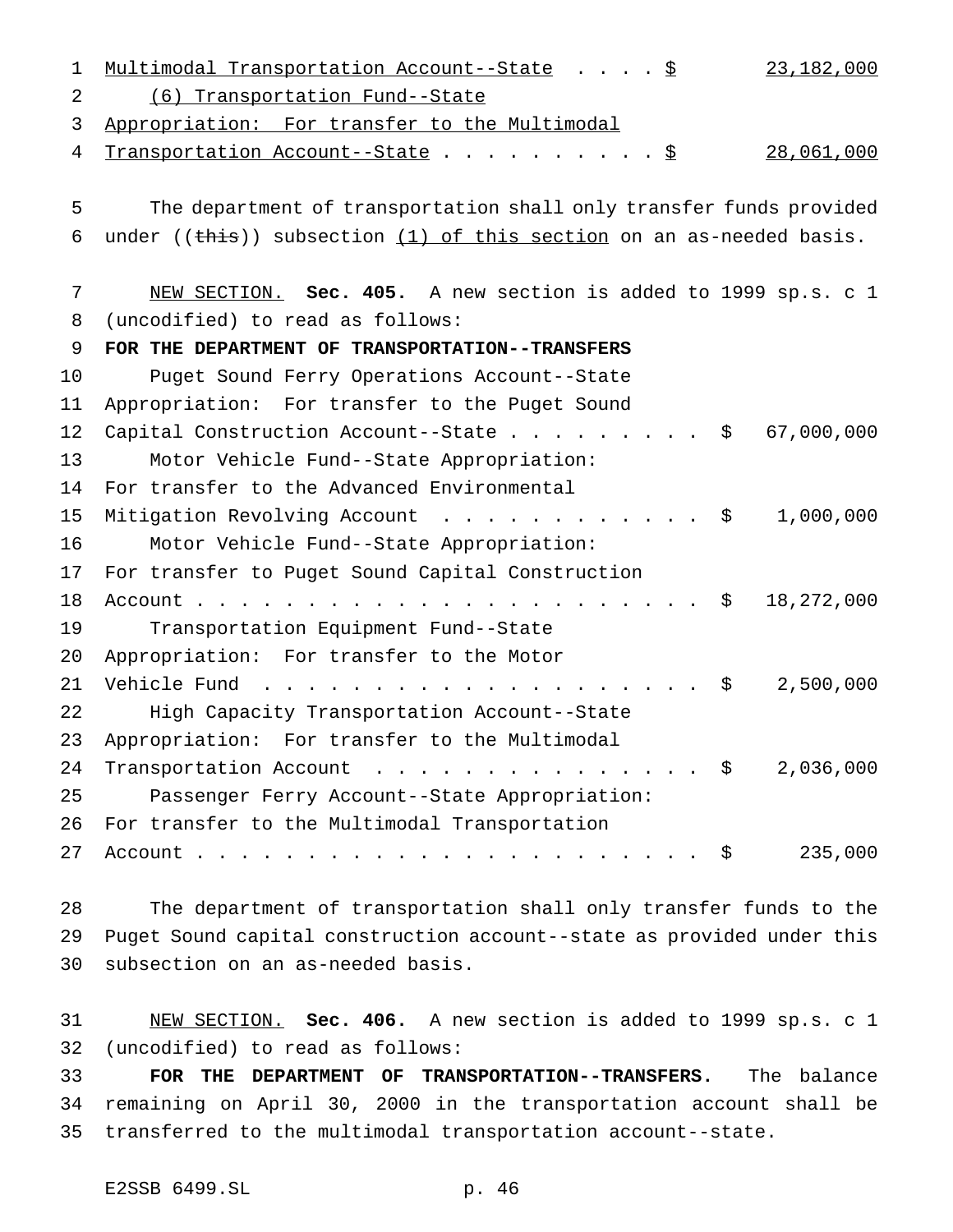NEW SECTION. **Sec. 407.** A new section is added to 1999 sp.s. c 1 (uncodified) to read as follows:

 **FOR THE DEPARTMENT OF TRANSPORTATION--TRANSFERS.** The balance remaining at the close of the 2000 fiscal year in the marine operating account--state shall be transferred to the Puget Sound ferry operations account--state.

(End of part)

p. 47 E2SSB 6499.SL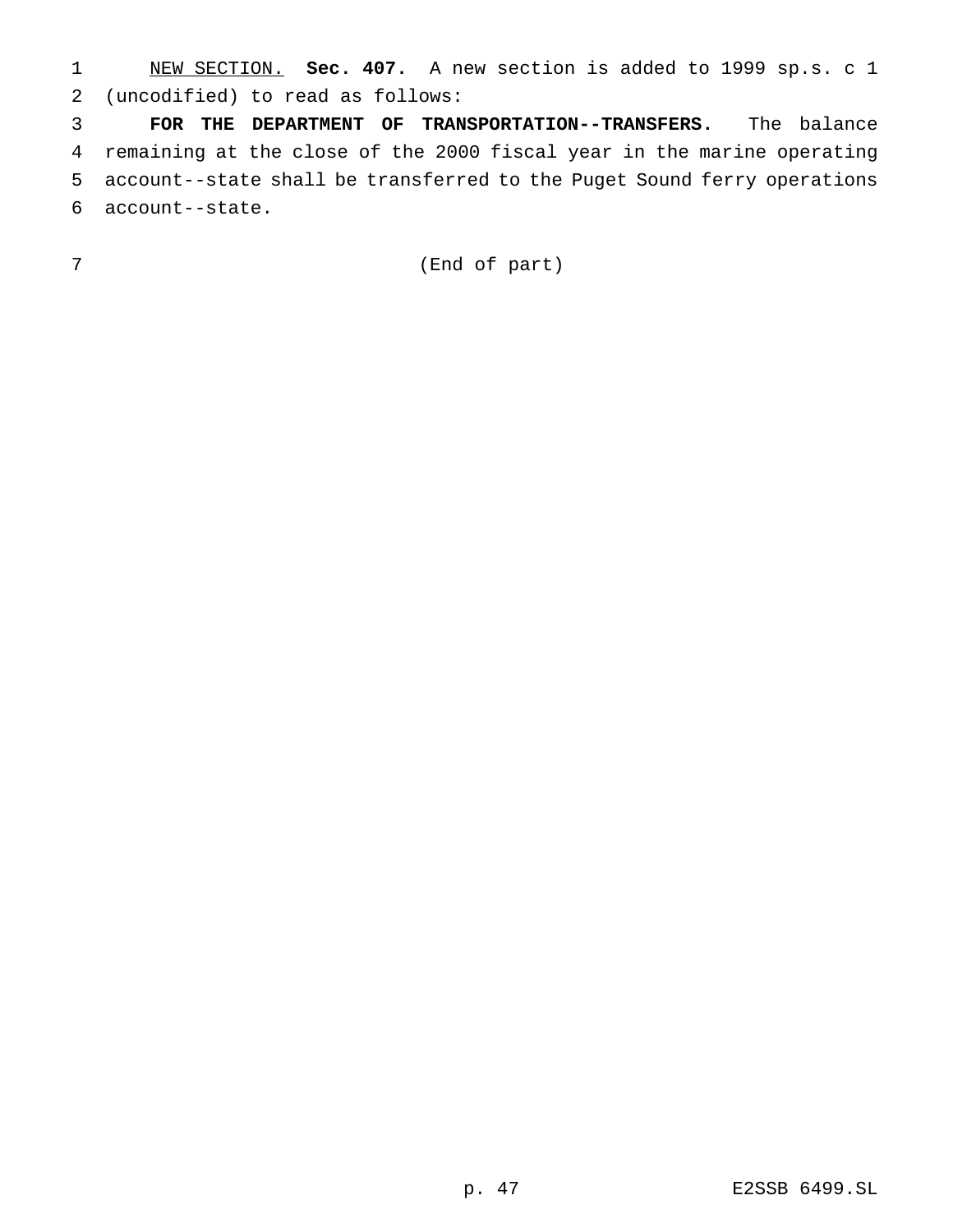#### **PART VI**

## **PROVISIONS NECESSARY TO IMPLEMENT APPROPRIATIONS**

 NEW SECTION. **Sec. 601.** A new section is added to 1999 sp.s. c 1 (uncodified) to read as follows:

 **DONATIONS OF EMPLOYEE LEAVE.** During the 1999-2001 fiscal biennium, an employee of the Washington state department of transportation may, consistent with the provisions of RCW 41.04.665(3), donate leave to the existing leave balances of an employee of the Washington state department of transportation who dies in the line of duty between February 1, 2000, and June 30, 2000. The value of the donated leave will be included in the deceased employee's final compensation, but is not compensation earnable for the purposes of chapter 41.40 RCW. The agency head shall determine the total amount of leave, not to exceed 261 days, that may be donated under this section. The Washington personnel resources board may adopt rules, in consultation with the office of financial management, as it deems necessary for the implementation of this temporary benefit.

 NEW SECTION. **Sec. 602.** The following bills, as identified by bill number, in the form passed by the legislature are necessary to implement portions of this act: House Bill No. 2788 and Senate Bill No. 6856.

 NEW SECTION. **Sec. 603.** If any provision of this act or its application to any person or circumstance is held invalid, the remainder of the act or the application of the provision to other persons or circumstances is not affected.

 NEW SECTION. **Sec. 604.** This act is necessary for the immediate preservation of the public peace, health, or safety, or support of the state government and its existing public institutions, and takes effect immediately.

(End of part)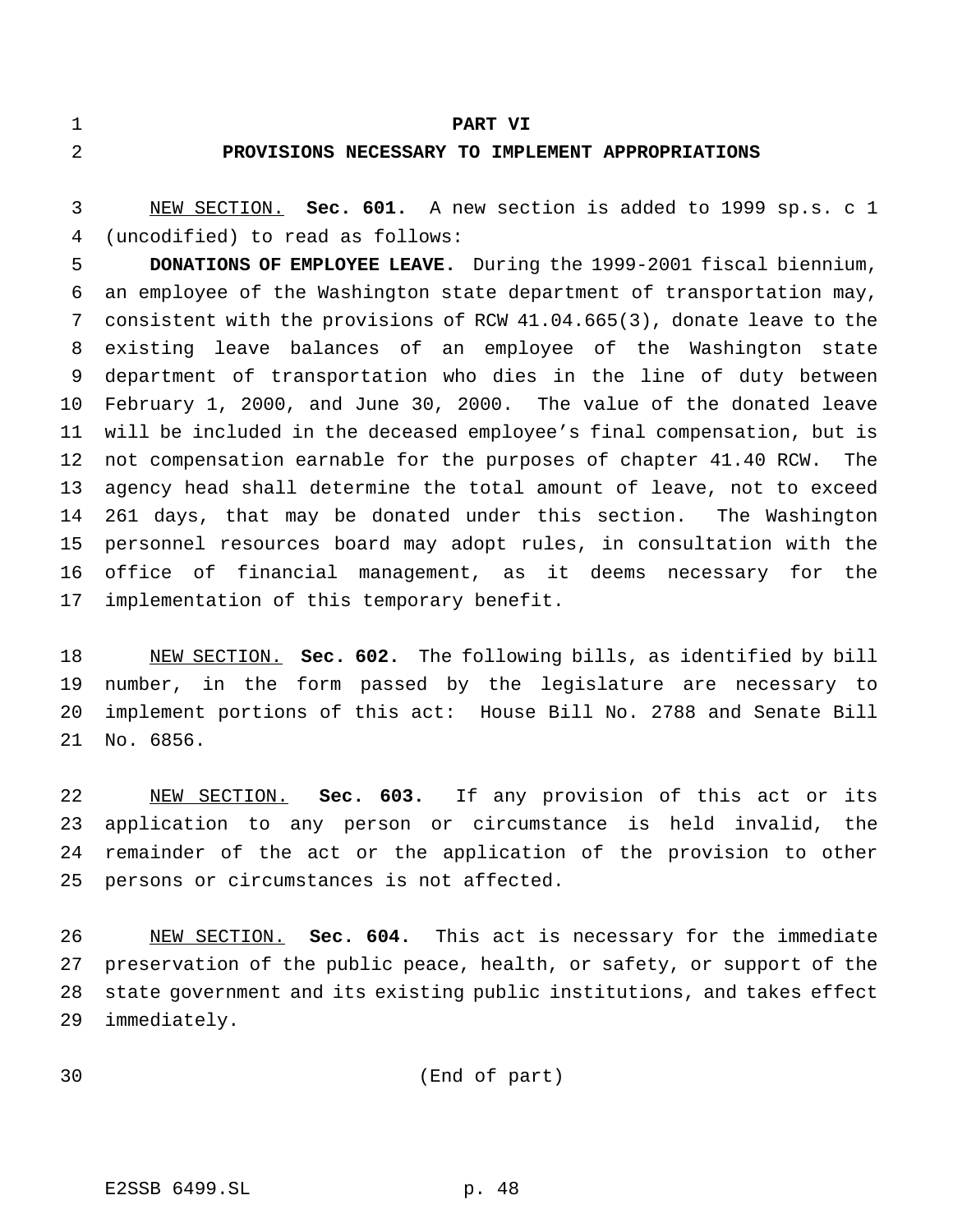| 2   | BLUE RIBBON COMMISSION ON TRANSPORTATION<br>11                      |
|-----|---------------------------------------------------------------------|
| 3   | -8<br>BOARD OF PILOTAGE COMMISSIONERS.                              |
| 4   | -8<br>COUNTY ROAD ADMINISTRATION BOARD                              |
| 5   | - 3<br>DEPARTMENT OF AGRICULTURE                                    |
| 6   | DEPARTMENT OF LICENSINGMANAGEMENT AND SUPPORT SERVICES<br>$15 - 17$ |
| 7   | ΟF<br>TRANSPORTATIONHIGHWAY MANAGEMENT<br>AND<br>DEPARTMENT         |
| 8   | FACILITIES--PROGRAM D--OPERATING . 18, 19, 23-29, 31, 33,           |
| 9   | 35, 38, 43, 46,<br>47                                               |
| 10  | 48<br>DONATIONS OF EMPLOYEE LEAVE                                   |
| 11  | 12<br>FREIGHT MOBILITY STRATEGIC INVESTMENT BOARD                   |
| 12. | $\sim$ 3<br>LEGISLATIVE EVALUATION AND ACCOUNTABILITY PROGRAM.      |
| 13  | 1 O<br>LEGISLATIVE TRANSPORTATION COMMITTEE                         |
| 14  | 12<br>MARINE EMPLOYEES COMMISSION                                   |
| 15  | 9<br><b>SENATE</b>                                                  |
| 16  | STATE PARKS AND RECREATION COMMISSION.<br>. 5                       |
| 17  | 45<br>STATE TREASURERBOND RETIREMENT AND INTEREST<br>44.            |
| 18  | 12<br>TRANSPORTATION COMMISSION                                     |
| 19  | - 9<br>TRANSPORTATION IMPROVEMENT BOARD                             |
| 20  | UTILITIES AND TRANSPORTATION COMMISSION<br>-4                       |
| 21  | WASHINGTON STATE PARKS AND RECREATIONCAPITAL PROJECTS<br>- 5        |
| 22  | WASHINGTON STATE PATROLFIELD OPERATIONS BUREAU<br>14                |
| 23  | WASHINGTON TRAFFIC SAFETY COMMISSION<br>7                           |

Passed the Senate April 27, 2000. Passed the House April 27, 2000. Approved by the Governor May 2, 2000, with the exception of certain items that were vetoed. Filed in Office of Secretary of State May 2, 2000.

1 Note: Governor's explanation of partial veto is as follows:

2 "I am returning herewith, without my approval as to section 1, 3 Engrossed Second Substitute Senate Bill No. 6499 entitled:

4 "AN ACT Relating to transportation funding and appropriations;"

 The Constitution of the State of Washington, Article III, Section 12, makes clear that every act passed by the legislature shall be presented for consideration by the governor. That constitutional section further provides that the governor may veto less than an entire bill. The phrase "enacted in a form passed by the legislature" as defined in section 1 of E2SSB 6499 effectively makes such presentment conditional upon the governor's approval of the entire referenced bill,